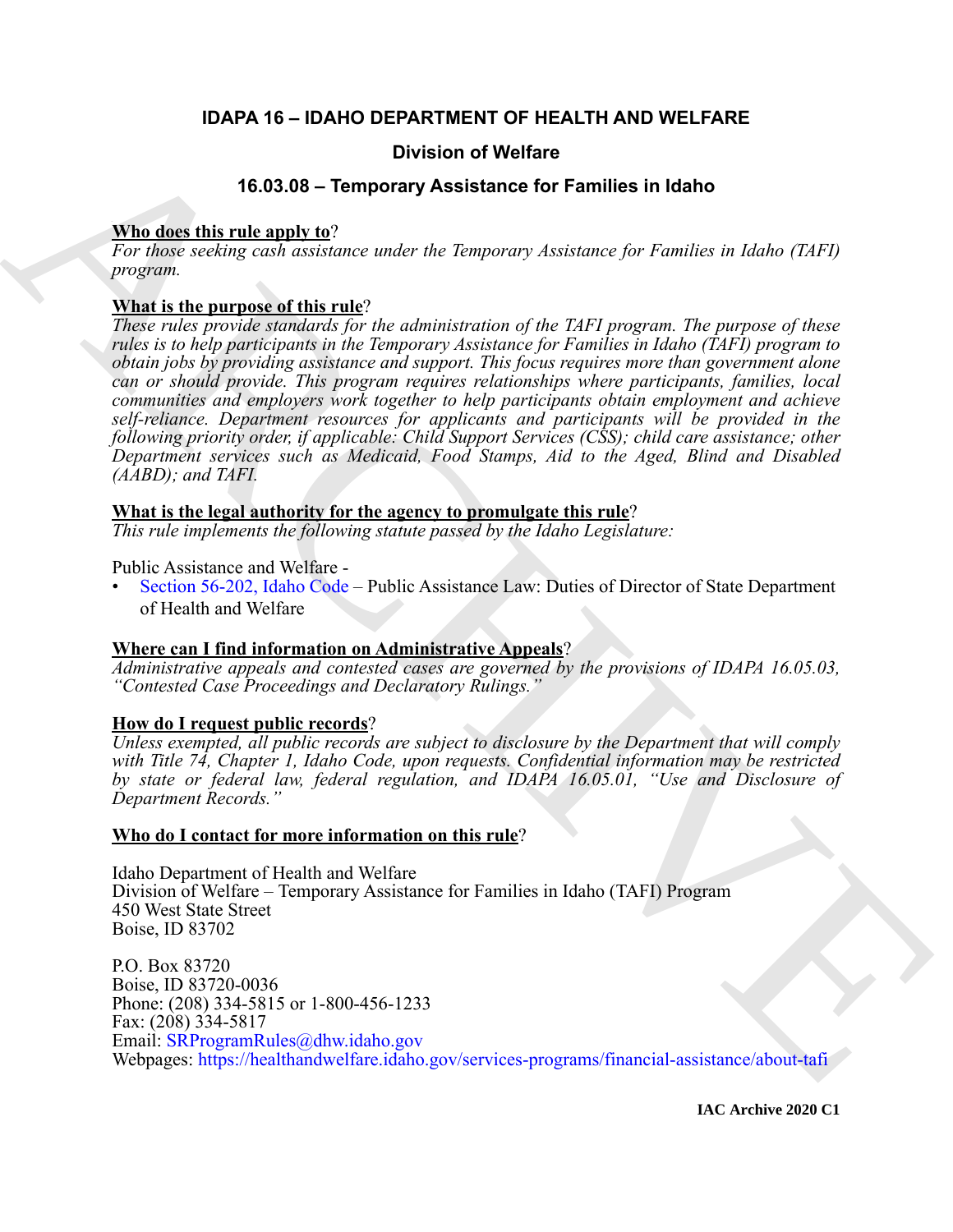# **Table of Contents**

## 16.03.08 - Temporary Assistance for Families in Idaho (TAFI) Program

|  | 111. Substance Abuse Screening And Testing Notice At Application.  8 |  |
|--|----------------------------------------------------------------------|--|
|  |                                                                      |  |
|  |                                                                      |  |
|  |                                                                      |  |
|  |                                                                      |  |
|  |                                                                      |  |
|  |                                                                      |  |
|  |                                                                      |  |
|  |                                                                      |  |
|  | 121. Consent And Acknowledgment Required Before                      |  |
|  |                                                                      |  |
|  |                                                                      |  |
|  | 123. TAFI Approval Before Substance Abuse Screening                  |  |
|  |                                                                      |  |
|  |                                                                      |  |
|  |                                                                      |  |
|  |                                                                      |  |
|  |                                                                      |  |
|  |                                                                      |  |
|  |                                                                      |  |
|  |                                                                      |  |
|  |                                                                      |  |
|  |                                                                      |  |
|  |                                                                      |  |
|  |                                                                      |  |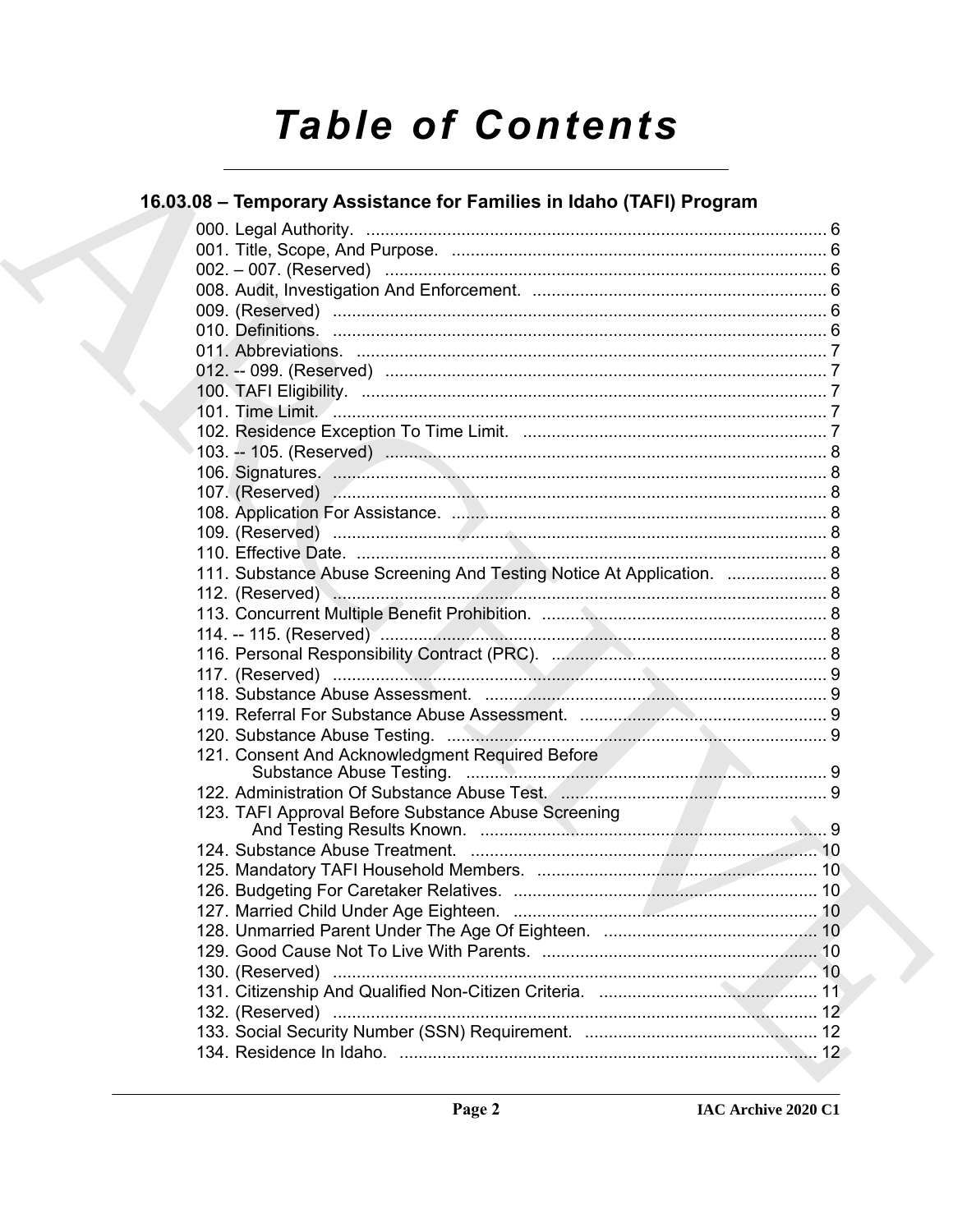### Table of Contents (cont'd)

| 150. (Reserved) …………………………………………………………………………………… 12                 |  |
|---------------------------------------------------------------------|--|
|                                                                     |  |
|                                                                     |  |
|                                                                     |  |
|                                                                     |  |
|                                                                     |  |
|                                                                     |  |
|                                                                     |  |
|                                                                     |  |
|                                                                     |  |
| 165. Work Requirements During Substance Abuse Treatment.  13        |  |
|                                                                     |  |
| 167. Failure To Comply With Substance Abuse Screening               |  |
|                                                                     |  |
|                                                                     |  |
| 169. Applying Penalties For Not Complying With Work Activities.  14 |  |
|                                                                     |  |
|                                                                     |  |
|                                                                     |  |
|                                                                     |  |
|                                                                     |  |
|                                                                     |  |
|                                                                     |  |
|                                                                     |  |
|                                                                     |  |
|                                                                     |  |
|                                                                     |  |
|                                                                     |  |
|                                                                     |  |
|                                                                     |  |
|                                                                     |  |
|                                                                     |  |
|                                                                     |  |
|                                                                     |  |
|                                                                     |  |
|                                                                     |  |
|                                                                     |  |
|                                                                     |  |
|                                                                     |  |
|                                                                     |  |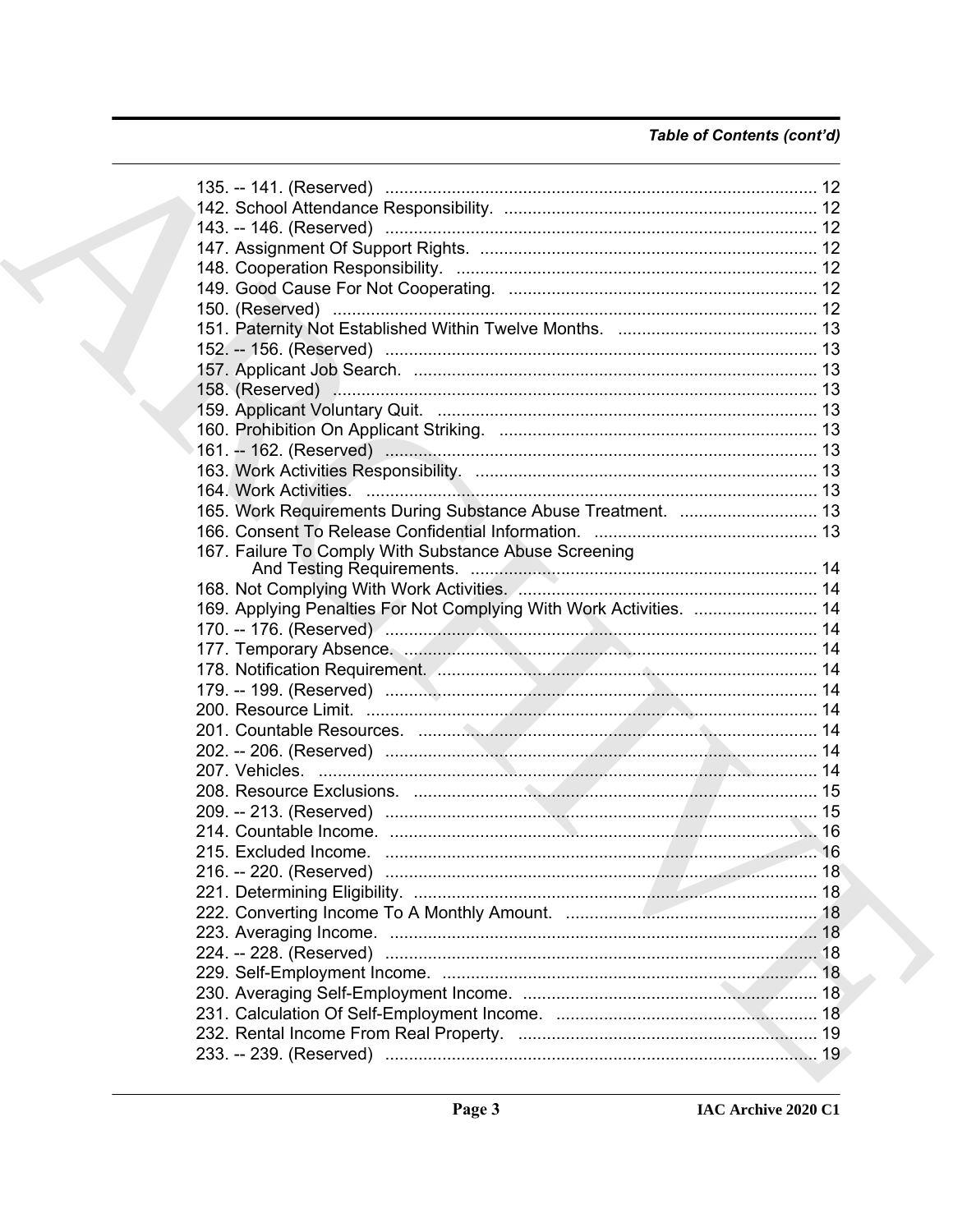### *Table of Contents (cont'd)*

| 242. One-Half Grant Child Support Penalty And School Or Work Penalty.  20 |  |
|---------------------------------------------------------------------------|--|
|                                                                           |  |
|                                                                           |  |
|                                                                           |  |
|                                                                           |  |
|                                                                           |  |
|                                                                           |  |
|                                                                           |  |
|                                                                           |  |
|                                                                           |  |
|                                                                           |  |
|                                                                           |  |
|                                                                           |  |
|                                                                           |  |
|                                                                           |  |
|                                                                           |  |
|                                                                           |  |
|                                                                           |  |
|                                                                           |  |
|                                                                           |  |
|                                                                           |  |
|                                                                           |  |
|                                                                           |  |
|                                                                           |  |
|                                                                           |  |
|                                                                           |  |
|                                                                           |  |
| 312. Failure To Comply With Treatment Or Engaging In                      |  |
|                                                                           |  |
|                                                                           |  |
|                                                                           |  |
|                                                                           |  |
|                                                                           |  |
|                                                                           |  |
|                                                                           |  |
|                                                                           |  |
|                                                                           |  |
|                                                                           |  |
|                                                                           |  |
|                                                                           |  |
|                                                                           |  |
|                                                                           |  |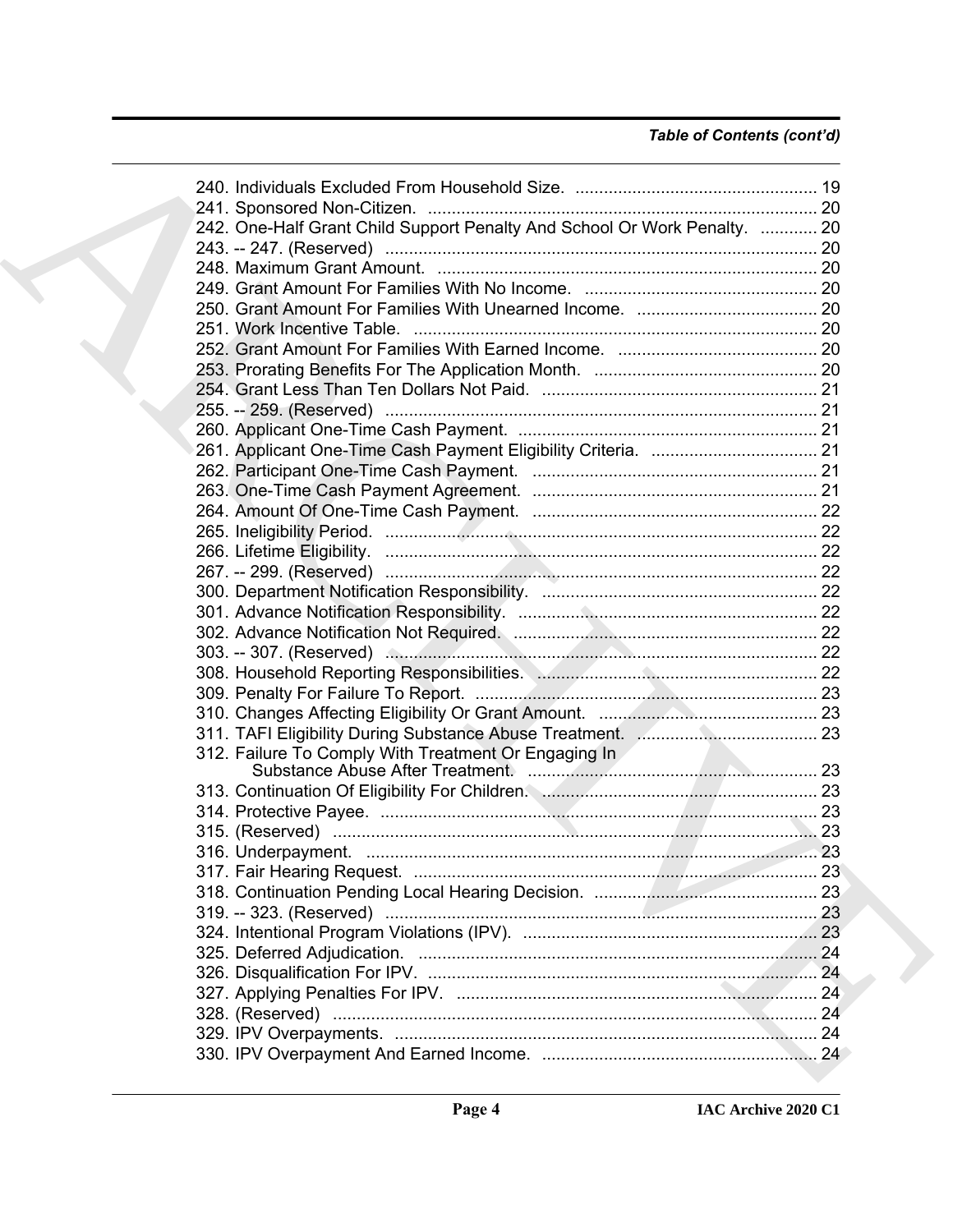### *Table of Contents (cont'd)*

| 333. Inadvertent Household Error And Agency Error TAFI Overpayments.  25          |  |
|-----------------------------------------------------------------------------------|--|
|                                                                                   |  |
| 335. Review Of Personal Responsibility Contract And Eligibility.  25              |  |
|                                                                                   |  |
|                                                                                   |  |
|                                                                                   |  |
|                                                                                   |  |
|                                                                                   |  |
|                                                                                   |  |
|                                                                                   |  |
|                                                                                   |  |
|                                                                                   |  |
|                                                                                   |  |
|                                                                                   |  |
|                                                                                   |  |
|                                                                                   |  |
| 353. Transitional Assistance Time Limit. (2000). 2000. Transmitter and the 26 St. |  |
|                                                                                   |  |
|                                                                                   |  |
|                                                                                   |  |
|                                                                                   |  |
|                                                                                   |  |
|                                                                                   |  |
|                                                                                   |  |
|                                                                                   |  |
|                                                                                   |  |
|                                                                                   |  |
|                                                                                   |  |
|                                                                                   |  |
|                                                                                   |  |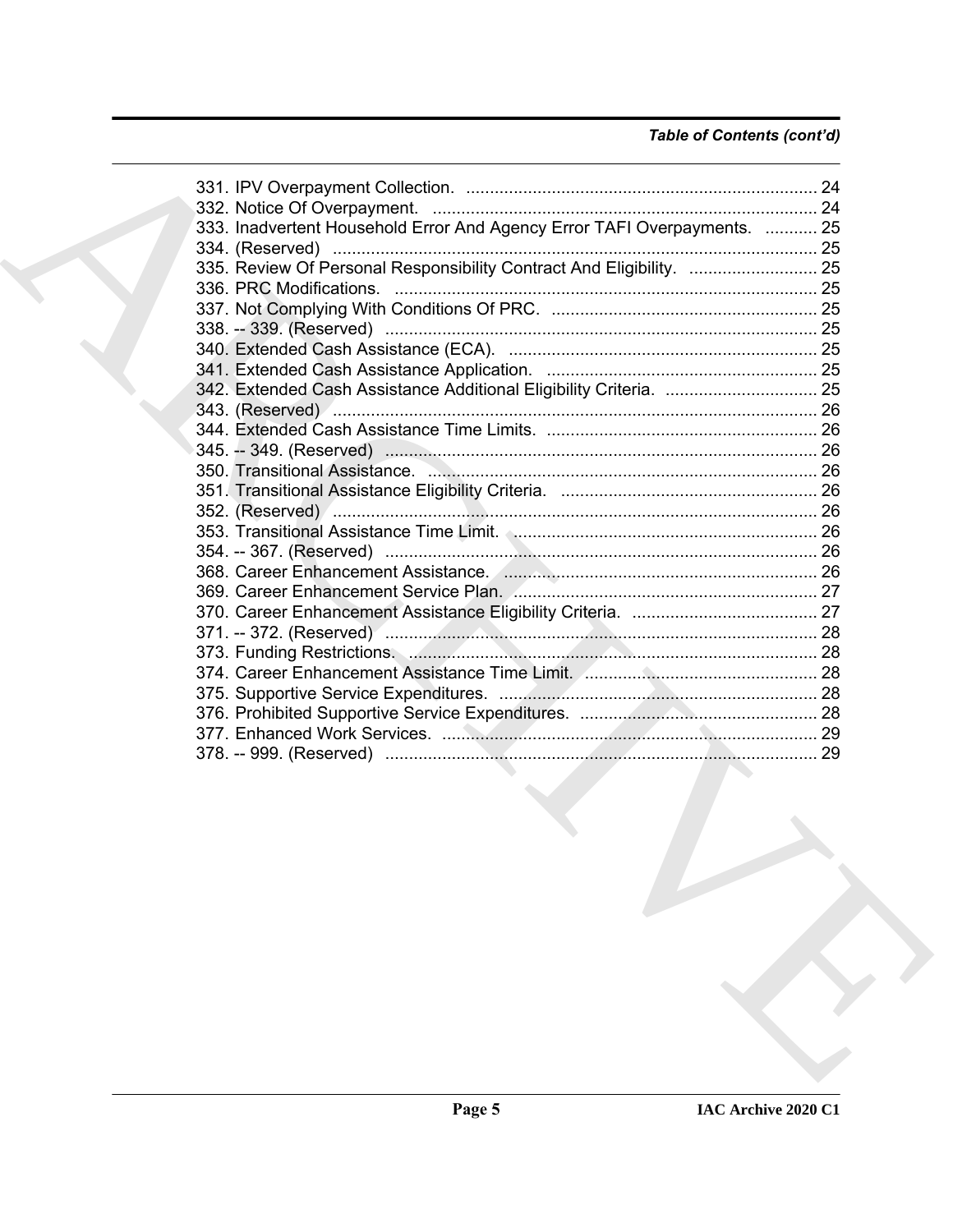#### <span id="page-5-20"></span>**16.03.08 – TEMPORARY ASSISTANCE FOR FAMILIES IN IDAHO (TAFI) PROGRAM**

#### <span id="page-5-1"></span><span id="page-5-0"></span>**000. LEGAL AUTHORITY.**

The Idaho Department of Health and Welfare is authorized to adopt rules for the administration of public assistance programs under Section 56-202, Idaho Code, and 45 CFR Parts 260 - 265. (3-30-07)

#### <span id="page-5-21"></span><span id="page-5-2"></span>**001. TITLE, SCOPE, AND PURPOSE.**

**01.** Title. These rules are titled IDAPA 16.03.08, "Temporary Assistance for Families in Idaho (TAFI) Program." (3-20-20) Program." (3-20-20)

**02. Scope**. These rules provide standards for the administration of the TAFI program. (3-30-07)

The Halan Programs of Finding at Virtues is another to subset the the state interaction of paties and the state of Finding at the State of Finding Control into the State of Finding Control into the State of Finding Contro **03. Purpose**. The purpose of these rules are to help participants in the Temporary Assistance for Families in Idaho (TAFI) program to obtain jobs by providing assistance and support. This focus requires more than government alone can or should provide. This program requires relationships where participants, families, local communities and employers work together to help participants obtain employment and achieve self-reliance. Department resources for applicants and participants will be provided in the following priority order, if applicable: Child Support Services (CSS); child care assistance; other Department services such as Medicaid, Food Stamps, Aid to the Aged, Blind and Disabled (AABD); and TAFI. (3-30-07)

#### <span id="page-5-3"></span>**002. – 007. (RESERVED)**

#### <span id="page-5-7"></span><span id="page-5-4"></span>**008. AUDIT, INVESTIGATION AND ENFORCEMENT.**

In addition to any actions specified in these rules, the Department may audit, investigate and take enforcement action under the provisions of IDAPA 16.05.07, "Investigation and Enforcement of Fraud, Abuse, or Misconduct."

(3-30-07)

- <span id="page-5-5"></span>**009. (RESERVED)**
- <span id="page-5-8"></span><span id="page-5-6"></span>**010. DEFINITIONS.**
	- **01.** Agency Error. A benefit error caused by the Department's action or failure to act. (7-1-12)

<span id="page-5-12"></span><span id="page-5-11"></span><span id="page-5-10"></span><span id="page-5-9"></span>**02. Applicant**. An individual who applies for Temporary Assistance for Families in Idaho. (7-1-98)

**03. Assistance**. Cash payments, vouchers, and other benefits designed to meet a household's ongoing basic needs. Assistance includes recurring benefits, such as transportation and child care, conditioned on participation in work activities.

**04. Caretaker Relative**. An adult who is a specified relative, other than parents, who has an eligible related child residing with them and who is responsible for the child's care. Only one (1) child in the household must be related to one (1) of the following specified relatives: brother, sister, aunt/great aunt, uncle/great uncle, grandparent/great grandparent, nephew, niece, cousin, any one (1) of these relationships by half-blood, a step-sibling, or a spouse of a relative by marriage, even if the marriage has ended. (3-20-20) or a spouse of a relative by marriage, even if the marriage has ended.

<span id="page-5-13"></span>

| 05. | <b>Department.</b> The Idaho Department of Health and Welfare. |  | $(7-1-98)$ |
|-----|----------------------------------------------------------------|--|------------|
|-----|----------------------------------------------------------------|--|------------|

<span id="page-5-16"></span><span id="page-5-15"></span><span id="page-5-14"></span>**06. Dependent Child**. A child under the age of eighteen (18). (4-11-19)

**07.** Good Cause. The conduct of a reasonably prudent person in the same or similar circumstances, herwise defined in these rules. (7-1-98) unless otherwise defined in these rules.

**08. Household**. A unit of eligible individuals that includes parents, or may include caretaker relatives e an eligible child residing with them. who have an eligible child residing with them.

<span id="page-5-18"></span><span id="page-5-17"></span>**09. Inadvertent Household Error (IHE)**. A benefit error caused unintentionally by the household.  $(7-1-12)$ 

**10. Noncustodial Parent**. A parent legally responsible for the support of a dependent minor child, who does not live in the same household as the child. (3-30-01)

<span id="page-5-19"></span>**11. Parent**. The mother/step-mother or father/step-father of the dependent child. In Idaho, a man is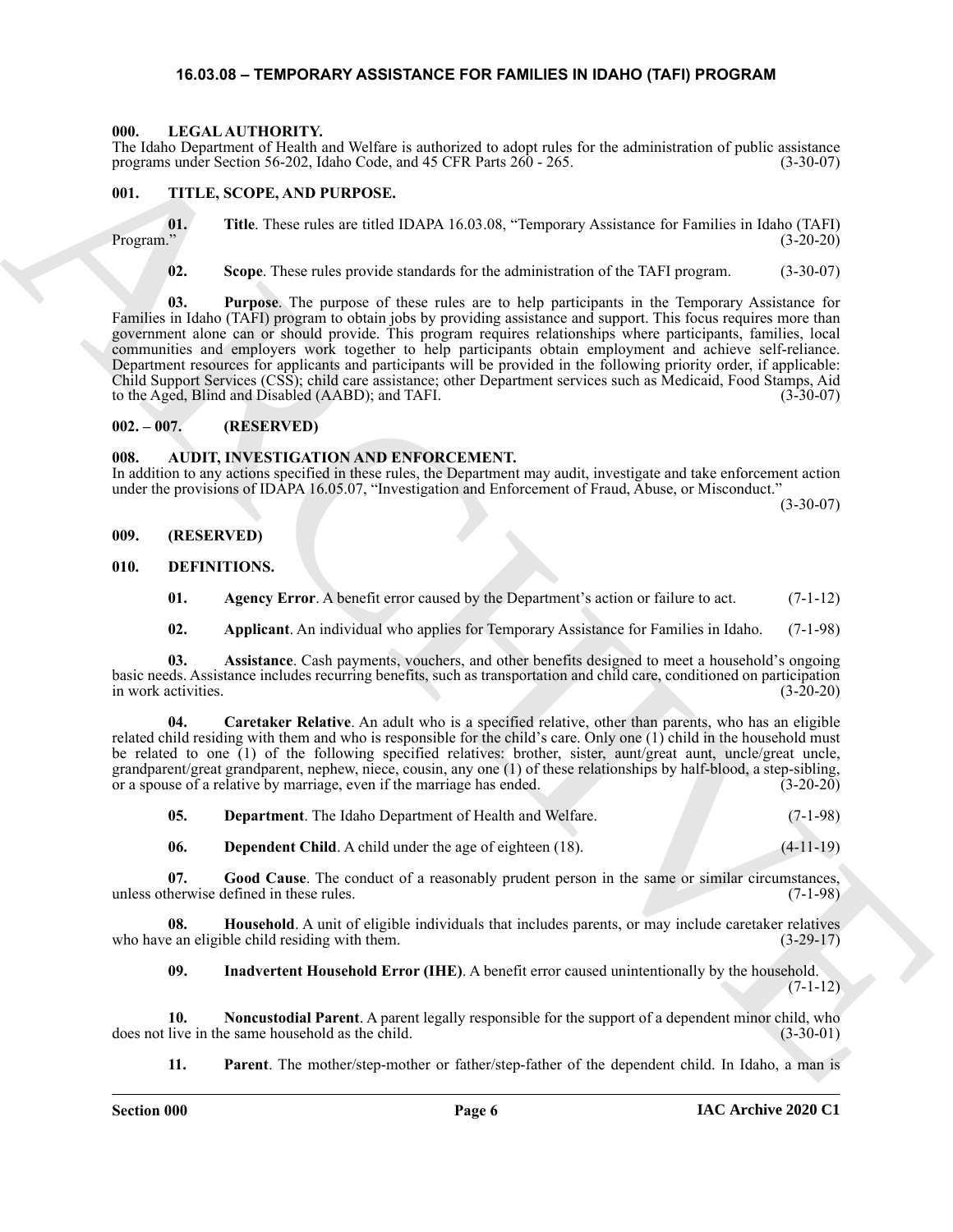#### <span id="page-6-18"></span><span id="page-6-17"></span><span id="page-6-11"></span><span id="page-6-10"></span><span id="page-6-9"></span><span id="page-6-8"></span><span id="page-6-7"></span><span id="page-6-6"></span><span id="page-6-5"></span><span id="page-6-0"></span>**011. ABBREVIATIONS.**

|                | <b>Department of Health and Welfare</b>                                                                                                                                                                                                                                                                                                                                                                                                                                                                                                                                                                                                                                                                                                                                                                                                                | for Families in Idaho (TAFI) Program                                                                  |             |
|----------------|--------------------------------------------------------------------------------------------------------------------------------------------------------------------------------------------------------------------------------------------------------------------------------------------------------------------------------------------------------------------------------------------------------------------------------------------------------------------------------------------------------------------------------------------------------------------------------------------------------------------------------------------------------------------------------------------------------------------------------------------------------------------------------------------------------------------------------------------------------|-------------------------------------------------------------------------------------------------------|-------------|
| child's birth. | presumed to be the child's father if he is married to the child's mother at the time of conception or at the time of the                                                                                                                                                                                                                                                                                                                                                                                                                                                                                                                                                                                                                                                                                                                               |                                                                                                       | $(3-29-17)$ |
| 12.            | Participant. An individual who has signed a Personal Responsibility Contract.                                                                                                                                                                                                                                                                                                                                                                                                                                                                                                                                                                                                                                                                                                                                                                          |                                                                                                       | $(7-1-98)$  |
| 13.            | Department that is intended to result in self-reliance.                                                                                                                                                                                                                                                                                                                                                                                                                                                                                                                                                                                                                                                                                                                                                                                                | Personal Responsibility Contract (PRC). An agreement negotiated between a household and the           | $(3-20-20)$ |
| 011.           | <b>ABBREVIATIONS.</b>                                                                                                                                                                                                                                                                                                                                                                                                                                                                                                                                                                                                                                                                                                                                                                                                                                  |                                                                                                       |             |
| 01.            | AABD. Aid to the Aged, Blind and Disabled.                                                                                                                                                                                                                                                                                                                                                                                                                                                                                                                                                                                                                                                                                                                                                                                                             |                                                                                                       | $(7-1-98)$  |
| 02.            | CSS. Child Support Services.                                                                                                                                                                                                                                                                                                                                                                                                                                                                                                                                                                                                                                                                                                                                                                                                                           |                                                                                                       | $(7-1-98)$  |
| 03.            | ECA. Extended Cash Assistance.                                                                                                                                                                                                                                                                                                                                                                                                                                                                                                                                                                                                                                                                                                                                                                                                                         |                                                                                                       | $(7-1-98)$  |
| 04.            | EITC. Earned Income Tax Credit.                                                                                                                                                                                                                                                                                                                                                                                                                                                                                                                                                                                                                                                                                                                                                                                                                        |                                                                                                       | $(7-1-98)$  |
| 05.            | HUD. The U.S. Department of Housing and Urban Development.                                                                                                                                                                                                                                                                                                                                                                                                                                                                                                                                                                                                                                                                                                                                                                                             |                                                                                                       | $(7-1-98)$  |
| 06.            | <b>IPV</b> . Intentional Program Violation.                                                                                                                                                                                                                                                                                                                                                                                                                                                                                                                                                                                                                                                                                                                                                                                                            |                                                                                                       | $(7-1-98)$  |
| 07.            | PRC. Personal Responsibility Contract.                                                                                                                                                                                                                                                                                                                                                                                                                                                                                                                                                                                                                                                                                                                                                                                                                 |                                                                                                       | $(7-1-98)$  |
| 08.            | SSN. Social Security Number.                                                                                                                                                                                                                                                                                                                                                                                                                                                                                                                                                                                                                                                                                                                                                                                                                           |                                                                                                       | $(7-1-98)$  |
| 09.            |                                                                                                                                                                                                                                                                                                                                                                                                                                                                                                                                                                                                                                                                                                                                                                                                                                                        | <b>TAFI.</b> Temporary Assistance for Families in Idaho, which is the TANF program in Idaho. (7-1-98) |             |
| 10.            | TANF. Temporary Assistance to Needy Families (Federal Program).                                                                                                                                                                                                                                                                                                                                                                                                                                                                                                                                                                                                                                                                                                                                                                                        |                                                                                                       | $(7-1-98)$  |
| 11.            | VA. Veterans Administration.                                                                                                                                                                                                                                                                                                                                                                                                                                                                                                                                                                                                                                                                                                                                                                                                                           |                                                                                                       | $(7-1-98)$  |
| $012. - 099.$  | (RESERVED)                                                                                                                                                                                                                                                                                                                                                                                                                                                                                                                                                                                                                                                                                                                                                                                                                                             |                                                                                                       |             |
| 100.           | <b>TAFI ELIGIBILITY.</b><br>To be eligible for TAFI, an individual must sign an application; provide verification requested by the Department;<br>negotiate and sign a PRC; cooperate in establishing and obtaining support; complete work activities including job<br>search; and meet all other personal responsibility and financial criteria.                                                                                                                                                                                                                                                                                                                                                                                                                                                                                                      |                                                                                                       | $(7-1-99)$  |
| 101.           | TIME LIMIT.<br>Lifetime eligibility for adults is limited to twenty-four (24) months unless otherwise provided by these rules. When<br>there is more than one (1) adult in the household, the number of months of the adult with the most months of TANF<br>participation will be counted towards the time limit. Any month that a TANF benefit was received in another state<br>after June 30, 1997, counts toward the twenty-four (24) month Idaho time limit, unless the other state reports it did<br>not count the months toward the federal time limit. If during the twenty-four (24) month time limit the Department<br>does not end benefits at the appropriate time and a payment is made in error, the month is not counted towards the<br>twenty-four (24) month time limit. It is counted toward the federal sixty (60) month time limit. |                                                                                                       | $(3-20-20)$ |
| 102.           | RESIDENCE EXCEPTION TO TIME LIMIT.<br>In determining the number of months of federal TANF or state TAFI participation, the Department will not count any<br>month the adult meets the conditions in Subsections 102.01 and 102.02.                                                                                                                                                                                                                                                                                                                                                                                                                                                                                                                                                                                                                     |                                                                                                       | $(3-30-01)$ |
| 01.            | Alaskan Native village during the month.                                                                                                                                                                                                                                                                                                                                                                                                                                                                                                                                                                                                                                                                                                                                                                                                               | Lived in Indian Country or Alaskan Native Village. The adult lived in Indian country or an            | $(7-1-99)$  |
|                |                                                                                                                                                                                                                                                                                                                                                                                                                                                                                                                                                                                                                                                                                                                                                                                                                                                        |                                                                                                       |             |

#### <span id="page-6-16"></span><span id="page-6-15"></span><span id="page-6-14"></span><span id="page-6-13"></span><span id="page-6-12"></span><span id="page-6-1"></span>**012. -- 099. (RESERVED)**

#### <span id="page-6-22"></span><span id="page-6-2"></span>**100. TAFI ELIGIBILITY.**

#### <span id="page-6-23"></span><span id="page-6-3"></span>**101. TIME LIMIT.**

#### <span id="page-6-21"></span><span id="page-6-20"></span><span id="page-6-19"></span><span id="page-6-4"></span>**102. RESIDENCE EXCEPTION TO TIME LIMIT.**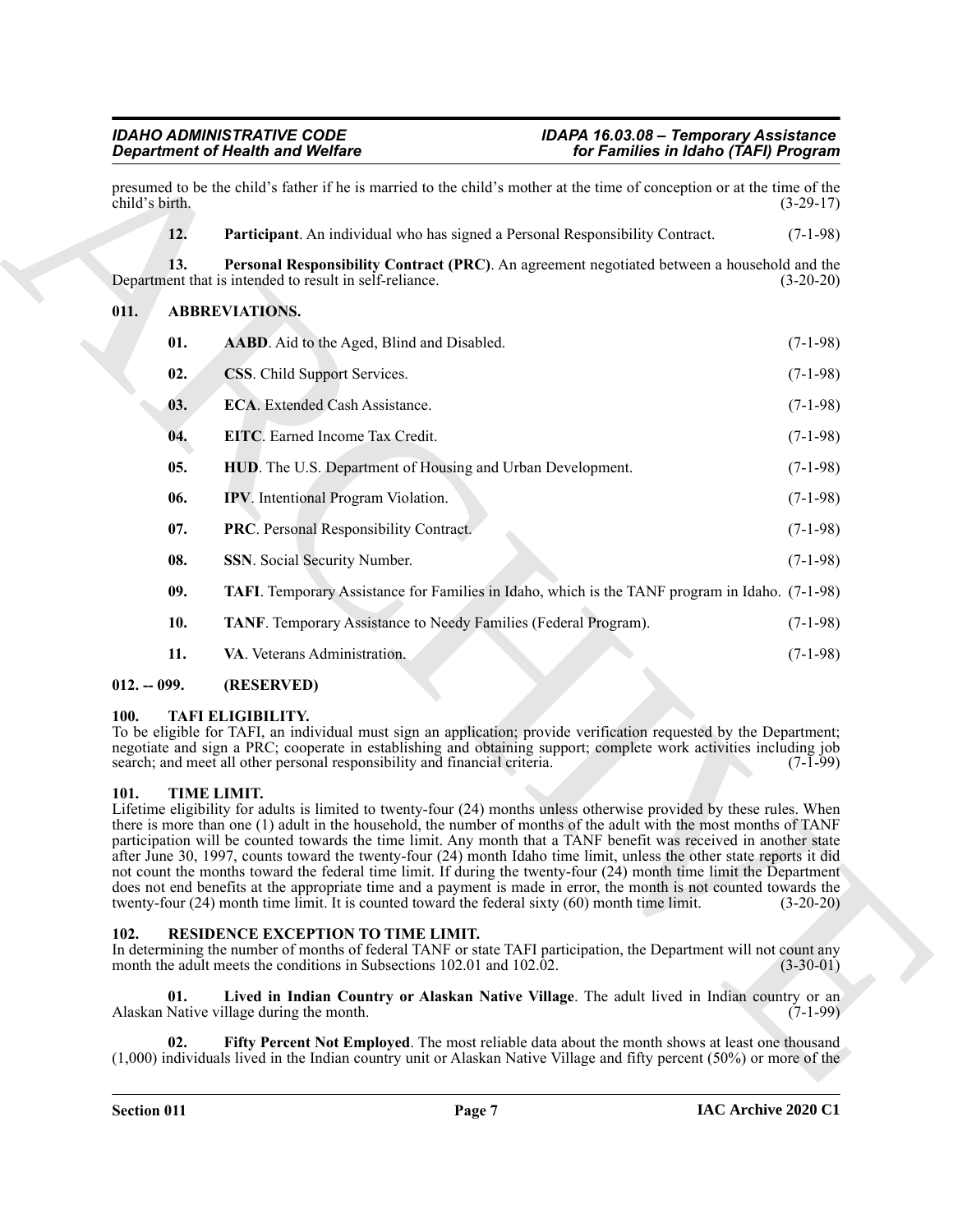## *IDAHO ADMINISTRATIVE CODE IDAPA 16.03.08 – Temporary Assistance*

adults were not employed. (3-30-01)

#### <span id="page-7-0"></span>**103. -- 105. (RESERVED)**

#### <span id="page-7-17"></span><span id="page-7-1"></span>**106. SIGNATURES.**

An individual who is applying for benefits, receiving benefits, or providing additional information as required by this chapter, may do so with the depiction of the individual's name either handwritten, electronic, or recorded telephonically. Such signature serves as intention to execute or adopt the sound, symbol, or process for the purpose of signing the related record. (3-29-12)

#### <span id="page-7-2"></span>**107. (RESERVED)**

#### <span id="page-7-11"></span><span id="page-7-3"></span>**108. APPLICATION FOR ASSISTANCE.**

The application form must be signed by an adult participant, a legal guardian, or a representative, and received by the Department. A new TAFI application is required if the application was denied for failure to provide verification and more than thirty (30) days have elapsed since the household applied. (3-20-20)

#### <span id="page-7-15"></span><span id="page-7-4"></span>**109. (RESERVED)**

#### <span id="page-7-5"></span>**110. EFFECTIVE DATE.**

The effective date of the TAFI grant is the date income and resource criteria are met, and a PRC is signed, unless the Department causes a delay, or a later date that is negotiated with the Department. (7-1-98) Department causes a delay, or a later date that is negotiated with the Department.

#### <span id="page-7-18"></span><span id="page-7-6"></span>**111. SUBSTANCE ABUSE SCREENING AND TESTING NOTICE AT APPLICATION.**

The Department will provide notice of substance abuse screening and possible testing to each TAFI applicant. The notice will advise the applicant of the factors listed in Subsections 111.01 through 111.08. (3-15-02) notice will advise the applicant of the factors listed in Subsections 111.01 through 111.08.

<span id="page-7-19"></span>**Screening Requirement**. The Department conducts substance abuse screening as a condition of sh assistance. (3-15-02) receiving TAFI cash assistance.

<span id="page-7-20"></span>**02. Testing Requirement**. The Department conducts substance abuse testing as a condition for receiving TAFI cash assistance, if screening indicates the applicant is engaged in, or at high risk of, substance abuse. (3-15-02)

<span id="page-7-21"></span>**03. Treatment Requirement**. Participants must enter a substance abuse treatment program and cooperate with treatment, if screening, assessment or testing shows them in need of substance abuse treatment.

(3-15-02)

#### <span id="page-7-7"></span>**112. (RESERVED)**

#### <span id="page-7-12"></span><span id="page-7-8"></span>**113. CONCURRENT MULTIPLE BENEFIT PROHIBITION.**

<span id="page-7-14"></span><span id="page-7-13"></span>**01. Multiple TAFI Benefits**. If individuals in a household unit are potentially eligible for TAFI only one (1) TAFI cash benefit is allowed in the same month for the household unit. (3-20-20) benefits, only one (1) TAFI cash benefit is allowed in the same month for the household unit.

**Experiment of Nearly Andre Wolfare**<br>
And the second of the second of the second of the second of the second of the second of the second of the second of the second of the second of the second of the second of the second **02. Multiple Program Benefits**. If an individual is potentially eligible for either TAFI or AABD, only one (1) program may be chosen. If a child is potentially eligible for either TAFI or foster care, only one (1) program may be chosen. No individual may be eligible for benefits as a member of more than one (1) household in the same month. (3-20-20)

**03. Program Benefits from Another State**. Individuals cannot receive TAFI benefits from Idaho and TANF benefits from another state in the same month. (3-20-20)

#### <span id="page-7-9"></span>**114. -- 115. (RESERVED)**

#### <span id="page-7-16"></span><span id="page-7-10"></span>**116. PERSONAL RESPONSIBILITY CONTRACT (PRC).**

A personal responsibility contract must be negotiated and signed by the mandatory adult household members defined

*Department of Health and Welfare for Families in Idaho (TAFI) Program*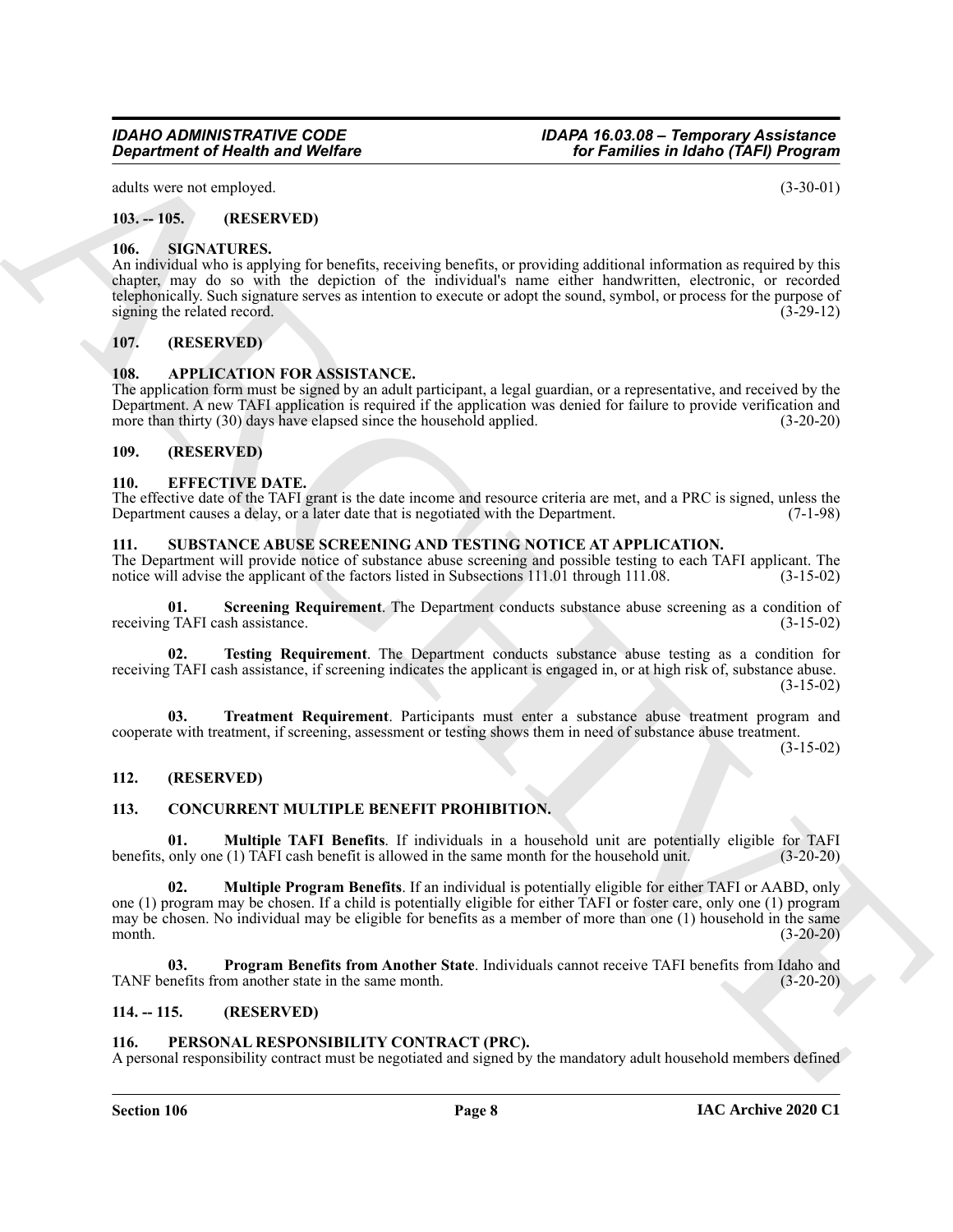under Section 125 of these rules, with all application activities completed before eligibility can be approved. The household must continue to comply with ongoing personal responsibility contract requirements to remain eligible.  $(3-20-20)$ 

### <span id="page-8-0"></span>**117. (RESERVED)**

#### <span id="page-8-13"></span><span id="page-8-1"></span>**118. SUBSTANCE ABUSE ASSESSMENT.**

A Department approved substance abuse contractor will conduct screening to evaluate a participant's need for testing. The contractor will use a screening instrument approved by the Department as a valid and reliable indicator of possible substance abuse. The contractor must have adequate training in the recognition of substance abuse, use of the screening instrument, and interpretation of results. When found necessary by the contractor, the assessment process will include substance abuse testing. The contractor will interpret the results. (3-15-02)

#### <span id="page-8-12"></span><span id="page-8-2"></span>**119. REFERRAL FOR SUBSTANCE ABUSE ASSESSMENT.**

The Department will refer the participant for assessment when screening results indicate a reasonable suspicion the participant is engaged in, or at high risk of, substance abuse. A Department approved substance abuse contractor will conduct the assessment. (3-15-02) conduct the assessment.

#### <span id="page-8-14"></span><span id="page-8-3"></span>**120. SUBSTANCE ABUSE TESTING.**

Idaho law requires substance abuse testing of any TAFI applicant or recipient, if the Department has a reasonable suspicion they are engaged in, or at high risk of, substance abuse. Testing will be conducted if screening and assessment give a reasonable suspicion the participant is engaged in substance abuse. TAFI participants must comply with substance abuse testing as a condition of eligibility. (3-15-02) with substance abuse testing as a condition of eligibility.

#### <span id="page-8-11"></span><span id="page-8-4"></span>**121. CONSENT AND ACKNOWLEDGMENT REQUIRED BEFORE SUBSTANCE ABUSE TESTING.**

Before taking a substance abuse test, the participant must sign a consent for testing. The participant will be asked, but not required, to advise the person administering the test of the use of any over-the-counter or prescription drugs. This information will be considered in the results of the drug test. The participant must acknowledge, in writing, they received and understands the notice elements listed this Section and Section 111 of these rules. (3-15-02)

### <span id="page-8-7"></span><span id="page-8-5"></span>**122. ADMINISTRATION OF SUBSTANCE ABUSE TEST.**

A Department approved contractor will administer the substance abuse test. The contractor must have training, through a licensed laboratory, in correct procedures for specimen collection and chain of custody. Specimen collection will be documented including labeling containers to prevent erroneous drug test results. The contractor must perform specimen collection, storage, and transportation to the laboratory site in a manner preventing specimen contamination or adulteration. A licensed laboratory will evaluate specimens. The laboratory will analyze specimens for controlled substances and alcohol. (3-15-02)

<span id="page-8-10"></span><span id="page-8-9"></span>**Specimen Collection Procedures**. The contractor must collect the specimen for substance abuse testing with due regard for the privacy of the participant providing the specimen and in a manner preventing substitution or contamination of the specimen. (3-20-20)

Graduation of Newton Research of Newton Research (English Solar Control 1993). The Fourier interaction and the Solar Control 1993 (Solar Control 1993). The Control 1993 (Solar Control 1993) (Solar Control 1993) (Solar Con **02. Test Results**. The Department will evaluate the results of the substance abuse test, before notifying the participant of them. The Department will evaluate all positive test results to verify the specimen was collected, transported, and analyzed under proper procedures. The Department will determine if other circumstances caused the positive test result. The Department will review and confirm medical information provided by the applicant. After this evaluation is complete, the Department will notify the participant of the test results. If the test result is positive, the Department will inform the participant of available substance abuse treatment programs, and of the requirement for treatment to be TAFI eligible. (3-15-02)

<span id="page-8-8"></span>**03. Request for New Test**. Within ten (10) calendar days of notice of a positive test result, the participant can request a new test. The participant must notify the Department in writing of the intent to challenge the test results. For those participants approved for TAFI, benefits will continue during the re-test process. (3-15-02)

#### <span id="page-8-15"></span><span id="page-8-6"></span>**123. TAFI APPROVAL BEFORE SUBSTANCE ABUSE SCREENING AND TESTING RESULTS KNOWN.**

Applicants may be approved for TAFI, if otherwise eligible, when they agree to substance abuse screening. They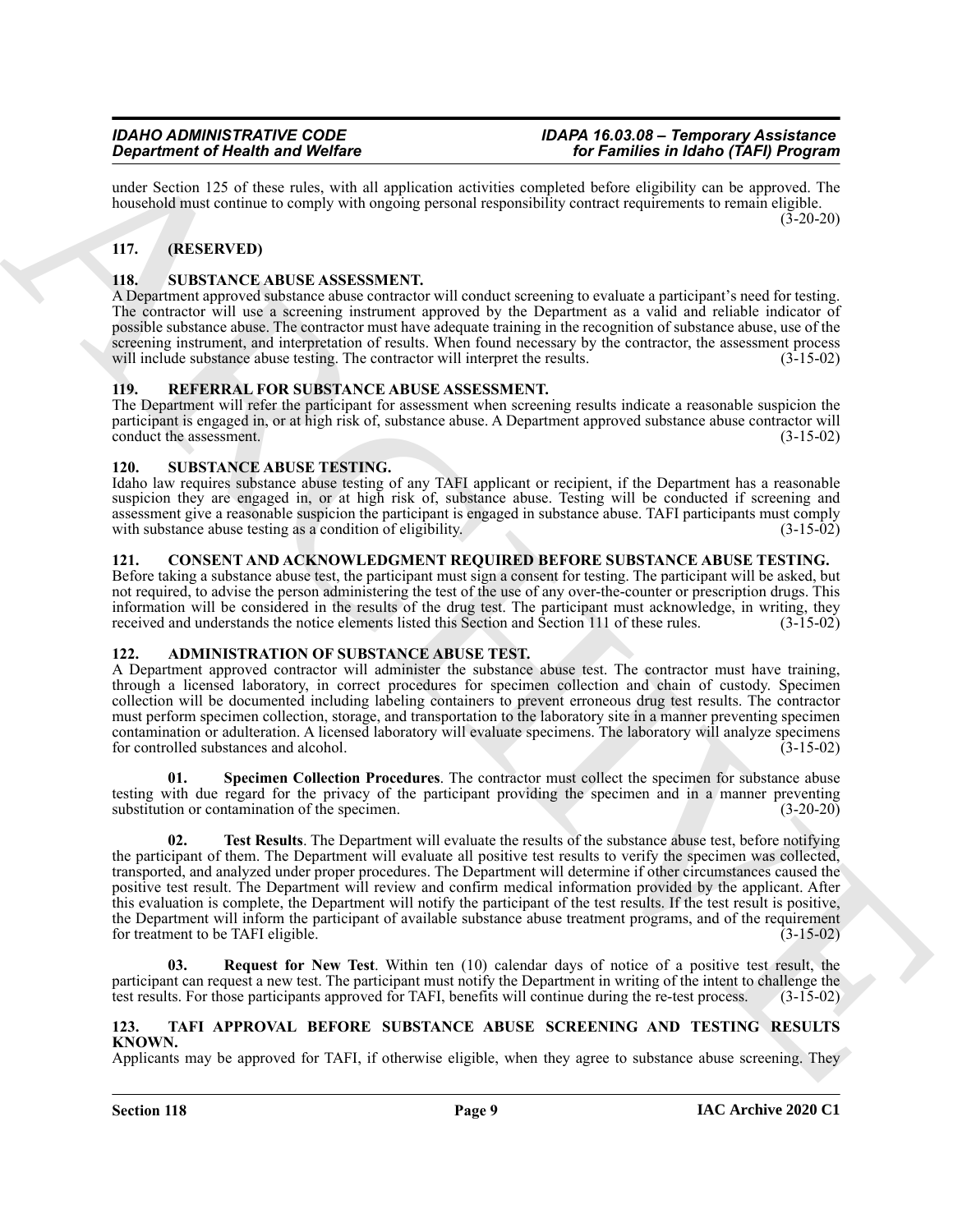**Strainer of Health and Velocity**<br> **EXECUTE THE CONFERENCE CONFERENCE INTERFERENCE (SEE FORMATION CONFERENCE INTERFERENCE IN A CONFERENCE IN A CONFERENCE INTERFERENCE INTERFERENCE INTERFERENCE INTERFERENCE INTERFERENCE I** must complete the screening instrument and if required, participate in a substance abuse assessment. This includes providing a specimen for testing, if needed as part of the assessment process. The applicant should complete these steps within fifteen (15) calendar days of approval. If the process takes longer than fifteen (15) calendar days, through no fault of the applicant, TAFI may be approved if the participant is cooperative in satisfying their substance abuse screening requirements. (3-15-02)

#### <span id="page-9-18"></span><span id="page-9-0"></span>**124. SUBSTANCE ABUSE TREATMENT.**

If substance abuse screening, assessment or testing shows the participant needs substance abuse treatment, the Department will require the participant to enter a substance abuse treatment program and cooperate with treatment. Treatment will be provided at no cost to TAFI participants. Treatment will be community based and gender specific. The Department will provide for the participant's transportation and child care needs if necessary. (3-15-02)

#### <span id="page-9-12"></span><span id="page-9-1"></span>**125. MANDATORY TAFI HOUSEHOLD MEMBERS.**

Individuals who must be included in the household are listed in the following: (3-20-20)

<span id="page-9-13"></span>**01. Children**. Children under the age of eighteen (18) must reside with a parent or caretaker relative who exercises care and control of them. A dependent child's brother or sister, including half (1/2) siblings, living in the same home as the dependent child will be included in the household. Children receiving Supplemental Security Income (SSI) are excluded from the household. (3-20-20)

<span id="page-9-14"></span>**02.** Parents. Parents, as defined in Section 010 of these rules, who have an eligible child residing with (3-29-17) them.  $(3-29-17)$ 

**03. Pregnant Woman**. A pregnant woman with no other children who is in at least the third calendar month before the baby is due and is unable to work due to medical reasons. (4-5-00)

<span id="page-9-16"></span><span id="page-9-15"></span><span id="page-9-10"></span><span id="page-9-7"></span>**04. Spouses**. Anyone related by marriage to another mandatory household member. (7-1-12)

#### <span id="page-9-2"></span>**126. BUDGETING FOR CARETAKER RELATIVES.**

Individuals who may be eligible are listed in Subsections 126.01 and 126.03 of this rule. (3-29-17)

**01. Relatives**. Adult specified relatives other than parents who have an eligible related child residing with them and who are responsible for the child's care. Only one (1) child in the household must be related to one (1) of the specified caretaker relatives defined in Section 010 of these rules. (3-20-20)

<span id="page-9-8"></span>**02. Caretaker Relative Applying Only for Relative Child**. When a caretaker relative applies only for a relative child, only the child's income is counted. (3-29-17)

<span id="page-9-9"></span>**03. Multiple Children**. When multiple children are included in the household unit and any child receives Supplemental Security Income, that income is not counted in the determination of the grant amount.

 $(3-20-20)$ 

#### <span id="page-9-17"></span><span id="page-9-3"></span>**127. MARRIED CHILD UNDER AGE EIGHTEEN.**

A married child under age eighteen (18) is no longer considered a dependent child. The child's subsequent separation, divorce or annulment does not change that status. (7-1-98)

#### <span id="page-9-19"></span><span id="page-9-4"></span>**128. UNMARRIED PARENT UNDER THE AGE OF EIGHTEEN.**

An unmarried parent under age eighteen (18) must live with their parents, unless good cause is established. Two (2) unmarried parents under the age of eighteen (18), with a child in common, can choose to live with the parents of the unmarried father or the unmarried mother. (3-20-20) unmarried father or the unmarried mother.

#### <span id="page-9-11"></span><span id="page-9-5"></span>**129. GOOD CAUSE NOT TO LIVE WITH PARENTS.**

Good cause reasons are required for unmarried parents under age eighteen (18) to not live with their parents.

(3-20-20)

#### <span id="page-9-6"></span>**130. (RESERVED)**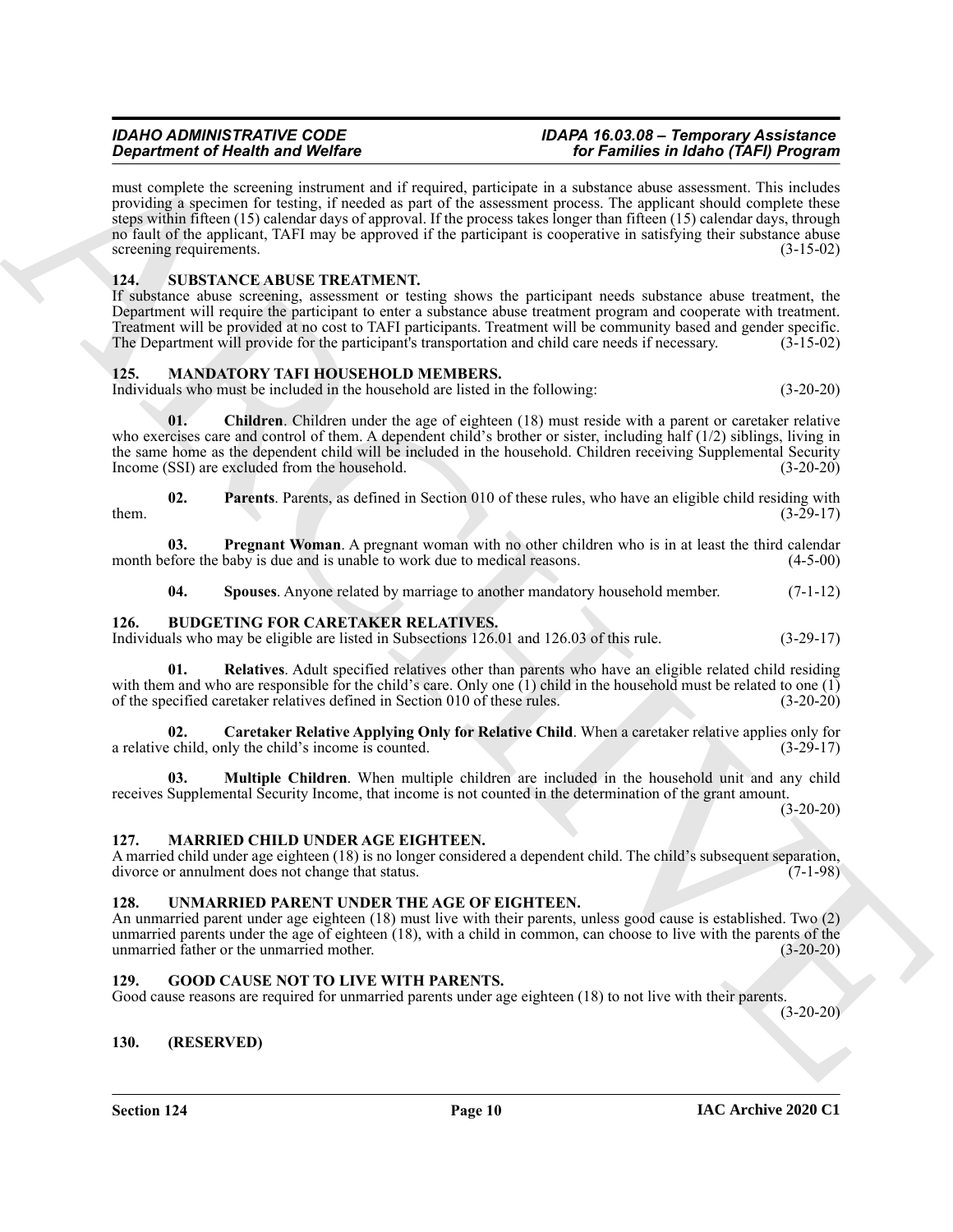<span id="page-10-1"></span><span id="page-10-0"></span>**131. CITIZENSHIP AND QUALIFIED NON-CITIZEN CRITERIA.**

To be eligible, an individual must be a member of one (1) of the groups listed in Subsections 131.01 through 131.10 of this rule.  $(5-8-09)$ 

<span id="page-10-7"></span><span id="page-10-6"></span><span id="page-10-2"></span>**01. U.S. Citizen**. A U.S. Citizen; or (3-20-04)

**02. U.S. National, National of American Samoa or Swains Island**. A U. S. National, National of American Samoa or Swains Island; or

<span id="page-10-8"></span>**03. Full-Time Active Duty U.S. Armed Forces Member**. A qualified non-citizen as defined in 8 U.S.C. 1641(b) or (c) currently on full-time active duty with the U.S. Army, U.S. Air Force, U.S. Marine Corps, U.S. Navy or U.S. Coast Guard, or a spouse or unmarried dependent child of the U.S. Armed Forces member; or

(3-20-04)

**Experimental Note that the ARCHIVEST CRITERAL CRITERIAL CRITERAL CRITERAL CRITERAL CRITERAL CRITERAL CRITERAL CRITERAL CRITERAL CRITERAL CRITERAL CRITERAL CRITERAL CRITERAL CRITERAL CRITERAL CRITERAL CRITERAL CRITERAL CR 04. Veteran of the U.S. Armed Forces**. A qualified non-citizen as defined in 8 U.S.C. 1641(b) or (c) honorably discharged from the U.S. Army, U.S. Air Force, U.S. Marine Corps, U.S. Navy or U.S. Coast Guard for a reason other than their citizenship status or a spouse, including a surviving spouse who has not remarried, or an unmarried dependent child of the veteran; or (3-20-04)

<span id="page-10-4"></span>**05. Non-Citizen Entering the U.S. Before August 22, 1996**. A non-citizen who entered the U.S. before August 22, 1996, and is currently a qualified non-citizen as defined in 8 U.S.C. 1641(b) or (c); or (3-20-04)

<span id="page-10-3"></span>**06. Non-Citizen Entering on or After August 22, 1996**. A non-citizen who entered on or after August 22, 1996, and (3-20-04)

**a.** Is a refugee admitted into the U.S. under 8 U.S.C. 1157, and can be eligible for seven (7) years from their date of entry; or (3-20-04)

**b**. Is an asylee granted asylum into the U.S. under 8 U.S.C. 1158, and can be eligible for seven (7) years from the date their asylee status is assigned; or (3-20-04)

**c.** Is an individual whose deportation or removal from the U.S. has been withheld under 8 U.S.C. 1253 or 1231(b)(3) as amended by Section 305(a) of Division C of Public Law 104-208, and can be eligible for seven (7) years from the date their deportation or removal was withheld; or (3-20-04)

**d.** Is an Amerasian immigrant admitted into the U.S. under  $8 \text{ U.S. C. } 1612(b)(2)(A)(i)(V)$ , and can be eligible for seven (7) years from the date of entry; or (3-20-04)

Is a Cuban or Haitian entrant to the U.S. under Section 501(e) of the Refugee Assistance Act, and r seven (7) years from their date of entry; or (3-20-04) can be eligible for seven  $(7)$  years from their date of entry; or

<span id="page-10-5"></span>**07. Qualified Non-Citizen Entering on or After August 22, 1996**. A qualified non-citizen under 8 U.S.C. 1641(b) or (c), entering the U.S. on or after August 22, 1996, and who has had a qualified non-citizen status for at least five (5) years; or (3-20-04) for at least five  $(5)$  years; or

**08. Victim of Severe Form of Trafficking**. A victim of a severe form of trafficking in persons, as defined in 22 U.S.C. 7102(13); who meets one (1) of the following:  $(3-20-04)$ 

<span id="page-10-9"></span>**a.** Is under the age of eighteen (18) years; or (3-20-04)

**b.** Is certified by the U.S. Department of Health and Human Services as willing to assist in the investigation and prosecution of a severe form of trafficking in persons; and (3-20-04)

i. Has made a bona fide application for a temporary visa under 8 U.S.C.  $1104(a)(15)(T)$ , which has denied; or (3-20-04) not been denied; or

ii. Is remaining in the U.S. to assist the U.S. Attorney General in the prosecution of traffickers in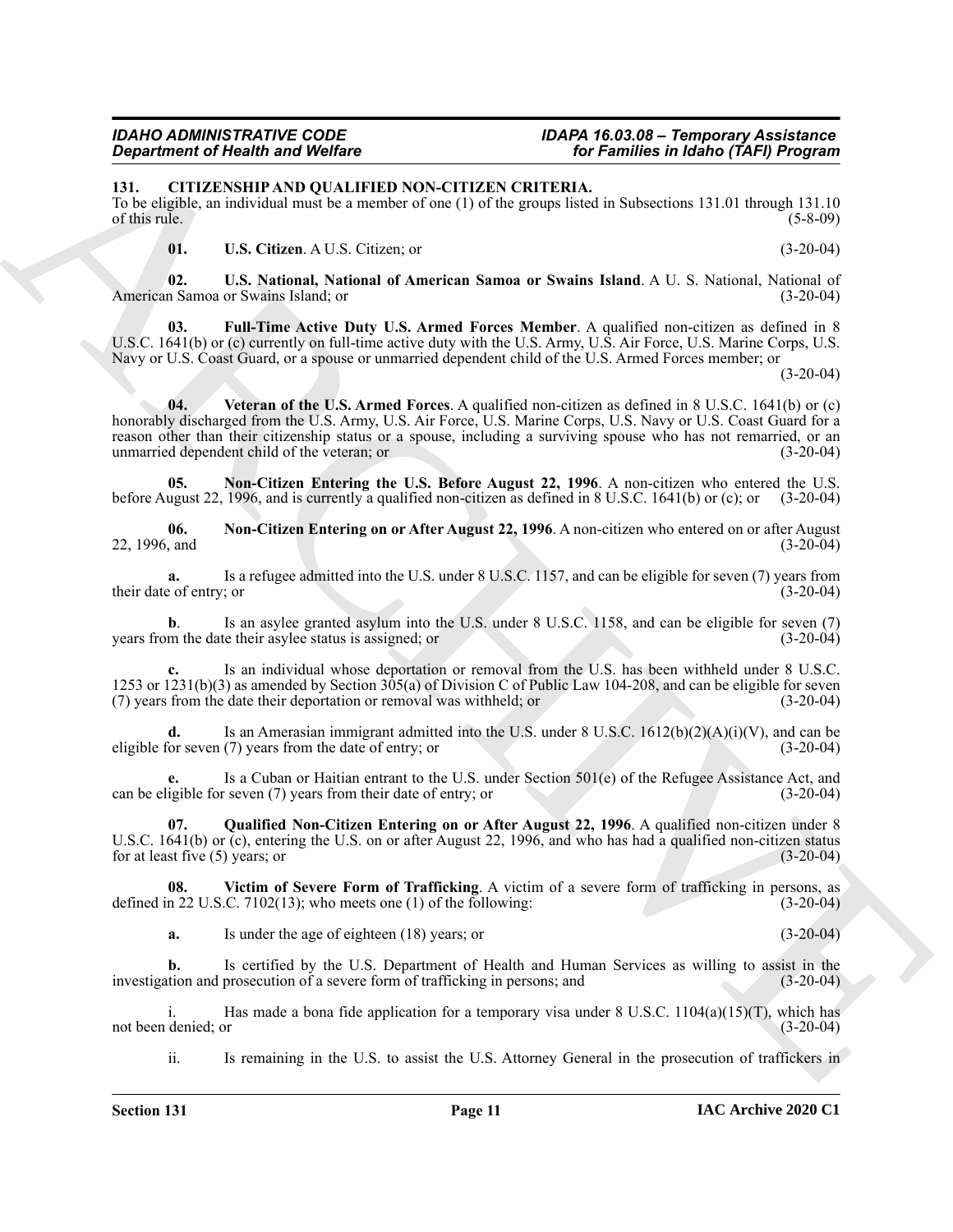<span id="page-11-11"></span> $p$ ersons. (3-20-04)

**09. Afghan Special Immigrants**. An Afghan special immigrant, as defined in Public Law 111-118, who has special immigration status after December 26, 2007, is eligible from the date they enter into the U.S. as a special immigrant or the date they convert to the special immigrant status. (4-7-11)

<span id="page-11-12"></span>**10. Iraqi Special Immigrants**. An Iraqi special immigrant, as defined in Public Law 111-118, who has special immigration status after January 28, 2008, is eligible from the date they enter the U.S. as a special immigrant or the date they convert to the special immigrant status. (4-7-11)

#### <span id="page-11-0"></span>**132. (RESERVED)**

#### <span id="page-11-20"></span><span id="page-11-1"></span>**133. SOCIAL SECURITY NUMBER (SSN) REQUIREMENT.**

**Considered of Health and Wolfare**<br>
Note Theoretical Remarks and Sphere and Sphere and Sphere and Sphere and Sphere and Sphere and Sphere and Sphere and Sphere and Sphere and Sphere and Sphere and Sphere and Sphere and Sp An applicant must provide their Social Security Number (SSN), or proof they have applied for an SSN, to the Department before approval of eligibility, unless good cause exists. If the applicant has more than one (1) SSN, all numbers must be provided. The SSN will be verified by the Social Security Administration (SSA) electronically. When an SSN is unverified, the applicant is not eligible for TAFI benefits. The Department will notify the applicant in writing if eligibility is being denied or lost for failure to meet the SSN requirement.  $(3-20-20)$ 

#### <span id="page-11-18"></span><span id="page-11-2"></span>**134. RESIDENCE IN IDAHO.**

Individuals must live in the state of Idaho, have no immediate intention of leaving, and cannot be a resident of another state. (7-1-98)

#### <span id="page-11-3"></span>**135. -- 141. (RESERVED)**

#### <span id="page-11-19"></span><span id="page-11-4"></span>**142. SCHOOL ATTENDANCE RESPONSIBILITY.**

School age children included in the household must attend school until they reach age eighteen (18). A fifty dollar (\$50) penalty per month, per child, will be subtracted from the grant if a dependent child does not attend school. This penalty does not apply if the child is participating in work activities outlined in the PRC. (3-20-20)

#### <span id="page-11-5"></span>**143. -- 146. (RESERVED)**

#### <span id="page-11-10"></span><span id="page-11-6"></span>**147. ASSIGNMENT OF SUPPORT RIGHTS.**

The parent, or the caretaker relative included in the grant, is required by law to assign to the State their rights to child support payments for the household to be eligible for TAFI. The State will retain all child support collections up to the amount of assistance that the household receives. This assignment only applies to the period of time the household is receiving TAFI. (3-20-20)

#### <span id="page-11-13"></span><span id="page-11-7"></span>**148. COOPERATION RESPONSIBILITY.**

For the household to be eligible, a parent, or a caretaker relative included in the grant, must cooperate with the Department to identify and locate any non-custodial parent, establish paternity, and establish, modify and enforce the child support order, unless good cause exists. (3-20-20)

#### <span id="page-11-14"></span><span id="page-11-8"></span>**149. GOOD CAUSE FOR NOT COOPERATING.**

Good cause for not cooperating with Child Support Services (CSS) includes: (3-20-20)

<span id="page-11-17"></span><span id="page-11-16"></span><span id="page-11-15"></span>**01. Rape or Incest**. Proof is provided that the child was conceived as a result of incest or rape.

(7-1-98)

**02. Physical or Emotional Harm**. Proof is provided that the non-custodial parent may inflict physical or emotional harm to the children, the custodial parent or the caretaker relative. (7-1-98)

**03. Minimum Information Cannot Be Provided**. Substantial and credible proof is provided indicating the participant cannot provide the minimum information regarding the non-custodial parent. (7-1-99)

#### <span id="page-11-9"></span>**150. (RESERVED)**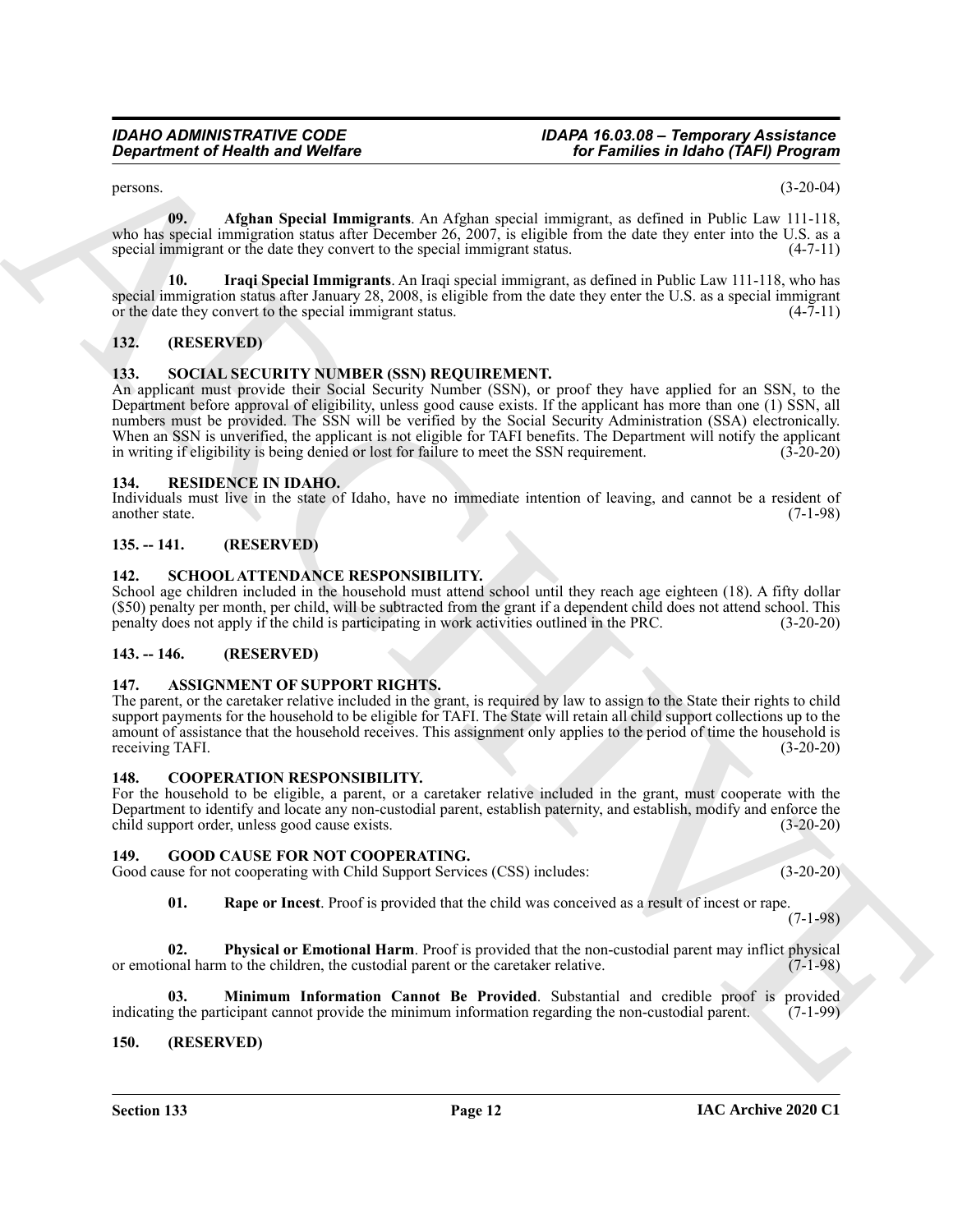#### <span id="page-12-14"></span><span id="page-12-0"></span>**151. PATERNITY NOT ESTABLISHED WITHIN TWELVE MONTHS.**

If information is provided but paternity is not established within twelve (12) months from the effective date of the application or the birth of a child, whichever is later, the grant is reduced by fifty percent (50%), unless the delay is caused by the Department or a third party. When determining the twelve (12) months, the Department will count only months the household received TAFI. (3-20-20)

#### <span id="page-12-11"></span><span id="page-12-1"></span>**152. -- 156. (RESERVED)**

#### <span id="page-12-2"></span>**157. APPLICANT JOB SEARCH.**

Before the application can be approved, adult applicants will be required to engage in job search activities, unless good cause is established. (7-1-98)

#### <span id="page-12-3"></span>**158. (RESERVED)**

#### <span id="page-12-12"></span><span id="page-12-4"></span>**159. APPLICANT VOLUNTARY QUIT.**

The household is not eligible for ninety (90) days from the date any adult household member has voluntarily quit the most recent job of twenty (20) or more hours per week without good cause, within sixty (60) days of the application date. (3-20-20)

#### <span id="page-12-15"></span><span id="page-12-5"></span>**160. PROHIBITION ON APPLICANT STRIKING.**

When any applicant adult household member is on strike, the entire household is not eligible. A strike is a concerted stoppage or slowdown of work by employees. (3-20-20)

#### <span id="page-12-6"></span>**161. -- 162. (RESERVED)**

#### <span id="page-12-17"></span><span id="page-12-7"></span>**163. WORK ACTIVITIES RESPONSIBILITY.**

All adult mandatory household members must participate in work activities, up to forty (40) hours per week. A child between the ages of sixteen (16) and eighteen (18), who is not attending school, must participate up to forty (40) hours per week in assigned work activities. A single custodial parent of a child less than six (6) years of age is not required to participate in a work activity if one of the reasons listed in Subsections 163.01 through 163.03 occurs.

(7-1-12)

**01. Reasonable Distance**. Appropriate child care is not available within a reasonable distance from the participant's home or work site. (7-1-98)

<span id="page-12-20"></span><span id="page-12-19"></span>**02. Relative Child Care**. Informal child care by relatives or others is not available or is unsuitable.

(7-1-98)

#### <span id="page-12-18"></span><span id="page-12-16"></span>**03. Child Care Not Available**. Appropriate and affordable child care is not available. (7-1-98)

#### <span id="page-12-8"></span>**164. WORK ACTIVITIES.**

**Equivalent of New York Constraints William SV and Constraints in Equivalent Properties.**<br> **ARCHIVES CONSTRUCTS AND CONSTRUCTS IN A CONSTRUCT CONSTRUCT CONSTRUCTS**<br> **ARCHIVES CONSTRUCTS** AND CONSTRUCTS CONSTRUCTS (See Alt Work activities include paid work, including self-employment that produces earnings of at least the federal minimum wage; unpaid work; community service; work search activities; education leading to high school diploma or equivalency; work preparation education; vocational or job skills training; and other activities that improve the ability to obtain and maintain employment or support self-reliance. (7-1-98)

#### <span id="page-12-21"></span><span id="page-12-9"></span>**165. WORK REQUIREMENTS DURING SUBSTANCE ABUSE TREATMENT.**

The Department may require participants to engage in appropriate work activities during substance abuse treatment. The treatment program will judge the work activities to be appropriate to the participant's treatment plan. Negotiation of the Personal Responsibility Contract between the participant, the Department and the Treatment program will include the work activities. (3-15-02)

#### <span id="page-12-13"></span><span id="page-12-10"></span>**166. CONSENT TO RELEASE CONFIDENTIAL INFORMATION.**

Participants entering a substance abuse treatment program must sign a consent to release program information to the Department. The treatment program will only release substance abuse treatment information to report participant progress. (3-15-02) progress.  $(3-15-02)$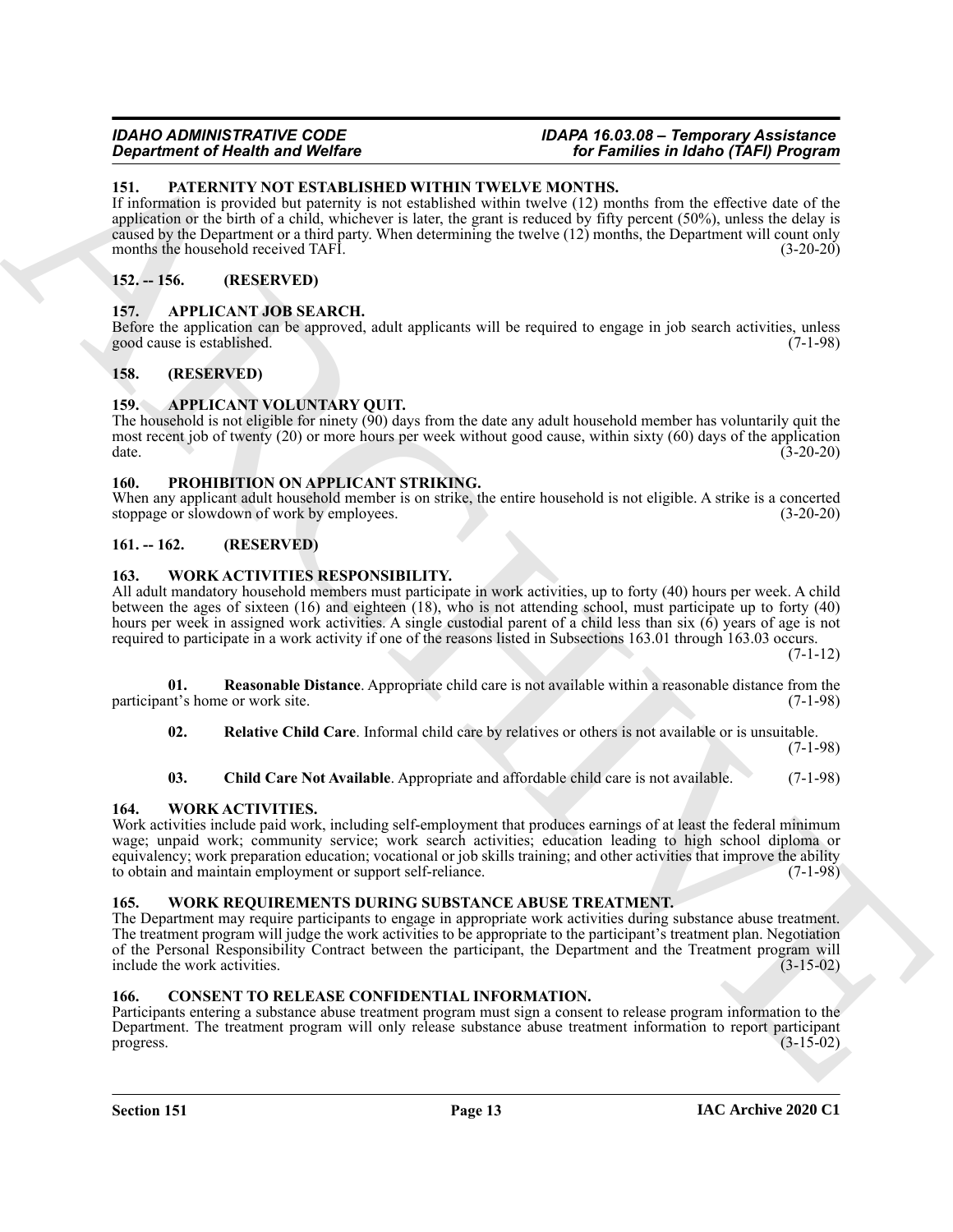#### <span id="page-13-14"></span><span id="page-13-0"></span>**167. FAILURE TO COMPLY WITH SUBSTANCE ABUSE SCREENING AND TESTING REQUIREMENTS.**

TAFI applicants or participants refusing to cooperate with substance abuse screening, assessment, testing or treatment are ineligible. (3-15-02)

#### <span id="page-13-15"></span><span id="page-13-1"></span>**168. NOT COMPLYING WITH WORK ACTIVITIES.**

Each time an adult does not comply with work activity requirements in the PRC, without good cause, it is counted as an occurrence. The household is subject to the penalties, based on the number of occurrences, as listed in Subsections 168.01 through 168.03. (3-20-20)

<span id="page-13-16"></span>**01. First Occurrence**. The household is ineligible for one (1) month or until compliance, whichever is longer. (3-20-20)

**02. Second Occurrence**. The household is ineligible for three (3) months or until compliance, whichever is longer. (3-20-20)

<span id="page-13-18"></span><span id="page-13-17"></span><span id="page-13-11"></span>**03. Third Occurrence**. The household is ineligible for lifetime. (3-20-20)

#### <span id="page-13-2"></span>**169. APPLYING PENALTIES FOR NOT COMPLYING WITH WORK ACTIVITIES.**

Work activity penalties are applied as listed in Subsections 169.01 through 169.02. (7-1-98)

**Experimente of the absolution of Wolfrey<br>
16. Families in dishoc (TAFI) Program<br>
16. Families in dishoc (TAFI) Program<br>
16. Families in diskonstrates the control of the system with situate and the system of the system of 01. Household Penalty**. Penalties apply to the entire household, but the number of individual occurrences follows the individual. The penalty period for the household is the greatest number of any individual's occurrences. If the individual leaves the household, any period of ineligibility caused by that individual ends. If an adult who does not comply returns or joins another household, any remaining period of ineligibility resumes.

 $(3-20-20)$ 

<span id="page-13-12"></span>**02. Work Activity Penalty**. A fifty dollar (\$50) penalty per month, per child, will be subtracted from the household grant when a child sixteen (16) years of age or older does not comply with work activities, as long as the child resides with the household. (3-20-20)

#### <span id="page-13-3"></span>**170. -- 176. (RESERVED)**

#### <span id="page-13-21"></span><span id="page-13-4"></span>**177. TEMPORARY ABSENCE.**

Eligible individuals may be temporarily absent from the home for a reasonable period not to exceed one hundred eighty  $(180)$  days.  $(7-1-98)$ 

#### <span id="page-13-19"></span><span id="page-13-5"></span>**178. NOTIFICATION REQUIREMENT.**

The Department will notify the household, in writing, of the approval or denial of the application and the right of appeal, if applicable. (3-20-20) appeal, if applicable.

#### <span id="page-13-20"></span><span id="page-13-6"></span>**179. -- 199. (RESERVED)**

#### <span id="page-13-7"></span>**200. RESOURCE LIMIT.**

The total of the entire household's countable resources must not be greater than five thousand dollars (\$5,000) in any month. Resources are money, financial instruments, vehicles, and real property. (3-20-20) month. Resources are money, financial instruments, vehicles, and real property.

#### <span id="page-13-13"></span><span id="page-13-8"></span>**201. COUNTABLE RESOURCES.**

Resources are countable when the household has a legal interest in the resource and can take action to obtain or dispose of the resource. Except for vehicles, the fair market value of the resource less all liens, mortgages, or other encumbrances, is the countable amount of the resource. (3-20-20)

#### <span id="page-13-9"></span>**202. -- 206. (RESERVED)**

#### <span id="page-13-22"></span><span id="page-13-10"></span>**207. VEHICLES.**

The Department counts the resource value of a vehicle as described in Subsections 207.01 and 207.02 of these rules as long as the vehicle is used primarily for transportation and not for recreational use. The value of any vehicle that is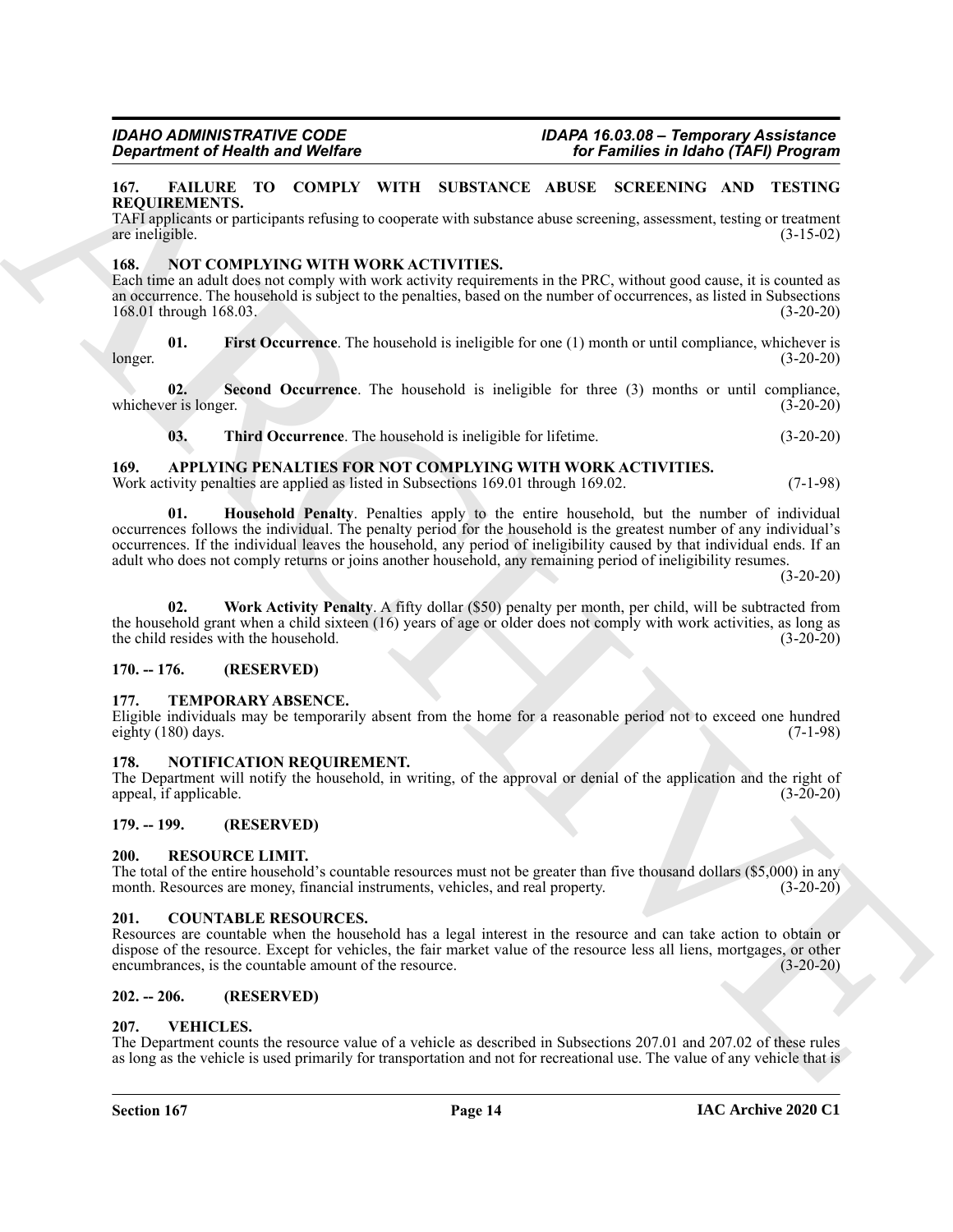## *Department of Health and Welfare for Families in Idaho (TAFI) Program*

## *IDAHO ADMINISTRATIVE CODE IDAPA 16.03.08 – Temporary Assistance*

primarily for recreational use counts toward the household's resource limit. (7-1-07)

<span id="page-14-18"></span>**01. Exclude One Vehicle Per Adult**. The value of one (1) vehicle per adult in the TAFI household is excluded beginning with the highest valued vehicle. (7-1-07)

<span id="page-14-17"></span>**02.** All Other Vehicles Subject to Federal Regulations. All other vehicles in the household will have use counted as provided in the Federal Food Stamp Program under 7 CFR 273.8. (7-1-07) their values counted as provided in the Federal Food Stamp Program under 7 CFR 273.8.

#### <span id="page-14-2"></span><span id="page-14-0"></span>**208. RESOURCE EXCLUSIONS.**

<span id="page-14-8"></span>The resources listed in Subsections 208.01 through 208.14 of this rule, are excluded. (5-8-09)

**01. Home and Lot**. The household's home, surrounding land and buildings not separated by property owned by others. A public road or right of way that separates any plot from the home does not affect the exclusion. (3-20-20)

<span id="page-14-14"></span><span id="page-14-10"></span>**02. Household Goods**. Household goods are items of personal property normally found in the home. The items will be used for maintenance, use, and occupancy of the home. Household goods include furniture, appliances, television sets, carpets, and utensils for cooking and eating. (3-30-01)

**Experiment of Nearly is and Wolfing<br>
Spin and Wolfing Street is a second term of the Newton-Research Street Limit (Section 2008)<br>
The Constraints of the United Street Accounts of the Constraints of the Constraints of the 03. Personal Effects**. Personal effects are items worn or carried by a participant, or items having an intimate relation to the participant. Personal effects include clothing, jewelry, personal care items, and prosthetic devices. Personal effects also include items for education or recreation, such as books, musical instruments, or hobby materials. (3-30-01) materials. (3-30-01)

<span id="page-14-3"></span>**04. Building Lot**. One (1) unoccupied lot and one (1) partially built home. Only one (1) home and one  $(1)$  lot can be excluded.

<span id="page-14-16"></span>**05. Unoccupied Home**. A home temporarily unoccupied due to employment, training, medical care or t and natural disasters. (7-1-98) treatment and natural disasters.

<span id="page-14-9"></span>**06. Home Loss or Damage Insurance Settlements**. An insurance settlement awarded to a household for home loss or damage, for twelve (12) months from the date of receipt. (3-20-20)

<span id="page-14-11"></span>**07.** Income Producing Property. Real property that annually produces income consistent with its fair market value. (7-1-98) market value. (7-1-98)

<span id="page-14-6"></span>**08. Equipment Used in a Trade or Business**. Equipment used in a trade or business or reasonably expected to be used within one (1) year from their most recent use. (7-1-98)

**09. Contracts**. A mortgage, deed of trust, promissory note, or any other form of sales contract if the purchase price and income produced are consistent with the property's fair market value. (7-1-98)

<span id="page-14-13"></span><span id="page-14-12"></span><span id="page-14-4"></span>**10.** Life Insurance. The cash surrender value of a life insurance policy. (7-1-98)

**11. Native American Payments**. To the extent authorized, payments or purchases made with s authorized by law based on Native American ancestry. (7-1-98) payments authorized by law based on Native American ancestry.

<span id="page-14-7"></span><span id="page-14-5"></span>**12.** Funeral Agreements. The cash value of an irrevocable funeral agreement. (7-1-98)

**13. Education Accounts**. Account with funds legally identified as monies to pay for educational  $expenses.$  (5-8-09)

<span id="page-14-15"></span>**14. Retirement and Tax Preferred Accounts**. Accounts legally identified as monies for retirement. (5-8-09)

<span id="page-14-1"></span>**209. -- 213. (RESERVED)**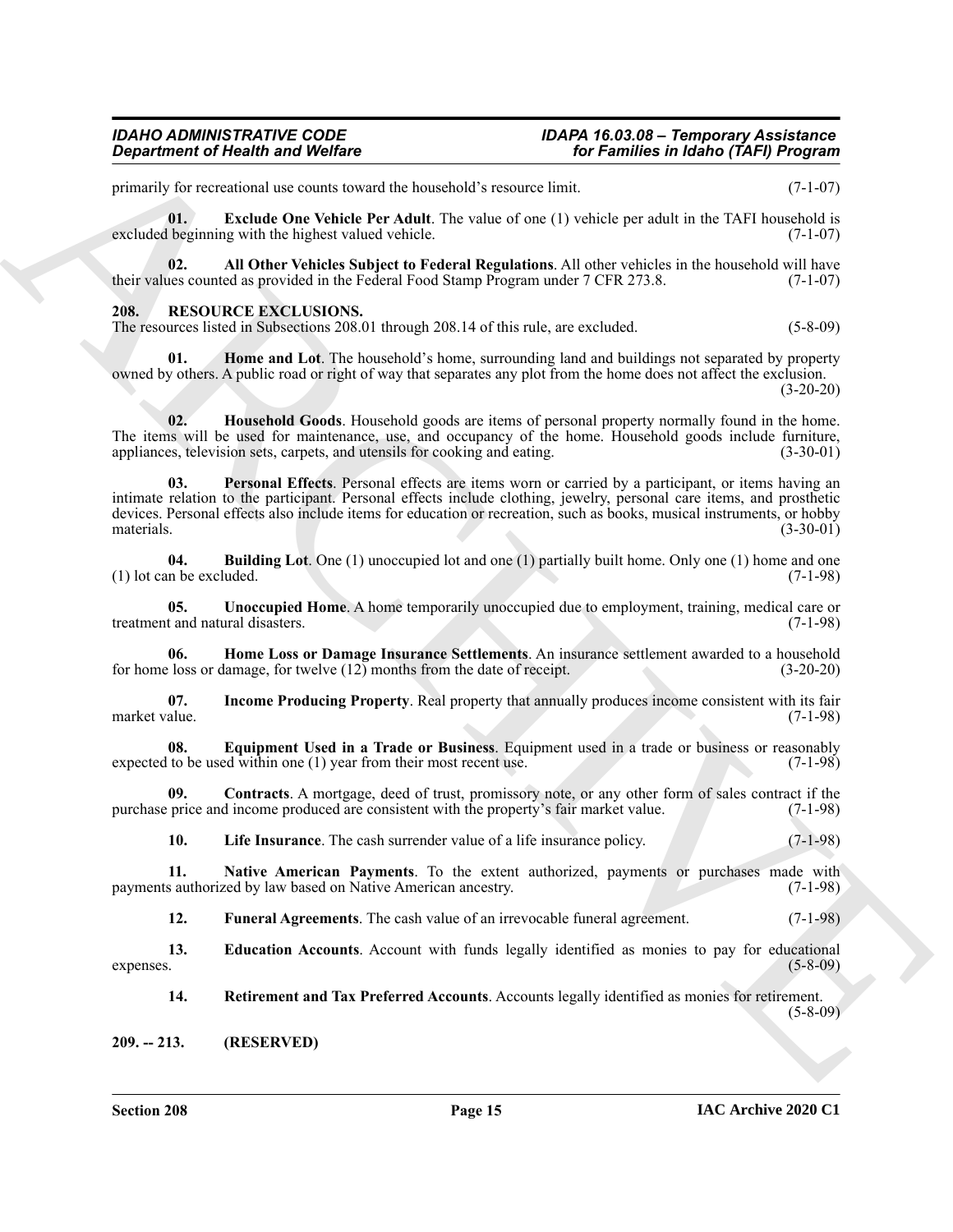<span id="page-15-24"></span><span id="page-15-23"></span><span id="page-15-22"></span><span id="page-15-21"></span><span id="page-15-20"></span><span id="page-15-19"></span><span id="page-15-18"></span><span id="page-15-17"></span><span id="page-15-16"></span><span id="page-15-15"></span><span id="page-15-14"></span><span id="page-15-13"></span><span id="page-15-12"></span><span id="page-15-11"></span><span id="page-15-10"></span><span id="page-15-9"></span><span id="page-15-8"></span><span id="page-15-7"></span><span id="page-15-6"></span><span id="page-15-5"></span><span id="page-15-4"></span><span id="page-15-3"></span><span id="page-15-2"></span><span id="page-15-1"></span><span id="page-15-0"></span>

| <b>Department of Health and Welfare</b>                                                                                                                             | for Families in Idaho (TAFI) Program                                                                              |
|---------------------------------------------------------------------------------------------------------------------------------------------------------------------|-------------------------------------------------------------------------------------------------------------------|
| 214.<br><b>COUNTABLE INCOME.</b><br>All earned and unearned income is counted in determining eligibility and grant amount, unless specifically excluded<br>by rule. | $(7-1-98)$                                                                                                        |
| 215.<br><b>EXCLUDED INCOME.</b><br>The types of income listed in Subsections 215.01 through 215.40 of this rule, are excluded.                                      | $(4-11-19)$                                                                                                       |
| 01.<br>Supportive Services. Supportive services payments.                                                                                                           | $(7-1-98)$                                                                                                        |
| 02.<br>Work Reimbursements. Work-related reimbursements.                                                                                                            | $(7-1-98)$                                                                                                        |
| 03.<br>Child's Earned Income. Earned income of a dependent child, who is attending school.                                                                          | $(7-1-98)$                                                                                                        |
| 04.<br>payments received in excess of that amount.                                                                                                                  | Child Support. Child support payments assigned to the State and non-recurring child support<br>$(7-1-98)$         |
| 05.<br>Security Income (SSI).                                                                                                                                       | Child's Supplemental Security Income (SSI). Income received for a child from Supplemental<br>$(4-11-19)$          |
| 06.<br>Loans. Loans with a signed, written repayment agreement.                                                                                                     | $(7-1-98)$                                                                                                        |
| 07.<br>household.                                                                                                                                                   | Third Party Payments. Payments made by a person directly to a third party on behalf of the<br>$(3-20-20)$         |
| 08.<br>typically recognized with an exchange of gifts.                                                                                                              | Money Gifts. Money gifts, up to one hundred dollars (\$100), per person per event, for celebrations<br>$(7-1-98)$ |
| 09.<br><b>TAFI.</b> Retroactive TAFI grant corrections.                                                                                                             | $(7-1-98)$                                                                                                        |
| 10.<br>withheld voluntarily or involuntarily to repay an overpayment from any other source is counted as income. (7-1-99)                                           | Social Security Overpayment. The amount withheld for a Social Security overpayment. Money                         |
| 11.<br>Interest Income. Interest posted to a bank account.                                                                                                          | $(7-1-98)$                                                                                                        |
| 12.<br>Tax Refunds. State and federal income tax refunds.                                                                                                           | $(7-1-98)$                                                                                                        |
| 13.<br>EITC Payments. EITC payments.                                                                                                                                | $(7-1-98)$                                                                                                        |
| 14.<br>insurance payments.                                                                                                                                          | Disability Insurance Payments. Taxes withheld and attorney's fees paid to secure disability<br>$(7-1-98)$         |
| 15.<br>Sales Contract Income. Taxes and insurance costs related to sales contracts.                                                                                 | $(7-1-98)$                                                                                                        |
| 16.<br>Foster Care. Foster care payments.                                                                                                                           | $(7-1-98)$                                                                                                        |
| 17.<br>Adoption Assistance. Adoption assistance payments.                                                                                                           | $(7-1-98)$                                                                                                        |
| 18.<br>Food Programs. Commodities and food stamps.                                                                                                                  | $(7-1-98)$                                                                                                        |
| 19.<br>Child Nutrition. Child nutrition benefits.                                                                                                                   | $(7-1-98)$                                                                                                        |
| 20.<br>Elderly, of the Older Americans Act of 1965.                                                                                                                 | Elderly Nutrition. Elderly nutrition benefits received under Title VII, Nutrition Program for the<br>$(7-1-98)$   |
|                                                                                                                                                                     | Low Income Energy Assistance. Benefits paid under the Low Income Energy Assistance Act of                         |
| 21.<br>1981.                                                                                                                                                        | $(7-1-98)$                                                                                                        |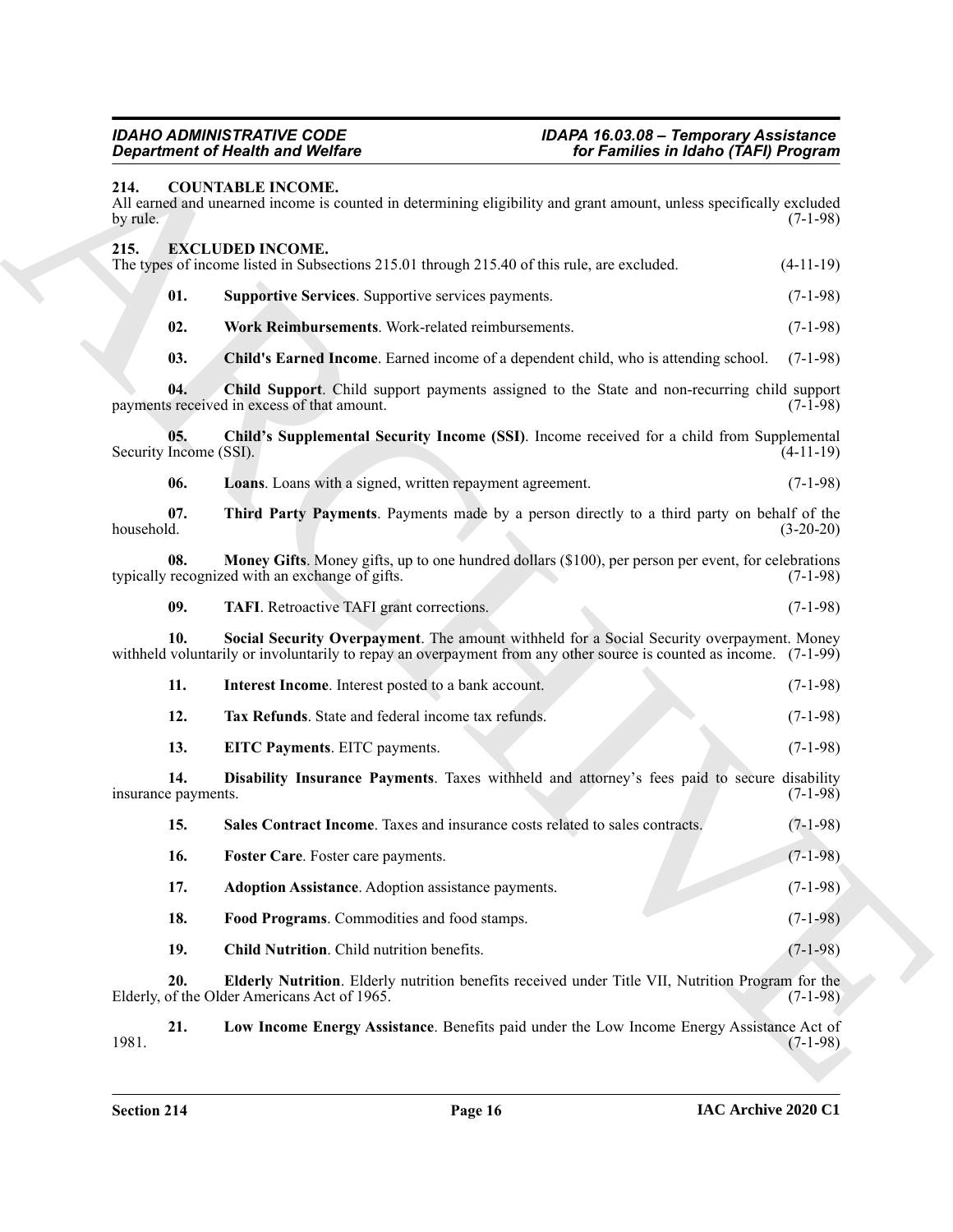<span id="page-16-18"></span><span id="page-16-16"></span><span id="page-16-15"></span><span id="page-16-11"></span><span id="page-16-8"></span><span id="page-16-5"></span><span id="page-16-4"></span><span id="page-16-3"></span><span id="page-16-2"></span>**Expansion of Nically and Wolfing<br>
23.** Unite Restrict Associates these energy and these structures in the Fourier of Wolf Level 2002-2013<br>
24. Unite Reinforcement Popment Unite energy and the system of population of a st **22. Home Energy Assistance**. Home energy assistance payments under Public Law 100-203, Section (7-1-98) 9101. (7-1-98) **23. Utility Reimbursement Payment**. Utility reimbursement payments. (7-1-98) **24. Housing Subsidies**. An agency or housing authority pays a portion of or all of the housing costs for a participant. **25. Housing and Urban Development (HUD) Interest**. Interest earned on HUD household selfsufficiency escrow accounts established by Section 544 of the National Affordable Housing Act. (3-20-20) **26.** Native American Payments. Payments authorized by law made to people of Native American (7-1-98) ancestry. (7-1-98) **27. Educational Income**. Educational income includes deferred repayment education loans, grants, scholarships, fellowships, and veterans' educational benefits. The school attended must be a recognized institution of post secondary education, a school for the handicapped, a vocational education program, or a program providing completion of a secondary school diploma, or equivalent.  $(7-1-12)$ **28. Work Study Income of Student**. College work study income. (7-1-98) **29. VA Educational Assistance**. VA Educational Assistance. (7-1-98) **30. Senior Volunteers**. Senior volunteer program payments to individual volunteers under the Domestic Volunteer Services Act of 1979, 42 U.S.C. Sections 4950 through 5085. (7-1-98) **31. Relocation Assistance**. Relocation assistance payments received under Title II of the Uniform Relocation Assistance and Real Property Acquisition Policies Act of 1970. (7-1-98) **32. Disaster Relief**. Disaster relief assistance paid under the Disaster Relief Act of 1974 and aid provided under any federal statute for a President-declared disaster. Comparable disaster assistance provided by states, local governments, and disaster assistance organizations. (7-1-98) **33. Radiation Exposure Payments**. Payments made to persons under the Radiation Exposure sation Act. (7-1-98) Compensation Act. **34. Agent Orange**. Agent Orange settlement payments. (7-1-98) **35. Spina Bifida**. Spina bifida allowances paid to children of Vietnam veterans. (7-1-99) **36. Japanese-American Restitution Payments**. Payments by the U.S. Government to Japanese-Americans, their spouses, or parents (or if deceased to their survivors) interned or relocated during World War II. (3-30-01) **37. Vista Payments**. Volunteers in Service to America (VISTA) payments. (3-30-01) **38. Subsidized Employment**. Employment for which the employer receives a subsidy from public funds to offset a portion or all of the wages and costs of employing an individual. This type of employment is a shortterm placement, pays prevailing wage, and a specific skill is acquired. The employment is prescribed through a<br>memorandum of agreement with no guarantee of permanent employment for the participant. (5-8-09) memorandum of agreement with no guarantee of permanent employment for the participant. **Temporary Census Income.** All wages paid by the Census Bureau for temporary employment related to U.S. Census activities are excluded for a time period not to exceed six (6) months during the regularly scheduled ten (10) year U.S. Census. (4-7-11)

<span id="page-16-17"></span><span id="page-16-14"></span><span id="page-16-13"></span><span id="page-16-12"></span><span id="page-16-10"></span><span id="page-16-9"></span><span id="page-16-7"></span><span id="page-16-6"></span><span id="page-16-1"></span><span id="page-16-0"></span>**40. Income Excluded By Federal Law**. Income excluded by federal law is not counted in determining income available to the participant. (7-1-12)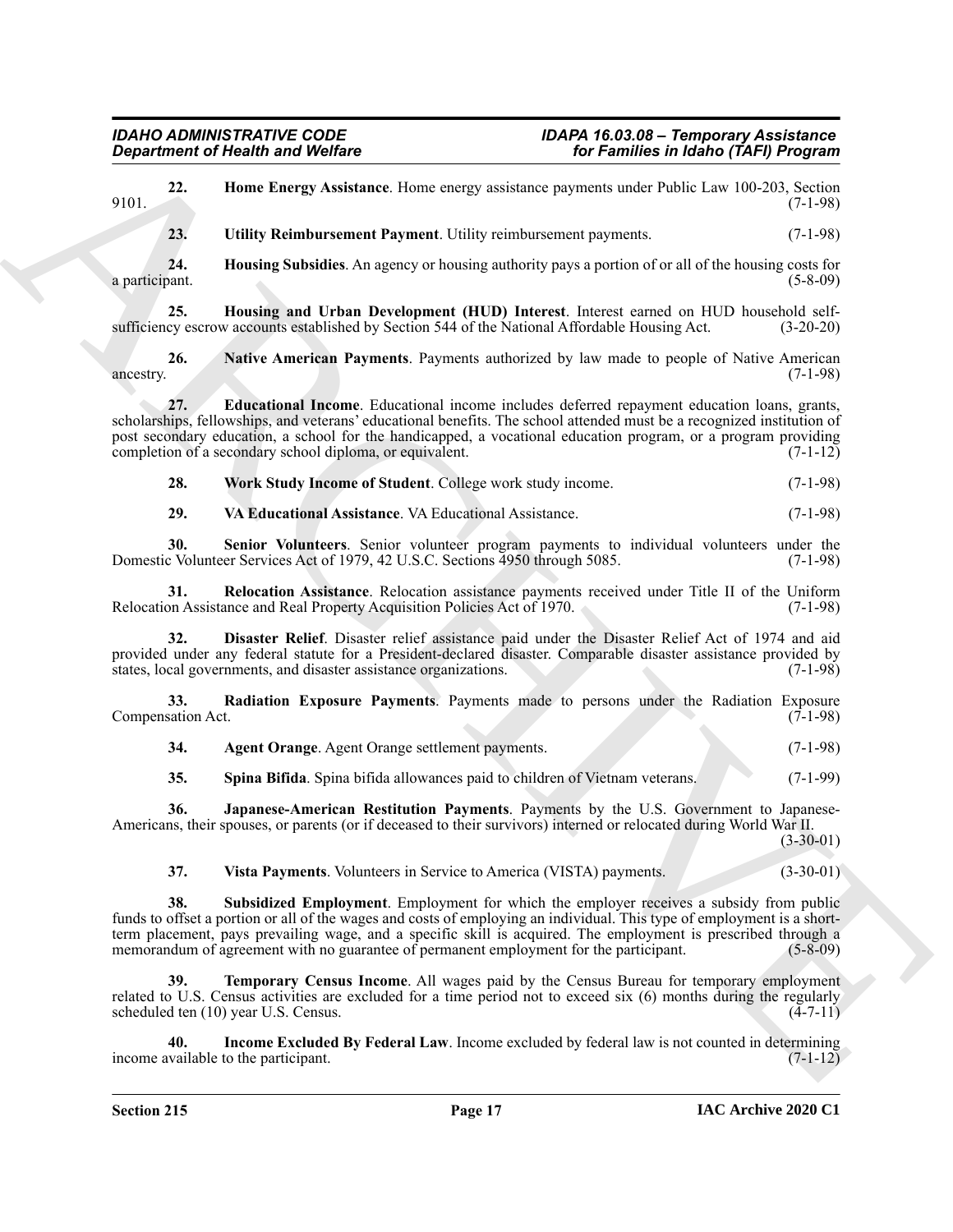#### <span id="page-17-0"></span>**216. -- 220. (RESERVED)**

#### <span id="page-17-19"></span><span id="page-17-1"></span>**221. DETERMINING ELIGIBILITY.**

To determine initial and continuing eligibility, the countable monthly income that is or will be available to the household is used in the calculation of the grant. (3-20-20)

#### <span id="page-17-15"></span><span id="page-17-2"></span>**222. CONVERTING INCOME TO A MONTHLY AMOUNT.**

Income received more often than once a month is converted to a monthly amount as listed in Subsections 222.01 through 222.03, if a full month's income is anticipated. Figures are not rounded when income is converted to a monthly amount. (7-1-98) (3.1)

- <span id="page-17-18"></span>**01. Weekly Payments**. The projected weekly payment is multiplied by four point three (4.3). (7-1-98)
- <span id="page-17-16"></span>**02.** Biweekly Payments. The projected bi-weekly amount is multiplied by two point one five (2.15).  $(7-1-98)$
- <span id="page-17-17"></span><span id="page-17-8"></span>**03. Semi-Monthly Payments**. The projected semi-monthly amount is multiplied by two (2). (7-1-98)

#### <span id="page-17-3"></span>**223. AVERAGING INCOME.**

Income may be averaged for participants who receive income from a contract, from self-employment, or any other income that is intended to cover more than one (1) month, if it is expected to continue. The income is averaged over<br>the number of months it is intended to cover. (7-1-98) the number of months it is intended to cover.

#### <span id="page-17-4"></span>**224. -- 228. (RESERVED)**

#### <span id="page-17-20"></span><span id="page-17-5"></span>**229. SELF-EMPLOYMENT INCOME.**

For the purposes of these rules, self-employment income is from a business that is a sole proprietorship. A sole proprietorship is a business owned by one (1) person. (5-8-09)

#### <span id="page-17-9"></span><span id="page-17-6"></span>**230. AVERAGING SELF-EMPLOYMENT INCOME.**

**Annual Self-Employment Income**. When self-employment income is considered annual support by the household, the Department averages the self-employment income over a twelve (12) month period, even if:

(5-8-09)

<span id="page-17-10"></span>**a.** The income is received over a shorter period of time than twelve (12) months; and (5-8-09)

<span id="page-17-11"></span>**b.** The household receives income from other sources in addition to self-employment. (5-8-09)

**02. Seasonal Self-Employment Income**. A seasonally self-employed individual receives income from self-employment during part of the year. When self-employment income is considered seasonal, the Department averages self-employment income for only the part of the year the income is intended to cover. (5-8-09)

#### <span id="page-17-12"></span><span id="page-17-7"></span>**231. CALCULATION OF SELF-EMPLOYMENT INCOME.**

The Department calculates self-employment income by adding monthly income to capital gains and subtracting a deduction for expenses as determined in Subsection 231.03 of this rule. (5-8-09)

<span id="page-17-14"></span><span id="page-17-13"></span>**01. How Monthly Income is Determined**. If no income fluctuations are expected, the average monthly income amount is projected for the certification period. If past income does not reflect expected future income, a proportionate adjustment is made to the expected monthly income. (5-8-09)

**Equivariant of Newth Payer Welfare**<br>
16*x* Families in Malon (7AF) Program<br>
16. 2210. **OREENLY INTERNATIVE EXCIPTS**<br>
221. **OREENLY INTERNATIVE CALCULATIVE**<br>
231. **CONVERTING PRODUCTIVE**<br>
232. **CONVERTING PRODUCTIVE CONTI 02. Capital Gains Income**. Capital gains include profit from the sale or transfer of capital assets used in self-employment. The Department calculates capital gains using the federal income tax method. If the household expects to receive any capital gains income from self-employment assets during the certification period, this amount is added to the monthly income, as determined in Subsection 231.01 of this rule, to determine the gross monthly  $i$  income. (5-8-09)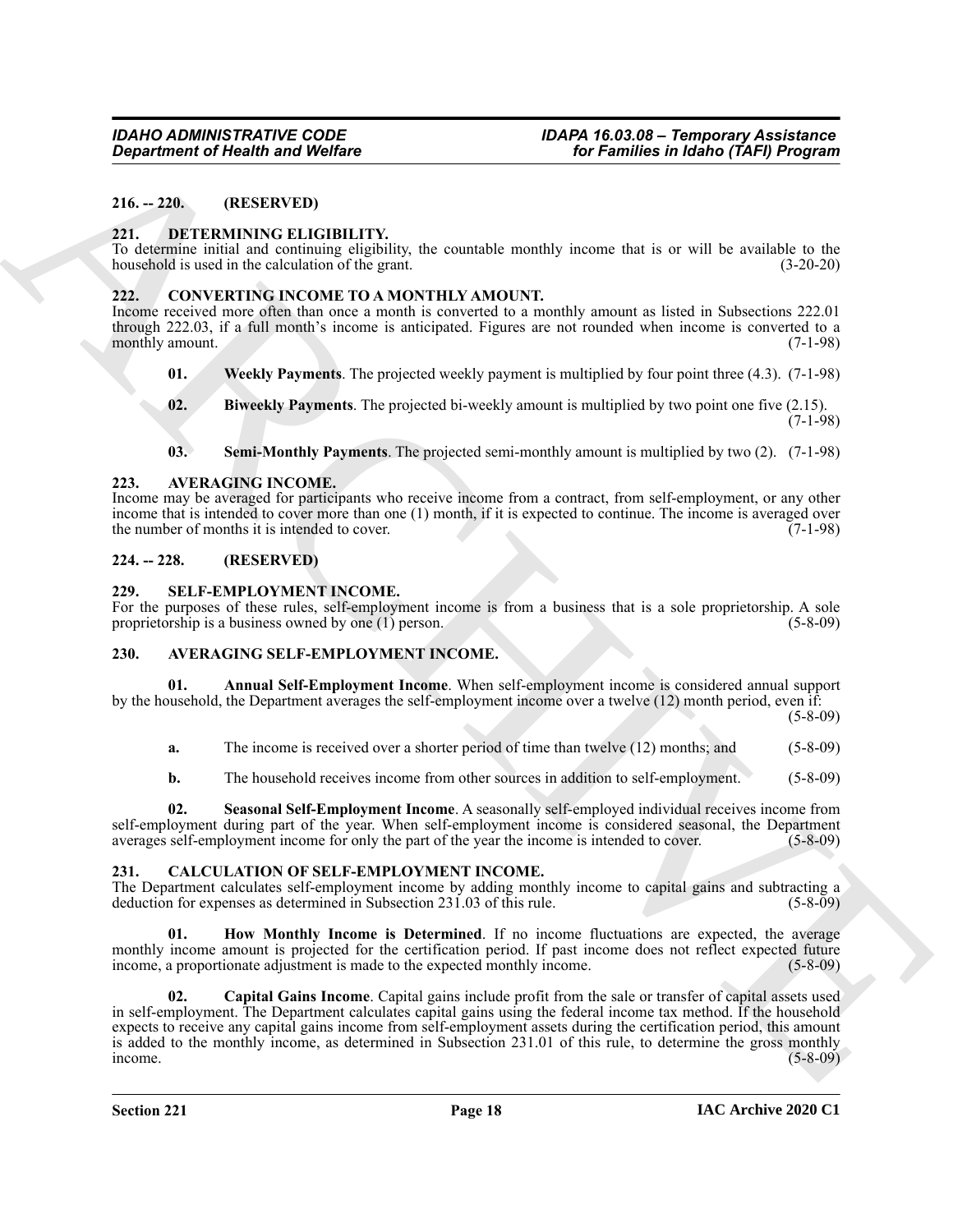<span id="page-18-3"></span>**03. Self-Employment Expense Deduction**. The Department uses the standard self-employment deduction in Subsection 231.03.a. of this rule, unless the applicant claims that their actual allowable expenses exceed the standard deduction and provides proof of the expenses described in Subsection 231.03.b. of this r the standard deduction and provides proof of the expenses described in Subsection 231.03.b. of this rule.

The self-employment standard deduction is determined by subtracting fifty percent (50%) of the f-employment income as determined in Subsections 231.01 and 231.02 of this rule; or (5-8-09) gross monthly self-employment income as determined in Subsections 231.01 and 231.02 of this rule; or

**b.** The self-employment actual expense deduction is determined by subtracting the actual allowable expenses from the gross monthly self-employment income. The following items are not allowable expenses and may<br>not be subtracted from the gross monthly self-employment income: (5-8-09) not be subtracted from the gross monthly self-employment income:

- **Considered of Nearly and Wolfare**<br> **Considered and Wolfare**<br> **Considered and Nearly Benefits and Nearly Designing The Designing and Society and Society and Society and Society and Society and Nearly Benefits and Nearly B** i. Net losses from previous tax years; (5-8-09) ii. Federal, state, and local income taxes; (5-8-09) iii. Money set aside for retirement; (5-8-09)
	- iv. Work-related personal expenses such as transportation to and from work; and (5-8-09)
	- v. Depreciation. (5-8-09)

#### <span id="page-18-5"></span><span id="page-18-0"></span>**232. RENTAL INCOME FROM REAL PROPERTY.**

If a household member is managing the property twenty (20) hours or more per week, the rental income minus rental costs is earned income. If a household member is managing the property less than twenty (20) hours per week, the rental income minus rental costs is unearned income. Rental costs do not include the principal portion of the mortgage payment, depreciation or depletion, capital payments, and personal expenses not related to the rental income. income. (3-20-20)

#### <span id="page-18-1"></span>**233. -- 239. (RESERVED)**

#### <span id="page-18-4"></span><span id="page-18-2"></span>**240. INDIVIDUALS EXCLUDED FROM HOUSEHOLD SIZE.**

Individuals listed in Subsections 240.01 through 240.06 are excluded from the household size in determining eligibility and grant amount. Income and resources of these ineligible household members are counted unless otherwise excluded in Section 215 of these rules. (3-20-20)

**01. Ineligible Non-Citizens**. Individuals who are non-citizens and are not listed in Section 131. (7-1-98)

**02. With Drug Related Conviction**. Individuals convicted under federal or state law of any offense classified as a felony involving the possession, use or distribution of a controlled substance, when they do not comply with the terms of a withheld judgment, probation or parole, and whose felony occurred after August 22, 1996.

(3-20-20)

**03. Fleeing Felons**. Felons who are fleeing to avoid prosecution, custody or confinement after on of a felony or an attempt to commit a felony. (7-1-98) conviction of a felony or an attempt to commit a felony.

**04. Felons Violating a Condition of Probation or Parole**. Felons who are violating a condition of probation or parole imposed for a federal or state felony. (7-1-98)

**05. Convicted of Fraudulent Misrepresentation of Residency**. Individuals convicted in a federal or state court of fraudulently misrepresenting residence to get TANF, AABD, Food Stamps, Medicaid or SSI from two (2) or more states at the same time are ineligible for ten (10) years from the date of conviction. (3-20-20)

**06. Children Receiving Supplemental Security Income (SSI)**. A child who is receiving ental Security Income (SSI). (4-11-19) Supplemental Security Income (SSI).

**Section 232 Page 19**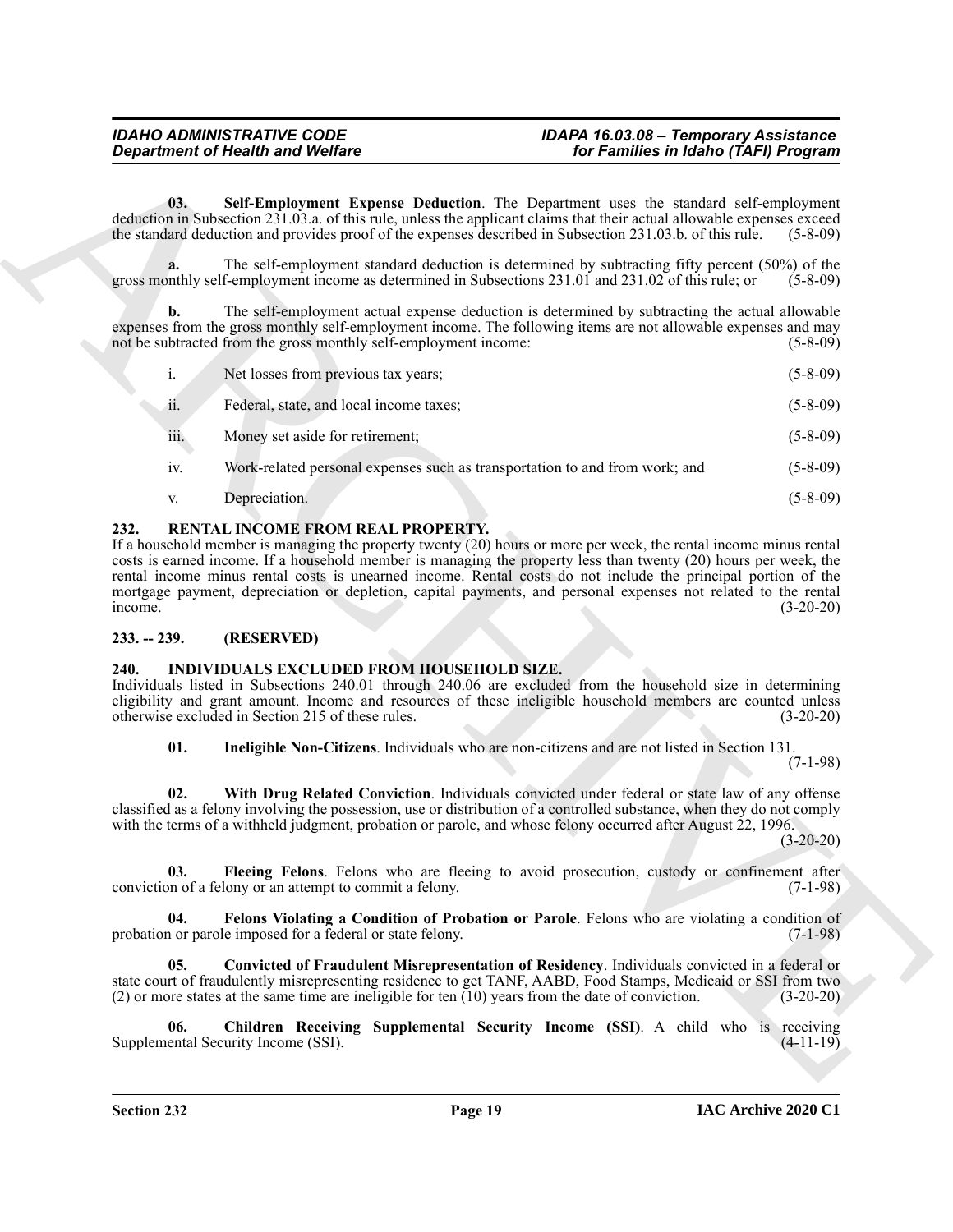#### <span id="page-19-15"></span><span id="page-19-0"></span>**241. SPONSORED NON-CITIZEN.**

#### <span id="page-19-13"></span><span id="page-19-1"></span>**242. ONE-HALF GRANT CHILD SUPPORT PENALTY AND SCHOOL OR WORK PENALTY.**

#### <span id="page-19-12"></span><span id="page-19-3"></span><span id="page-19-2"></span>**248. MAXIMUM GRANT AMOUNT.**

#### <span id="page-19-10"></span><span id="page-19-4"></span>**249. GRANT AMOUNT FOR FAMILIES WITH NO INCOME.** The grant amount for eligible families with no income is the maximum grant minus penalties, if applicable. (7-1-98)

#### <span id="page-19-11"></span><span id="page-19-5"></span>**250. GRANT AMOUNT FOR FAMILIES WITH UNEARNED INCOME.**

#### <span id="page-19-16"></span><span id="page-19-6"></span>**251. WORK INCENTIVE TABLE.**

| <b>Department of Health and Welfare</b> |                                                                                                                | for Families in Idaho (TAFI) Program                                                                                                                                                                                                                                                                                                                           |             |
|-----------------------------------------|----------------------------------------------------------------------------------------------------------------|----------------------------------------------------------------------------------------------------------------------------------------------------------------------------------------------------------------------------------------------------------------------------------------------------------------------------------------------------------------|-------------|
| 241.<br>SPONSORED NON-CITIZEN.          | eligibility and grant amount in accordance with applicable federal law.                                        | The income and resources of a legal non-citizen's sponsor and the sponsor's spouse are counted in determining                                                                                                                                                                                                                                                  | $(7-1-98)$  |
| 242.                                    |                                                                                                                | ONE-HALF GRANT CHILD SUPPORT PENALTY AND SCHOOL OR WORK PENALTY.<br>If the grant amount is reduced by fifty percent $(50%)$ for not establishing paternity within twelve $(12)$ months and<br>there are one (1) or more penalties for not attending school or work, the child support penalty is calculated first.                                             | $(7-1-98)$  |
| (RESERVED)<br>$243. - 247.$             |                                                                                                                |                                                                                                                                                                                                                                                                                                                                                                |             |
| 248.<br><b>MAXIMUM GRANT AMOUNT.</b>    | The maximum grant is three hundred nine dollars (\$309).                                                       |                                                                                                                                                                                                                                                                                                                                                                | $(5-3-03)$  |
| 249.                                    | <b>GRANT AMOUNT FOR FAMILIES WITH NO INCOME.</b>                                                               | The grant amount for eligible families with no income is the maximum grant minus penalties, if applicable. (7-1-98)                                                                                                                                                                                                                                            |             |
| 250.<br>and penalties if applicable.    | <b>GRANT AMOUNT FOR FAMILIES WITH UNEARNED INCOME.</b>                                                         | The grant amount for eligible families with unearned income only is the maximum grant minus the unearned income,                                                                                                                                                                                                                                               | $(7-1-98)$  |
| WORK INCENTIVE TABLE.<br>251.           |                                                                                                                | Work Incentive Table 251 is used in the calculation of the grant amount for households with earned income.                                                                                                                                                                                                                                                     |             |
|                                         | <b>WORK INCENTIVE TABLE 251</b>                                                                                |                                                                                                                                                                                                                                                                                                                                                                |             |
|                                         | Number of Household<br><b>Members</b>                                                                          | <b>Monthly Amount</b>                                                                                                                                                                                                                                                                                                                                          |             |
|                                         | 1                                                                                                              | \$309                                                                                                                                                                                                                                                                                                                                                          |             |
|                                         | 2                                                                                                              | \$309                                                                                                                                                                                                                                                                                                                                                          |             |
|                                         | 3                                                                                                              | \$389                                                                                                                                                                                                                                                                                                                                                          |             |
|                                         | 4                                                                                                              | \$469                                                                                                                                                                                                                                                                                                                                                          |             |
|                                         | 5                                                                                                              | \$547                                                                                                                                                                                                                                                                                                                                                          |             |
|                                         | 6                                                                                                              | \$628                                                                                                                                                                                                                                                                                                                                                          |             |
|                                         | $\overline{7}$                                                                                                 | \$708                                                                                                                                                                                                                                                                                                                                                          |             |
|                                         | 8                                                                                                              | \$787                                                                                                                                                                                                                                                                                                                                                          |             |
|                                         | 9                                                                                                              | \$867                                                                                                                                                                                                                                                                                                                                                          |             |
|                                         | 10                                                                                                             | \$947                                                                                                                                                                                                                                                                                                                                                          |             |
|                                         | Over 10 Persons                                                                                                | Add \$80 Each                                                                                                                                                                                                                                                                                                                                                  |             |
|                                         |                                                                                                                |                                                                                                                                                                                                                                                                                                                                                                | $(3-20-20)$ |
| 252.                                    | <b>GRANT AMOUNT FOR FAMILIES WITH EARNED INCOME.</b><br>lowest dollar or the maximum grant, whichever is less. | For eligible families with earned income, an amount is calculated by subtracting sixty percent (60%) of gross earned<br>income, one hundred percent (100%) of any unearned income, and applicable penalties from the figure in the Work<br>Incentive Table based on the household size. The grant amount is the result of this calculation rounded to the next | $(3-20-20)$ |
| 253.                                    | PRORATING BENEFITS FOR THE APPLICATION MONTH.                                                                  |                                                                                                                                                                                                                                                                                                                                                                |             |

#### <span id="page-19-9"></span><span id="page-19-7"></span>**252. GRANT AMOUNT FOR FAMILIES WITH EARNED INCOME.**

#### <span id="page-19-14"></span><span id="page-19-8"></span>**253. PRORATING BENEFITS FOR THE APPLICATION MONTH.**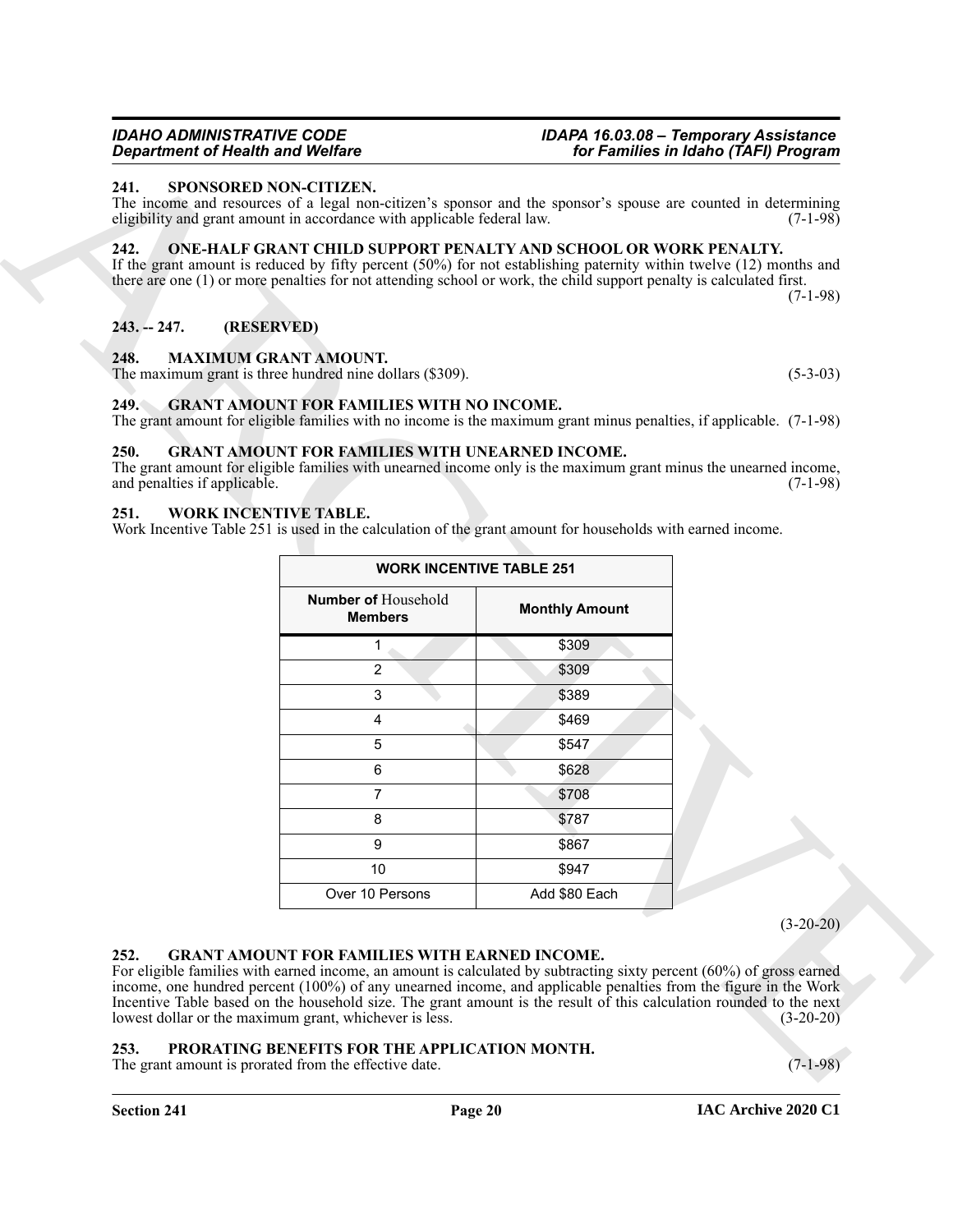<span id="page-20-16"></span><span id="page-20-0"></span>**254. GRANT LESS THAN TEN DOLLARS NOT PAID.**

A payment is not made when the grant amount is less than ten dollars (\$10). (7-1-98)

#### <span id="page-20-1"></span>**255. -- 259. (RESERVED)**

#### <span id="page-20-6"></span><span id="page-20-2"></span>**260. APPLICANT ONE-TIME CASH PAYMENT.**

An applicant household may be eligible for a one-time cash assistance payment for any emergency need. The household must meet the income criteria in the first month of the one-time cash payment, but all income is excluded in calculating the monthly one-time cash payment amount. Eligibility criteria, except SSN, are verified at the discretion of the Department. (3-20-20)

#### <span id="page-20-7"></span><span id="page-20-3"></span>**261. APPLICANT ONE-TIME CASH PAYMENT ELIGIBILITY CRITERIA.**

The applicant household must meet the following requirements:  $(3-20-20)$ 

<span id="page-20-14"></span><span id="page-20-13"></span><span id="page-20-9"></span>**01. SSN**. Provide SSN, or proof of application for an SSN, for each adult household member.

(3-20-20)

**02. Dependent Child**. Have a dependent child or a pregnant woman in her last trimester who is medically unable to work. (3-20-20)

**03.** Residence. Live in Idaho with no adults in the household receiving a TANF payment in the same om another state. (3-20-20) month from another state.

**04.** Voluntary Quit. No adult household member who has voluntarily quit their most recent version of the version of strike. employment within sixty  $(60)$  days or has been on strike.

<span id="page-20-15"></span><span id="page-20-11"></span>**05. Income and Resources**. Be income eligible for TAFI without resources to meet the need. (3-20-20)

<span id="page-20-12"></span>

| 06. | <b>Period of Ineligibility.</b> Not be in a period of TAFI ineligibility. |  | $(3-20-20)$ |
|-----|---------------------------------------------------------------------------|--|-------------|
|     |                                                                           |  |             |

<span id="page-20-10"></span><span id="page-20-8"></span>**07. Agreement**. Complete a one-time cash agreement. (3-20-20)

**08. Episode of Need Restriction**. For households receiving Career Enhancement services or Emergency Assistance, no receipt of one-time cash payment for the same episode of need. (3-20-20)

#### <span id="page-20-22"></span><span id="page-20-4"></span>**262. PARTICIPANT ONE-TIME CASH PAYMENT.**

Gegardment of Health and Wolfrey<br>
24. GRANT ERIS THE LADIS NOT PAID, The Fourier in the formula of the pair of the state of the state of the state of the state of the state of the state of the state of the state of the st A participant household may be eligible for a one-time cash assistance payment to obtain or maintain employment. A participant household must have at least two (2) months of the twenty-four (24) month TAFI time limit remaining for each month of the one-time cash payment. The participant household's income is excluded in calculating the monthly one-time cash payment amount. The participant household's PRC must be modified to include the one-time cash payment agreement. (3-20-20)

#### <span id="page-20-17"></span><span id="page-20-5"></span>**263. ONE-TIME CASH PAYMENT AGREEMENT.**

The one-time cash agreement must include the information listed in Subsections 263.01 through 263.05. (7-1-98)

<span id="page-20-20"></span>**01. Reason**. The reason for the one-time cash payment. (7-1-98)

<span id="page-20-19"></span><span id="page-20-18"></span>**02.** Number of Months. The number of months included in the one-time cash payment. (7-1-98)

**03. Penalty Months**. The number of penalty months subtracted from the household's twenty-four (24) month time limit.  $(3-20-20)$ 

<span id="page-20-21"></span>**04. Remaining Months**. The number of months remaining in the twenty-four (24) month time limit. (7-1-98)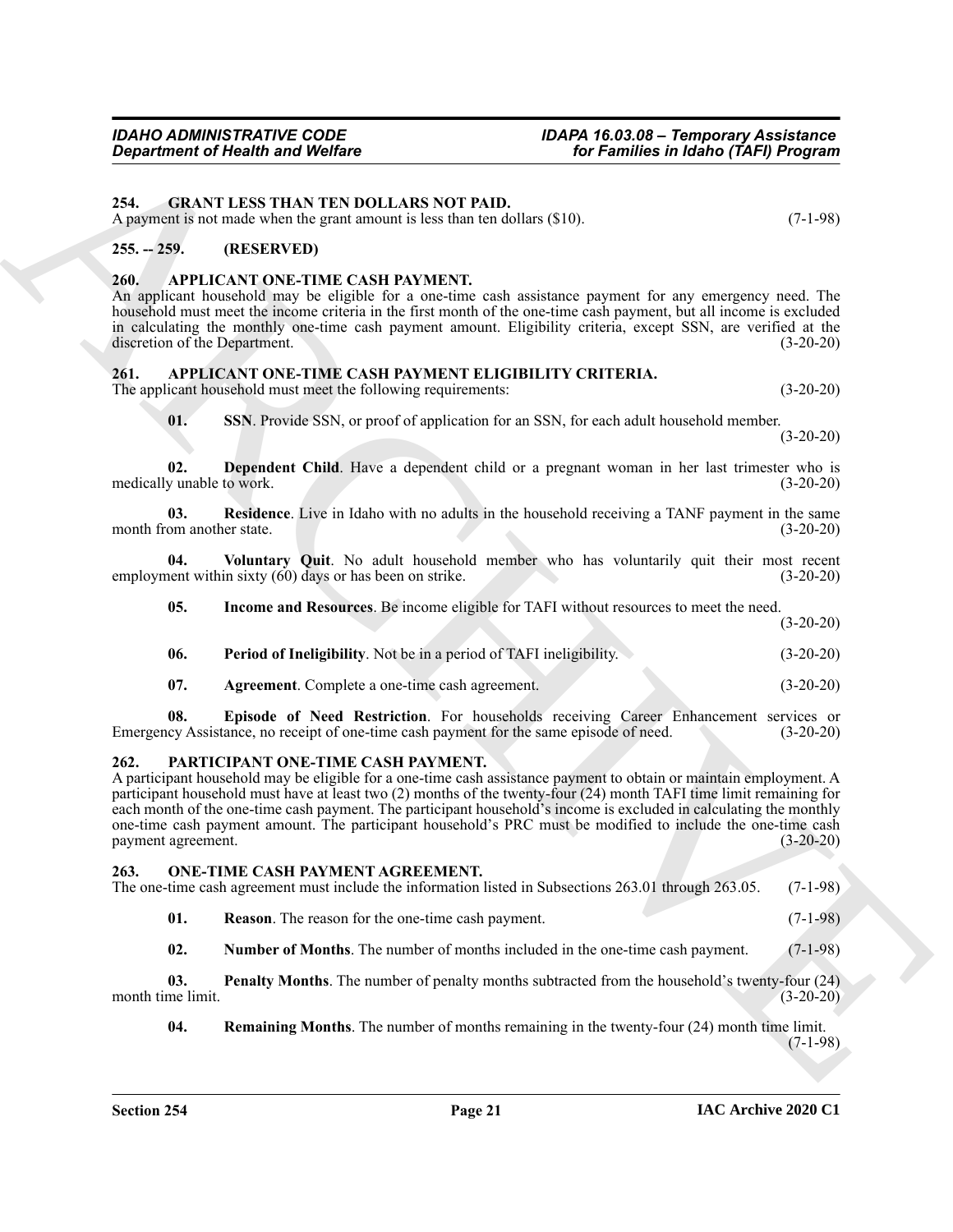determination.

#### **IAC Archive 2020 C1**

**07. Failure to Comply with Personal Responsibility Contract**. A participant fails to comply with activities agreed to in the participant's Personal Responsibility Contract. (3-30-07)

#### <span id="page-21-7"></span>**303. -- 307. (RESERVED)**

#### <span id="page-21-17"></span><span id="page-21-8"></span>**308. HOUSEHOLD REPORTING RESPONSIBILITIES.**

month the member receives written notice of disqualification.

The household must report changes in circumstances to the Department, either verbally or in writing, within ten (10)

*IDAHO ADMINISTRATIVE CODE IDAPA 16.03.08 – Temporary Assistance Department of Health and Welfare for Families in Idaho (TAFI) Program*

<span id="page-21-20"></span><span id="page-21-15"></span>**05. Ineligibility Period**. The months the household will not be eligible for TAFI. (3-20-20)

#### <span id="page-21-0"></span>**264. AMOUNT OF ONE-TIME CASH PAYMENT.**

The amount of the one-time cash payment is the amount of need or up to three (3) times the maximum monthly grant amount.  $(7-1-98)$ 

#### <span id="page-21-18"></span><span id="page-21-1"></span>**265. INELIGIBILITY PERIOD.**

*Great from the Highlin Evre Collision* **Control in the second of the Archives in Refshering Control in the Collision Control in the Collision Control in the Collision Control in the Collision Control in the Collision Con** A household who receives a one-time cash payment is ineligible for the number of full or partial months for which the one-time cash payment is made and one (1) additional month for each month included in the one-time cash payment. An applicant household who receives a one-time cash payment is ineligible for TAFI beginning the month of the one-time cash payment. A participant household who receives a one-time cash payment is ineligible for TAFI beginning the month after TAFI ends due to the one-time cash payment. The ineligibility period counts toward the twenty-four (24) month time limit. (3-20-20) twenty-four  $(24)$  month time limit.

#### <span id="page-21-19"></span><span id="page-21-2"></span>**266. LIFETIME ELIGIBILITY.**

A household can be eligible for a one-time cash payment only once in a lifetime in Idaho. (3-20-20)

#### <span id="page-21-3"></span>**267. -- 299. (RESERVED)**

#### <span id="page-21-16"></span><span id="page-21-4"></span>**300. DEPARTMENT NOTIFICATION RESPONSIBILITY.**

Notification will be provided to a household whenever eligibility or the grant amount changes. The notification will state the effective date and the reason for the action, the rule that supports the action, and the household's appeal rights. Notification may be delivered to the customer by hand, U.S. Mail, professional delivery service, or by any electronic means. (3-20-20)

#### <span id="page-21-14"></span><span id="page-21-5"></span>**301. ADVANCE NOTIFICATION RESPONSIBILITY.**

Whenever a reported change results in a grant closure or decrease, the Department will provide notification at least ten (10) calendar days before the effective date of the action. (7-1-98)

#### <span id="page-21-9"></span><span id="page-21-6"></span>**302. ADVANCE NOTIFICATION NOT REQUIRED.**

Notification must be provided by the date of the action, but advance notification is not required in the following circumstances: (3-20-20)

**01. Household Request**. The household requests closure of the grant. (3-20-20)

**02.** Household Member in Institution. A household member is admitted or committed to an institution. (3-20-20) institution. (3-20-20)

**03. Household's Address Unknown**. The household's whereabouts are unknown and Department turned showing no known forwarding address. (3-20-20) mail is returned showing no known forwarding address.

<span id="page-21-13"></span>**04. TANF Received in Another State**. A household member is receiving TANF in another state.

<span id="page-21-10"></span>**05.** Child Removed. A child household member is removed from the home due to a judicial (3-20-20)

<span id="page-21-12"></span><span id="page-21-11"></span>**06. Intentional Program Violation (IPV)**. An IPV disqualification begins the first month after the nember receives written notice of disqualification. (7-1-98)

 $(3-20-20)$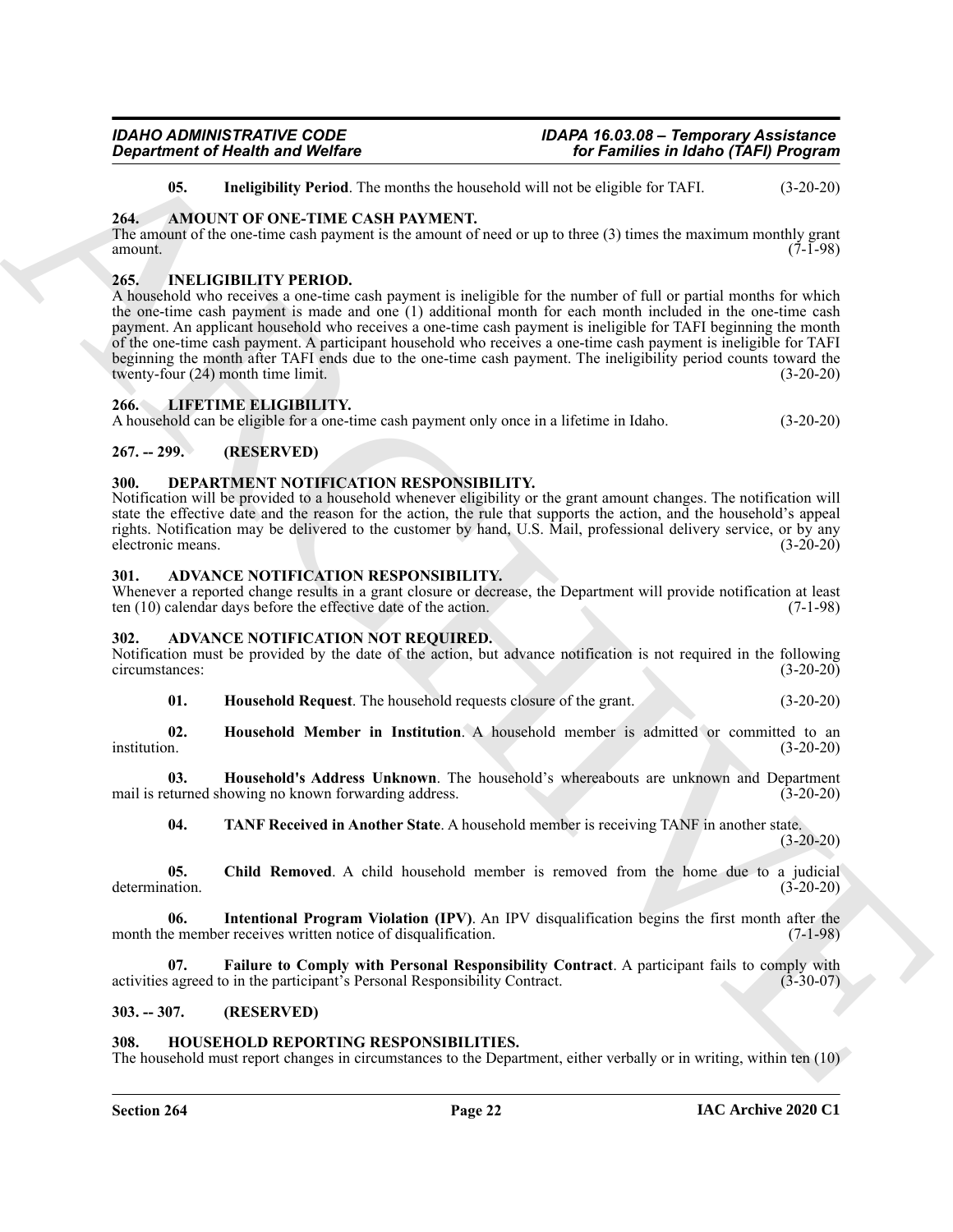calendar days from the date the change becomes known, unless good cause is established. (3-20-20)

#### <span id="page-22-18"></span><span id="page-22-0"></span>**309. PENALTY FOR FAILURE TO REPORT.**

When a household member does not report a change in income, resources or household composition, without good cause, the household is ineligible as follows: (3-20-20)

- <span id="page-22-20"></span>**01. First Occurrence**. The household is ineligible for one (1) month. (3-20-20)
- <span id="page-22-19"></span><span id="page-22-12"></span>**02. Additional Occurrence**. The household is ineligible for three (3) months. (3-20-20)

#### <span id="page-22-1"></span>**310. CHANGES AFFECTING ELIGIBILITY OR GRANT AMOUNT.**

If a household reports a change that results in an increase, the grant will be increased effective the month after the month of report. If a household reports a change that results in a decrease, the grant is decreased or ended effective the first month after advance notice to the household, unless the change does not require advance notice. (3-20-20)

#### <span id="page-22-22"></span><span id="page-22-2"></span>**311. TAFI ELIGIBILITY DURING SUBSTANCE ABUSE TREATMENT.**

A participant may receive TAFI after showing a positive test result. They must agree to enter treatment and meet all other eligibility factors. Participants continuing to meet TAFI eligibility factors will remain eligible during substance abuse treatment. A participant absent from the home, due to residential treatment, continues to be a member of the TAFI assistance unit. (3-15-02)

#### <span id="page-22-15"></span><span id="page-22-3"></span>**312. FAILURE TO COMPLY WITH TREATMENT OR ENGAGING IN SUBSTANCE ABUSE AFTER TREATMENT.**

The Department will deny TAFI benefits to any participant who leaves treatment before being released, or engages in substance abuse following treatment. (3-15-02)

#### <span id="page-22-13"></span><span id="page-22-4"></span>**313. CONTINUATION OF ELIGIBILITY FOR CHILDREN.**

A dependent child's eligibility for TAFI is not affected if an adult in the assistance unit is ineligible for refusal to comply with the substance abuse screening, testing or treatment. (3-15-02)

#### <span id="page-22-21"></span><span id="page-22-5"></span>**314. PROTECTIVE PAYEE.**

If an adult in the assistance unit is ineligible for TAFI for failure to comply with substance abuse screening, testing or treatment requirements, the Department may establish a protective payee for the benefit of the child. If the adult refuses to cooperate in establishing an appropriate protective payee for the child, the Department may appoint one.

(3-15-02)

#### <span id="page-22-6"></span>**315. (RESERVED)**

#### <span id="page-22-23"></span><span id="page-22-7"></span>**316. UNDERPAYMENT.**

If the Department is at fault for issuing a payment less than the household should have received, the Department issues a supplemental benefit for the difference. (3-20-20)

#### <span id="page-22-16"></span><span id="page-22-8"></span>**317. FAIR HEARING REQUEST.**

A household may request a fair hearing to contest a Department decision. The household must make the request for a fair hearing within thirty (30) days from the date the notification was mailed by the Department. (3-20-20)

#### <span id="page-22-14"></span><span id="page-22-9"></span>**318. CONTINUATION PENDING LOCAL HEARING DECISION.**

**Equivariant of Nearly Workes**<br>
Strengthend of Nearly Workes<br>
Strengthend of Nearly Workes Constructions a linear construction and the strengthend of Nearly Constructions (Section 2013)<br>
MRL FRANCHIVE CONSTRUCTION (Sectio The household may continue to receive assistance during the hearing process if the Department receives the request for continued benefits within ten (10) days from the date the notification was mailed. Assistance will be continued at the current month's level while the hearing decision is pending, unless the twenty-four (24) month limit is reached or another change affecting the household's eligibility occurs, including failure to cooperate with requirements of the Personal Responsibility Contract while waiting for the Fair Hearing decision. (3-20-20)

#### <span id="page-22-10"></span>**319. -- 323. (RESERVED)**

#### <span id="page-22-17"></span><span id="page-22-11"></span>**324. INTENTIONAL PROGRAM VIOLATIONS (IPV).**

An IPV is an intentionally false or misleading action or statement made to establish or maintain eligibility. The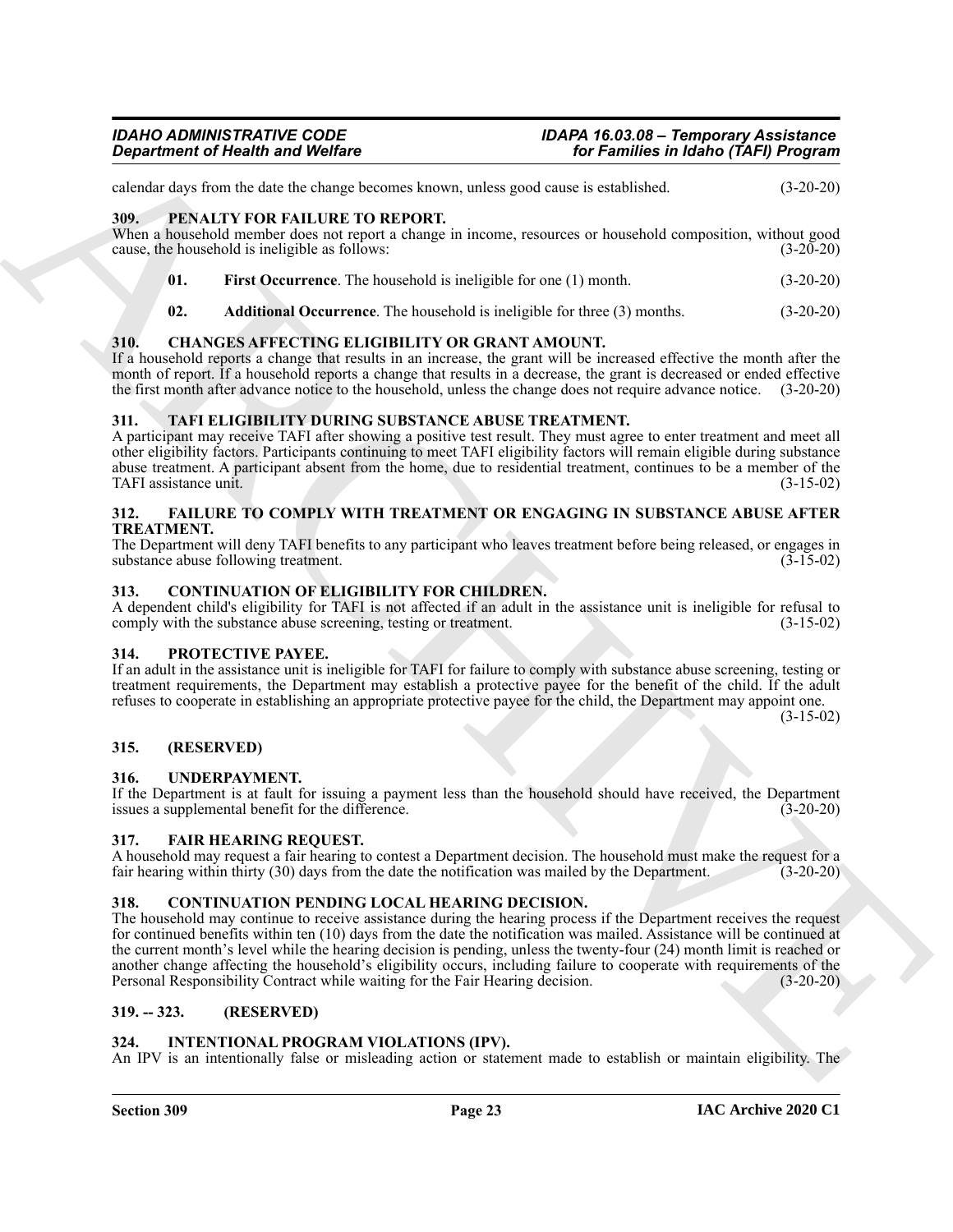|                                | <b>Department of Health and Welfare</b>                                                                                     | for Families in Idaho (TAFI) Program                                                                                                                                                                                                                                                                                                                                                                                                                                                                   |
|--------------------------------|-----------------------------------------------------------------------------------------------------------------------------|--------------------------------------------------------------------------------------------------------------------------------------------------------------------------------------------------------------------------------------------------------------------------------------------------------------------------------------------------------------------------------------------------------------------------------------------------------------------------------------------------------|
|                                | prosecution of fraud. An IPV will be established as follows:                                                                | Department investigates and refers appropriate cases for IPV determination, which may include a referral for the<br>$(3-20-20)$                                                                                                                                                                                                                                                                                                                                                                        |
| 01.<br>administrative hearing. |                                                                                                                             | Admission. When a household member admits the IPV in writing and waives the right to an<br>$(3-20-20)$                                                                                                                                                                                                                                                                                                                                                                                                 |
| 02.                            | Hearing. By an administrative hearing.                                                                                      | $(7-1-98)$                                                                                                                                                                                                                                                                                                                                                                                                                                                                                             |
| 03.                            | Court Decision. By a court decision.                                                                                        | $(7-1-98)$                                                                                                                                                                                                                                                                                                                                                                                                                                                                                             |
| 04.                            | Deferred Adjudication. By deferred adjudication.                                                                            | $(7-1-98)$                                                                                                                                                                                                                                                                                                                                                                                                                                                                                             |
| 325.                           | DEFERRED ADJUDICATION.<br>Deferred adjudication exists when either of the following is met:                                 | $(3-20-20)$                                                                                                                                                                                                                                                                                                                                                                                                                                                                                            |
| 01.                            | accused household member meets the terms of a court order.                                                                  | Meets Terms of Court Order. The court does not issue a determination of guilt because the<br>$(3-20-20)$                                                                                                                                                                                                                                                                                                                                                                                               |
| 02.                            | household member meets the terms of an agreement with the prosecutor.                                                       | Agreement with Prosecutor. The court does not issue a determination of guilt because the accused<br>$(3-20-20)$                                                                                                                                                                                                                                                                                                                                                                                        |
| 326.                           | <b>DISQUALIFICATION FOR IPV.</b><br>The entire household is ineligible for the following periods on findings of an IPV for: | $(3-20-20)$                                                                                                                                                                                                                                                                                                                                                                                                                                                                                            |
| 01.<br>by the court.           |                                                                                                                             | First Offense. Twelve (12) months for the first IPV or fraud offense, or the length of time specified<br>$(7-1-98)$                                                                                                                                                                                                                                                                                                                                                                                    |
| 02.                            | time specified by the court.                                                                                                | Second Offense. Twenty-four (24) months for the second IPV or fraud offense, or the length of<br>$(7-1-98)$                                                                                                                                                                                                                                                                                                                                                                                            |
| 03.                            | the length of time specified by the court.                                                                                  | Third Offense. Permanent disqualification when a third or subsequent offense is committed, or for<br>$(7-1-98)$                                                                                                                                                                                                                                                                                                                                                                                        |
| 327.                           | APPLYING PENALTIES FOR IPV.                                                                                                 | IPV penalties apply to the entire household, but the number of individual occurrences follows the individual. The<br>penalty period for the household is the greatest number of any individual's occurrences. If the individual leaves the<br>household, any period of ineligibility caused by that individual ends. If an individual serving an IPV penalty returns<br>to the household or joins another household, the remaining period of ineligibility is applied to the household.<br>$(3-20-20)$ |
| 328.                           | (RESERVED)                                                                                                                  |                                                                                                                                                                                                                                                                                                                                                                                                                                                                                                        |
| 329.                           | <b>IPV OVERPAYMENTS.</b>                                                                                                    | An IPV overpayment is the portion of a monthly TAFI payment issued to a household that exceeds the amount for<br>which the household is eligible. The overpayment must result from an IPV established as described in Section 324.<br>$(3-20-20)$                                                                                                                                                                                                                                                      |
| 330.                           | IPV OVERPAYMENT AND EARNED INCOME.<br>percent (100%) of the household's earned income to calculate the IPV overpayment.     | If the IPV is the result of the household's failure to report earned income, the Department will use one hundred<br>$(3-20-20)$                                                                                                                                                                                                                                                                                                                                                                        |
| 331.                           | IPV OVERPAYMENT COLLECTION.<br>current TAFI eligibility.                                                                    | The Department will take all reasonable steps to collect an IPV overpayment. The remaining adult household<br>members are responsible for an IPV overpayment resulting from one (1) member's IPV, regardless of the household's<br>$(3-20-20)$                                                                                                                                                                                                                                                         |
|                                |                                                                                                                             |                                                                                                                                                                                                                                                                                                                                                                                                                                                                                                        |

#### <span id="page-23-19"></span><span id="page-23-18"></span><span id="page-23-17"></span><span id="page-23-16"></span><span id="page-23-11"></span><span id="page-23-9"></span><span id="page-23-0"></span>**325. DEFERRED ADJUDICATION.**

#### <span id="page-23-14"></span><span id="page-23-13"></span><span id="page-23-12"></span><span id="page-23-10"></span><span id="page-23-1"></span>**326. DISQUALIFICATION FOR IPV.**

#### <span id="page-23-15"></span><span id="page-23-8"></span><span id="page-23-2"></span>**327. APPLYING PENALTIES FOR IPV.**

#### <span id="page-23-3"></span>**328. (RESERVED)**

#### <span id="page-23-22"></span><span id="page-23-4"></span>**329. IPV OVERPAYMENTS.**

#### <span id="page-23-20"></span><span id="page-23-5"></span>**330. IPV OVERPAYMENT AND EARNED INCOME.**

#### <span id="page-23-21"></span><span id="page-23-6"></span>**331. IPV OVERPAYMENT COLLECTION.**

#### <span id="page-23-23"></span><span id="page-23-7"></span>**332. NOTICE OF OVERPAYMENT.**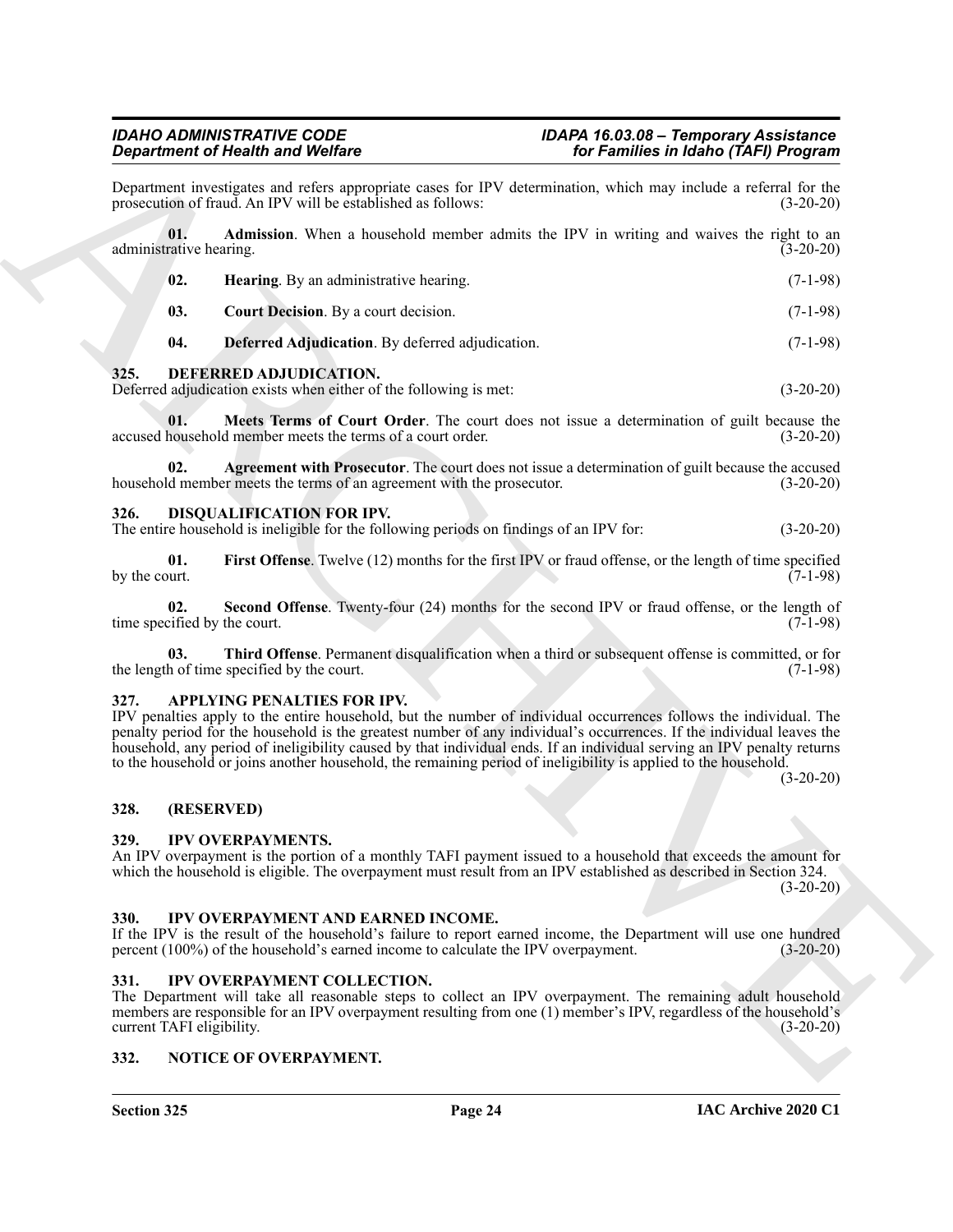The Department will notify the participant when an overpayment exists. The notice will inform the participant of mandatory recovery, the right to a hearing, the method for repayment and the need to arrange a repayment interview.  $(7-1-12)$ 

#### <span id="page-24-13"></span><span id="page-24-0"></span>**333. INADVERTENT HOUSEHOLD ERROR AND AGENCY ERROR TAFI OVERPAYMENTS.**

**Experiment of Neumann with Wolfrey<br>
The Postmann and Wolfre Consumer when an average must also be from the framework of Postmann and Society Consumer and Society Consumer Society Consumer Society Consumer Society Consum** An overpayment exists when a household receives a TAFI payment that exceeds the amount they were eligible to receive. The Department will establish a claim against the household, to recover the value of the overpaid TAFI benefit. (7-1-12)

<span id="page-24-15"></span>**01. Inadvertent Household Error (IHE)**. An IHE is an error caused by an adult household member, without intent to cause an overpayment, which results in an overpayment. Examples of IHE claims are: (7-1-12)

**a.** Failure to Give Information. A household, without intent to cause an overpayment, fails to give correct or complete information. (7-1-12)

**b.** Failure to Report a Change that was required to be reported. A household, without intent to cause ayment, fails to report changes or to report at all.  $(7-1-12)$ an overpayment, fails to report changes or to report at all.

Failure to Comply. A household, without intent to cause an overpayment, fails to comply due to a language barrier, educational level, or not understanding written or verbal instructions. (7-1-12)

**d.** Benefits Paid Pending a Hearing. A household gets continued TAFI pending a fair hearing decision and the hearing decision, when made, is against the household.  $(7-1-12)$ 

<span id="page-24-14"></span>**02. Agency Error (AE)**. An agency error overpayment claim results from an overpayment caused by a Department action, or failure to act.

#### <span id="page-24-1"></span>**334. (RESERVED)**

#### <span id="page-24-18"></span><span id="page-24-2"></span>**335. REVIEW OF PERSONAL RESPONSIBILITY CONTRACT AND ELIGIBILITY.**

The PRC and eligibility are reviewed on an ongoing basis and when a change occurs that may affect eligibility.  $(7-1-98)$ 

#### <span id="page-24-17"></span><span id="page-24-3"></span>**336. PRC MODIFICATIONS.**

If the participant cannot meet a PRC condition, the participant must notify the Department. Either the participant or the Department may initiate renegotiation or modification of the PRC when conditions change. (7-1-98)

#### <span id="page-24-16"></span><span id="page-24-4"></span>**337. NOT COMPLYING WITH CONDITIONS OF PRC.**

If the participant does not comply with a requirement of the PRC, without good cause, the penalty specified in the rules addressing the activity is imposed. The Department's non-compliance with a PRC requirement is good cause. (7-1-98)

#### <span id="page-24-5"></span>**338. -- 339. (RESERVED)**

#### <span id="page-24-9"></span><span id="page-24-6"></span>**340. EXTENDED CASH ASSISTANCE (ECA).**

Extended Cash Assistance (ECA) may be provided to families who have received twenty-four (24) months of assistance. All eligibility criteria apply to ECA. (7-1-98)

#### <span id="page-24-12"></span><span id="page-24-7"></span>**341. EXTENDED CASH ASSISTANCE APPLICATION.**

No application is required for ECA for families receiving temporary cash assistance. For all other families an application is required. (7-1-98)

#### <span id="page-24-10"></span><span id="page-24-8"></span>**342. EXTENDED CASH ASSISTANCE ADDITIONAL ELIGIBILITY CRITERIA.**

In addition to all the eligibility requirements for TAFI, all adults in the household must meet one (1) of the conditions listed in Subsections 342.01 through 342.02. listed in Subsections  $342.01$  through  $342.02$ .

<span id="page-24-11"></span>**01.** Physical Condition. A physical or mental condition expected to last at least three (3) months. The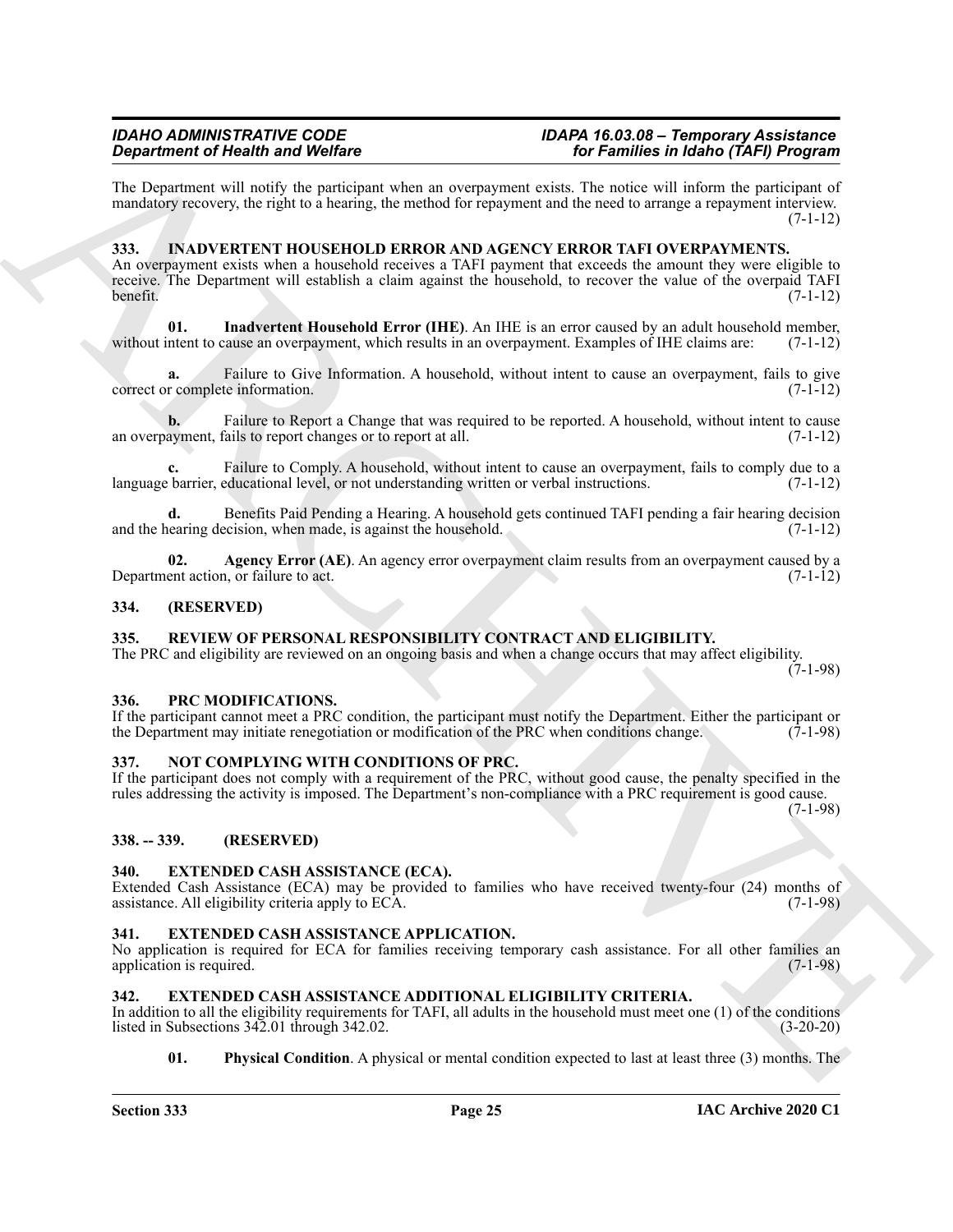condition must prevent any employment that would generate earnings of at least one hundred sixty-seven percent (167%) of the maximum grant, per month.  $(167%)$  of the maximum grant, per month.

**02. Care of Ill or Incapacitated Household Member**. Care of an ill or incapacitated child or spouse in the home. The in-home care must be provided for a minimum of one (1) month and prevent any employment that would generate earnings of at least one hundred sixty-seven percent (167%) of the maximum grant, per month. (3-20-20)

<span id="page-25-0"></span>**343. (RESERVED)**

#### <span id="page-25-10"></span><span id="page-25-1"></span>**344. EXTENDED CASH ASSISTANCE TIME LIMITS.**

There are no time limits for ECA, but all adults in the household must continue to meet both ECA and temporary cash<br>(3-20-20) (3-20-20) assistance eligibility criteria.

<span id="page-25-2"></span>**345. -- 349. (RESERVED)**

#### <span id="page-25-19"></span><span id="page-25-3"></span>**350. TRANSITIONAL ASSISTANCE.**

Transitional Assistance may be provided to an individual whose household is no longer eligible for TAFI cash assistance due to employment or who requested TAFI closure because of employment. At the time of closure, the household's income must be below two hundred percent (200%) of the federal poverty guidelines. (3-20-20)

### <span id="page-25-11"></span><span id="page-25-4"></span>**351. TRANSITIONAL ASSISTANCE ELIGIBILITY CRITERIA.**

The following requirements must be met: (3-20-20)

**01. TAFI Household**. The household has received TAFI for one (1) partial month or one (1) full month e past twelve (12) months. (3-20-20) within the past twelve  $(12)$  months.

**02.** Need for Work-Related Services. The individual needs work-related services to maintain employment. (4-5-00) employment. (4-5-00)

<span id="page-25-17"></span><span id="page-25-15"></span><span id="page-25-13"></span><span id="page-25-12"></span>**03. Residence**. The individual lives in the state of Idaho and is not a resident of another state. (4-5-00)

Graditent of Health and Wolfer<br>
(34) Washen until provide the world-health showed applied to the state of the state of the state of the state<br>
(35) 50 (a) Care of HI or interactions that showed applied the state of the st **04. Controlled Substance Felon**. Individuals convicted under federal or state law of any offense classified as a felony involving the possession, use or distribution of a controlled substance, can receive Transitional Assistance when they comply with the terms of a withheld judgment, probation or parole, and whose felony occurred after August 22, 1996. (5-3-03)

**05. Fleeing Felons**. Felons who are fleeing to avoid prosecution, custody or confinement after conviction of a felony or an attempt to commit a felony cannot receive Transitional Assistance. (5-3-03)

<span id="page-25-16"></span>**06. Parole Violation**. Felons who are violating a condition of probation or parole imposed for a federal or state felony cannot receive Transitional Assistance. (5-3-03)

<span id="page-25-14"></span>**07. Fraud**. Individuals convicted in a federal or state court of fraudulently misrepresenting residence to get TANF, AABD, Food Stamps, Medicaid, or SSI, from two (2) or more states at the same time, cannot receive Transitional Assistance for ten (10) years from the date of conviction. (5-3-03)

#### <span id="page-25-5"></span>**352. (RESERVED)**

#### <span id="page-25-18"></span><span id="page-25-6"></span>**353. TRANSITIONAL ASSISTANCE TIME LIMIT.**

Transitional Assistance may be provided up to twelve (12) months after TAFI ends due to employment. Transitional Assistance does not count toward the TAFI twenty-four (24) month time limit. If the Department pays Transitional Assistance in error, the month does not count towards the twenty-four (24) month TAFI time limit. (5-3-03)

<span id="page-25-7"></span>**354. -- 367. (RESERVED)**

#### <span id="page-25-9"></span><span id="page-25-8"></span>**368. CAREER ENHANCEMENT ASSISTANCE.**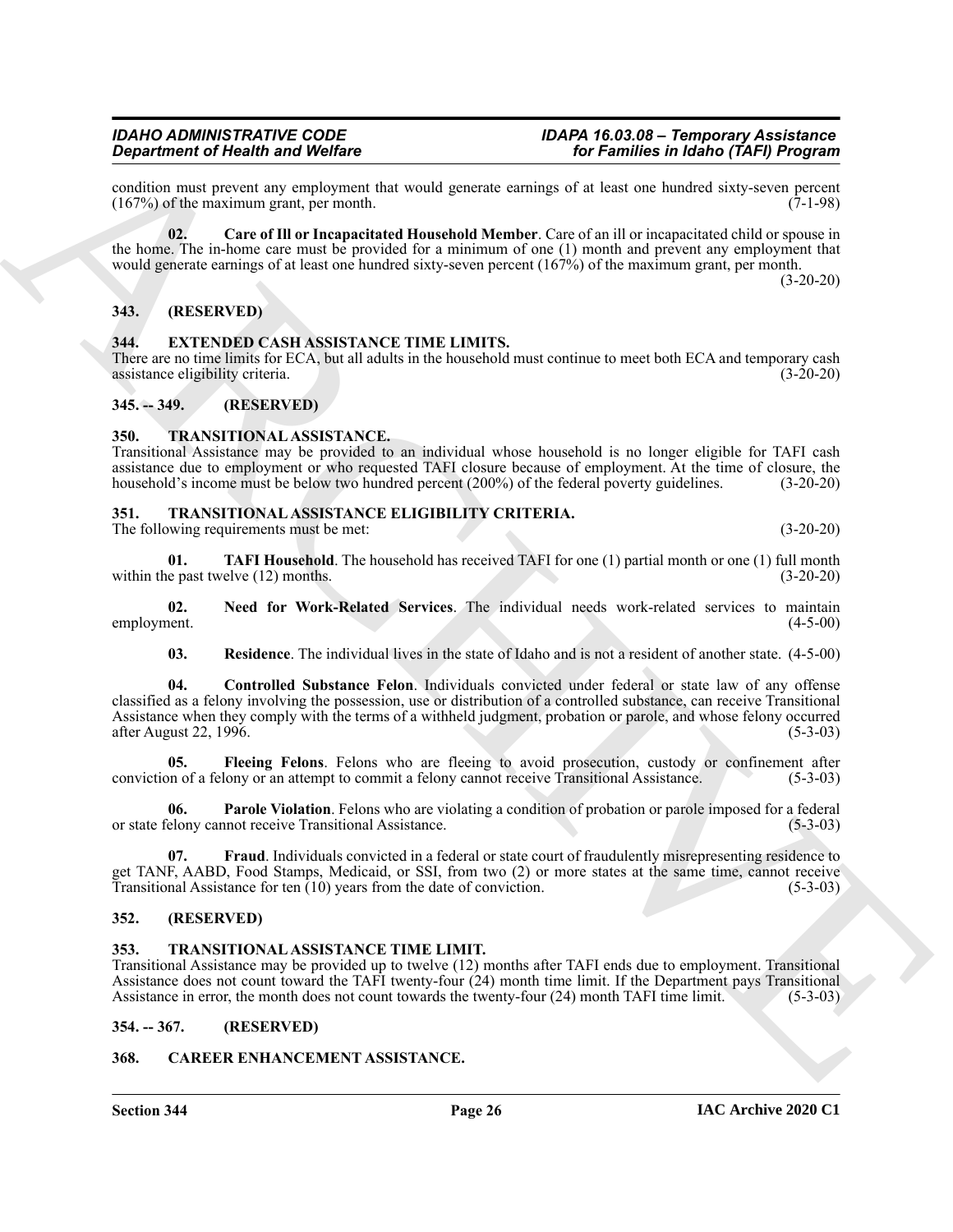## *Department of Health and Welfare for Families in Idaho (TAFI) Program*

Career Enhancement Assistance may be provided to an individual with dependent children. The individual must have a work-related need, that if unmet, would prevent them from maintaining employment or participating in work programs. Career Enhancement Assistance is non-recurrent, short-term, and designed to deal with a specific crisis situation or episode of need. (5-3-03)

#### <span id="page-26-14"></span><span id="page-26-0"></span>**369. CAREER ENHANCEMENT SERVICE PLAN.**

All individuals receiving Career Enhancement Assistance must have a written Career Enhancement Service Plan.  $(4 - 7 - 11)$ 

#### <span id="page-26-2"></span><span id="page-26-1"></span>**370. CAREER ENHANCEMENT ASSISTANCE ELIGIBILITY CRITERIA.** The following requirements must be met: (3-20-20)

<span id="page-26-3"></span>**01. Application and Service Plan**. Submit a completed application form for Career Enhancement Assistance, unless the household already receives services from the Food Stamp Medicaid, Idaho Child Care or Child Support Services programs; all eligible individuals complete a Career Enhancement service plan. (3-20-20)

<span id="page-26-13"></span><span id="page-26-6"></span>**02. Verification of Career Enhancement Eligibility**. Have SSN verified. Other eligibility criteria are verified at the discretion of the Department. (3-20-20)

**Signal method of the United Velocity and Velocity and the United Velocity Characteristics in the showing the stationary of the Characteristics in the Characteristics in the stationary of the Characteristics in the statio 03. Eligible Individual**. No failure to comply with a previous Career Enhancement Service Plan without good cause. Be a parent or a caretaker relative with a dependent child in the home, a pregnant woman; or a non-custodial parent legally responsible to provide support for a dependent child who does not reside in the same<br>(3-20-20) home. (3-20-20)

<span id="page-26-9"></span>**04. Need for Work-Related Services**. Be in need for work-related services to maintain employment or participate in work programs; participate in meeting that need to the extent possible. This requires the individual to meet a portion of the need if possible, and to explore other resources available to meet the need. (3-20-20)

<span id="page-26-8"></span>**05. Income Limit**. Meet the income limit for only the first month of the service to receive Career Enhancement Assistance; have household income below two hundred percent (200%) of the federal poverty guidelines, be eligible for Food Stamps, Medicaid or ICCP. For non-custodial parents, have household income below four hundred percent (400%) of the federal poverty guidelines, or be eligible for Food Stamps or Medicaid.(3-20-20)

**06.** Citizenship and Legal Non-Citizen. Be a citizen or meet the legal non-citizenship requirements of Section 131. (3-20-20) Section 131. (3-20-20)

<span id="page-26-11"></span><span id="page-26-4"></span>**07.** SSN. Provide an SSN, or proof of application for an SSN. (3-20-20)

<span id="page-26-12"></span><span id="page-26-10"></span>**08. Residence**. Live in the state of Idaho and not a resident of another state. (3-20-20)

**09. No Duplication of Services**. No Career Enhancement Assistance for a need already met by Emergency Assistance under IDAPA 16.06.01, "Family and Children's Services," or by a one-time TAFI cash payment. (3-20-20)

**10. TANF Restrictions**. The household cannot be receiving TANF or TAFI benefits or be serving a TAFI sanction and participants cannot receive Career Enhancement Assistance if they have received five (5) years of TANF benefits. The household must not be receiving TANF Extended Cash Assistance. The participant cannot receive Career Enhancement Assistance if they have received it within the past twelve (12) months. (3-20-20)

<span id="page-26-5"></span>**11. Controlled Substance Felons**. Individuals convicted under federal or state law of any offense classified as a felony involving the possession, use or distribution of a controlled substance can receive Career Enhancement Assistance when they comply with the terms of a withheld judgment, probation or parole and if their felony occurred after August 22, 1996.  $(5-3-03)$ 

<span id="page-26-7"></span>**12. Fleeing Felons**. Felons who are fleeing to avoid prosecution, custody or confinement after conviction of a felony or an attempt to commit a felony cannot receive Career Enhancement Assistance. (5-3-03)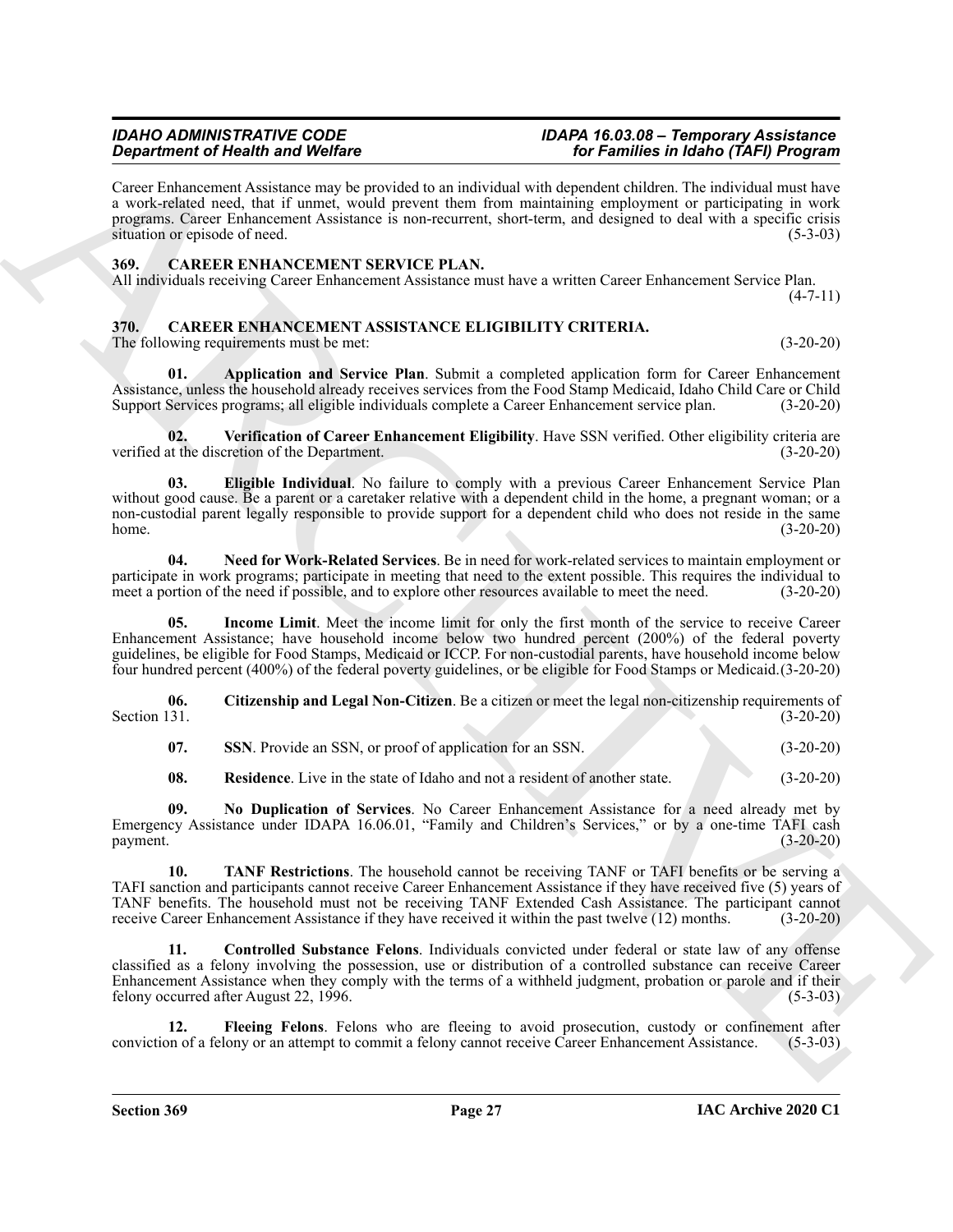<span id="page-27-6"></span>**13. Probation or Parole Violation**. Felons who are violating a condition of probation or parole for a federal or state felony cannot receive Career Enhancement Assistance. (5-3-03) imposed for a federal or state felony cannot receive Career Enhancement Assistance.

<span id="page-27-5"></span>**14. Fraud**. Individuals convicted in a federal or state court of fraudulently misrepresenting residence to get TANF, AABD, Food Stamps, Medicaid, or SSI, from two (2) or more states at the same time, cannot receive Career Enhancement Assistance for ten (10) years from the date of conviction. (5-3-03)

#### <span id="page-27-0"></span>**371. -- 372. (RESERVED)**

#### <span id="page-27-8"></span><span id="page-27-1"></span>**373. FUNDING RESTRICTIONS.**

If a funding shortfall is projected, the Department will take action to reduce Career Enhancement Assistance payments. (5-3-03)

#### <span id="page-27-7"></span><span id="page-27-2"></span>**374. CAREER ENHANCEMENT ASSISTANCE TIME LIMIT.**

An individual may only receive one (1) Career Enhancement Assistance payment in a twelve (12) month period. Career Enhancement Assistance payments do not count towards the TAFI twenty-four (24) month time limit or the sixty (60) month TANF time limit. If the Department pays Career Enhancement Assistance in error, the month does not count towards the twenty-four (24) month TAFI time limit. (5-3-03)

#### <span id="page-27-18"></span><span id="page-27-3"></span>**375. SUPPORTIVE SERVICE EXPENDITURES.**

Supportive Service expenditures may be provided to household members who receive TAFI Cash Assistance, Extended Cash Assistance, Transitional Assistance, or Career Enhancement Assistance. (3-20-20) Extended Cash Assistance, Transitional Assistance, or Career Enhancement Assistance.

<span id="page-27-20"></span>**01. TAFI Cash Assistance or Extended Cash Assistance Expenditure Requirement**. The Supportive Service expenditure must be needed to support an element of the Personal Responsibility Contract (PRC).  $(5-3-03)$ 

<span id="page-27-21"></span>**02. Transitional Assistance Expenditure Requirement**. The Supportive Service expenditure must be directly related to maintaining employment. (5-3-03)

<span id="page-27-19"></span>**03. Career Enhancement Assistance Expenditure Requirements**. The Supportive Service expenditure must be directly related to maintaining employment or participating in a training program. Career Enhancement Assistance Supportive Services must be identified and authorized in a thirty (30) day period to meet needs that do not extend beyond a ninety (90) day period. All Supportive Services provided through Career Enhancement Assistance do not have to be identified at the same time, as long as the need is identified and authorized within thirty (30) days of the Service Plan. (5-3-03)

#### <span id="page-27-17"></span><span id="page-27-16"></span><span id="page-27-15"></span><span id="page-27-14"></span><span id="page-27-13"></span><span id="page-27-12"></span><span id="page-27-11"></span><span id="page-27-10"></span><span id="page-27-9"></span><span id="page-27-4"></span>**376. PROHIBITED SUPPORTIVE SERVICE EXPENDITURES.** Supportive Service expenditures must not be authorized for the following types of expenses: (5-3-03)

**Equivalent of Health and Violentia**<br> **Equivalent State Transform of Parish China Control in the main state in the state of the China China China China<br>
IEQUISITY THE CHINA CHINE CONTRACT CONTRACT CONTRACT CONTRACT CONTRA 01.** Child Care. Child care of any type. (5-3-03) **02. Medical Services**. Medical services, including medical exams. (5-3-03) **03.** Vehicles. Motorized vehicle purchases, and down payments. (4-7-11) **04. Services for Children**. Services or payments for a child, such as counseling, clothing, and school supplies.  $(5-3-03)$ **05. Credit Card Accounts**. Payments on charge cards. (5-3-03) **06. Household Items**. Furniture and major home appliances. (5-3-03) **07. Fines**. Any type. (5-3-03) **08. Professional Union or Trade Dues**. Any type. (5-3-03)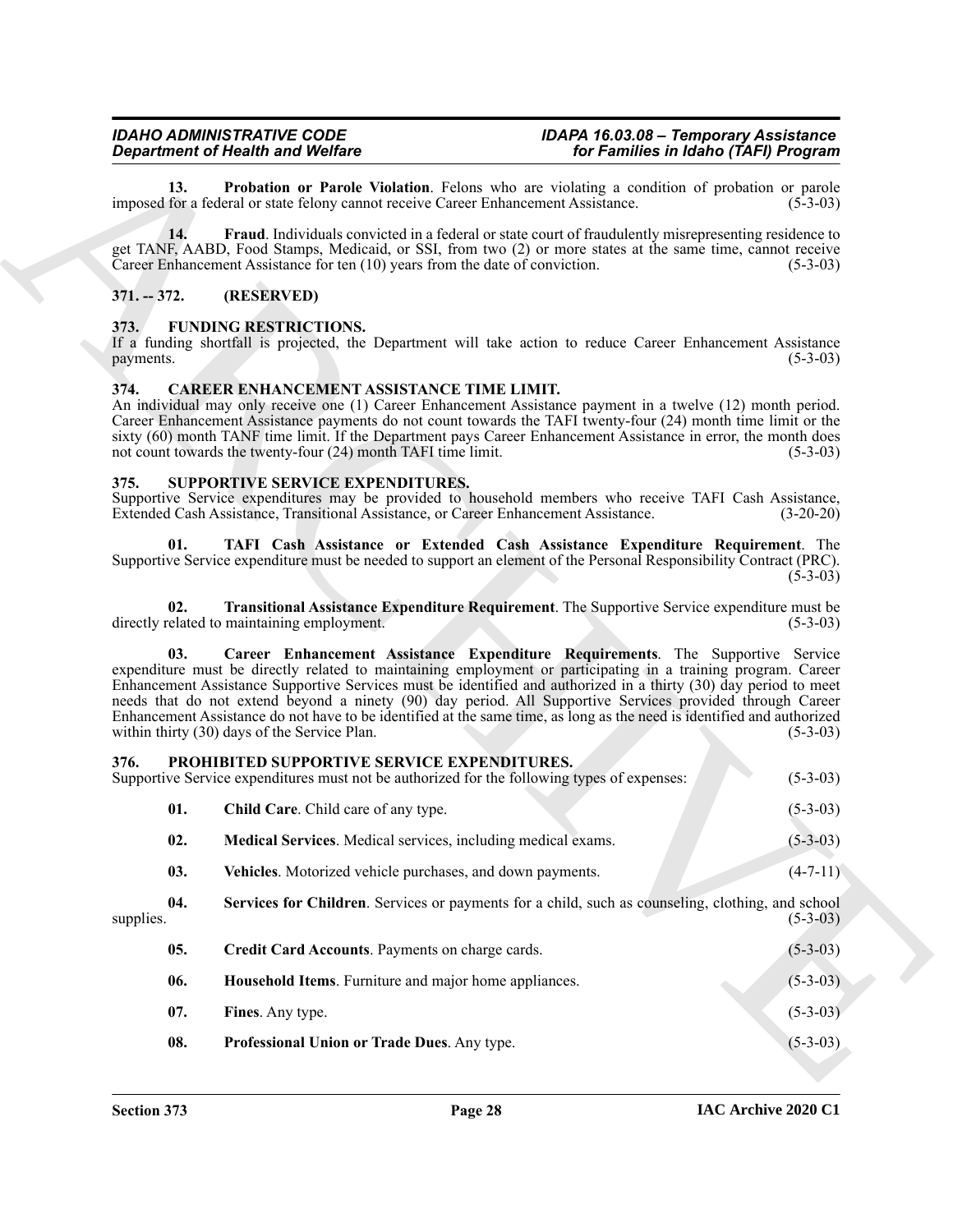### <span id="page-28-5"></span><span id="page-28-4"></span><span id="page-28-3"></span><span id="page-28-2"></span><span id="page-28-1"></span><span id="page-28-0"></span>**377. ENHANCED WORK SERVICES.**

|                   | <b>Department of Health and Welfare</b>                                                                                                                                        | for Families in Idaho (TAFI) Program |  |
|-------------------|--------------------------------------------------------------------------------------------------------------------------------------------------------------------------------|--------------------------------------|--|
| 09.               | Any Service. Available through another resource.                                                                                                                               | $(5-3-03)$                           |  |
| 377.              | <b>ENHANCED WORK SERVICES.</b>                                                                                                                                                 |                                      |  |
| 01.               | Time Period. Enhanced Work Services may be provided for up to twelve (12) months to household<br>members who receive Transitional Assistance or Career Enhancement Assistance. | $(3-20-20)$                          |  |
| 02.<br>following: | Purpose. Enhanced Work Services are to help individuals maintain employment and include the                                                                                    | $(5-3-03)$                           |  |
| a.                | Screening;                                                                                                                                                                     | $(5-3-03)$                           |  |
| b.                | Job Placement Assessment;                                                                                                                                                      | $(5-3-03)$                           |  |
| c.                | Case Management; and                                                                                                                                                           | $(5-3-03)$                           |  |
| d.                | Job Readiness Services.                                                                                                                                                        | $(5-3-03)$                           |  |
|                   |                                                                                                                                                                                |                                      |  |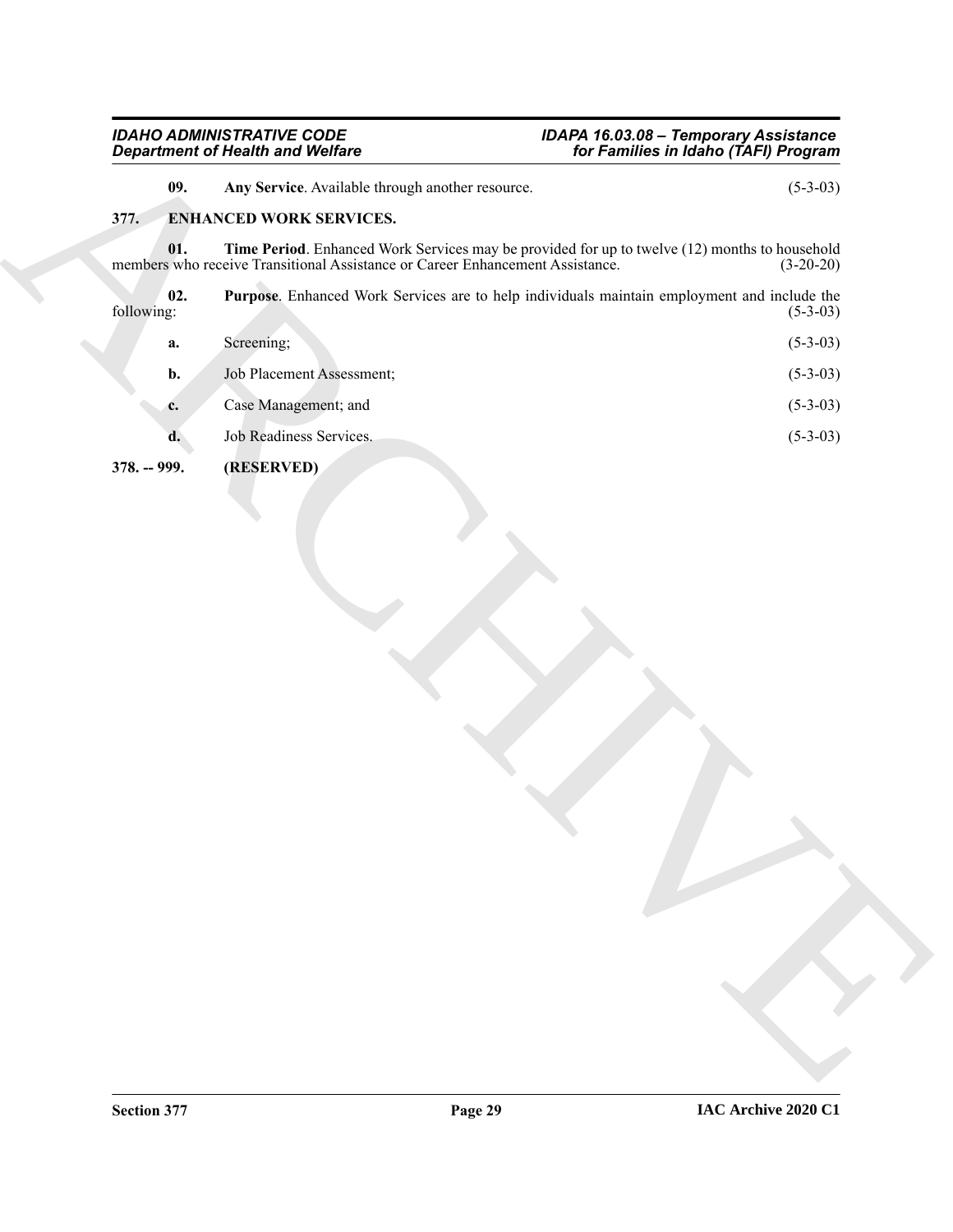# *Subject Index*

#### **A**

Also contains A regimental containing the set of the set of the set of the set of the set of the set of the set of the set of the set of the set of the set of the set of the set of the set of the set of the set of the set Abbreviations 7 AABD, Aid to the Aged, Blind & Disabled 7 CSS, Child Support Services 7 ECA, Extended Cash Assistance 7 EITC, Earned Income Tax Credit 7 HUD, The U.S. Department of Housing & Urban Development 7 IPV, Intentional Program Violation 7 PRC, Personal Responsibility Contract<sub>7</sub> SSN, Social Security Number 7 TAFI, Temporary Assistance for Families in Idaho 7 TANF, Temporary Assistance to Needy Families 7 VA, Veterans Administration 7 Administration Of Substance Abuse Test 9 Request for New Test 9 Specimen Collection Procedures 9 Test Results 9 Advance Notification Not Required 22 Child Removed 22 Failure to Comply with Personal Responsibility Contract 22 Intentional Program Violation (IPV) 22 TANF Received in Another State 22 Advance Notification Responsibility 22 Amount Of One-Time Cash Payment 22 Applicant Job Search 13 Applicant One-Time Cash Payment 21 Applicant One-Time Cash Payment Eligibility Criteria 21 Agreement 21 Dependent Child 21 Episode of Need Restriction 21 Income & Resources 21 Period of Ineligibility 21 Residence 21 SSN 21 Voluntary Quit 21 Applicant Voluntary Quit 13 Application For Assistance 8 Applying Penalties For IPV 24

Applying Penalties For Not Complying With Work Activities 14 Work Activity Penalty 14 Assignment Of Support Rights 12 Audit, Investigation & Enforcement 6 Averaging Income 18 Averaging Self-Employment Income 18 Annual Self-Employment Income 18 Seasonal Self-Employment Income 18

#### **B**

Budgeting For Caretaker Relatives 10 Caretaker Relative Applying Only for Relative Child 10 Multiple Children 10 Relatives 10

#### **C**

Calculation Of Self-Employment Income 18 Capital Gains Income 18 How Monthly Income is Determined 18 Self-Employment Expense Deduction 19 Career Enhancement Assistance 26 Career Enhancement Assistance Eligibility Criteria 27 Application & Service Plan 27 Citizenship & Legal Non-Citizen 27 Controlled Substance Felons 27 Eligible Individual 27 Fleeing Felons 27 Fraud 28 Income Limit 27 Need for Work-Related Services 27 Probation or Parole Violation 28 Residence 27 SSN 27 TANF Restrictions 27 Verification of Career Enhancement Eligibility 27 Career Enhancement Assistance Time Limit 28 Career Enhancement Service Plan 27 Changes Affecting Eligibility Or Grant Amount 23 Citizenship & Legal Non-Citizen Criteria 11 Afghan Special Immigrants 12 Full-Time Active Duty U.S. Armed Forces Member 11 Iraqi Special Immigrants 12

Non-Citizen Entering On or After August 22, 1996 11 Non-Citizen Entering the U.S. Before August 22, 1996 11 Qualified Non-Citizen Entering On or After August 22, 1996 11 U.S. Citizen 11 U.S. National, National of American Samoa or Swains Island 11 Veteran of the U.S. Armed Forces 11 Victim of Severe Form of Trafficking 11 Concurrent Multiple Benefit Prohibition 8 Multiple Program Benefits 8 Multiple TAFI Benefits 8 Consent & Acknowledgment Required Before Substance Abuse Testing 9 Consent To Release Confidential Information 13 Continuation Of Eligibility For Children 23 Continuation Pending Local Hearing Decision 23 Converting Income To A Monthly Amount 18 Biweekly Payments 18 Semi-Monthly Payments 18 Weekly Payments 18 Cooperation Responsibility 12 Countable Income 16 Countable Resources 14

### **D**

Deferred Adjudication 24 Agreement with Prosecutor 24 Meets Terms of Court Order 24 Definitions, IDAPA 16.03.08 6 Agency Error 6 Applicant 6 Assistance 6 Caretaker Relative 6 Department 6 Dependent Child 6 Good Cause 6 Household 6 Inadvertent Household Error (IHE) 6 Noncustodial Parent 6 Parent 6 Participant 7 Personal Responsibility Contract (PRC) 7 Department Notification Responsibility 22 Determining Eligibility 18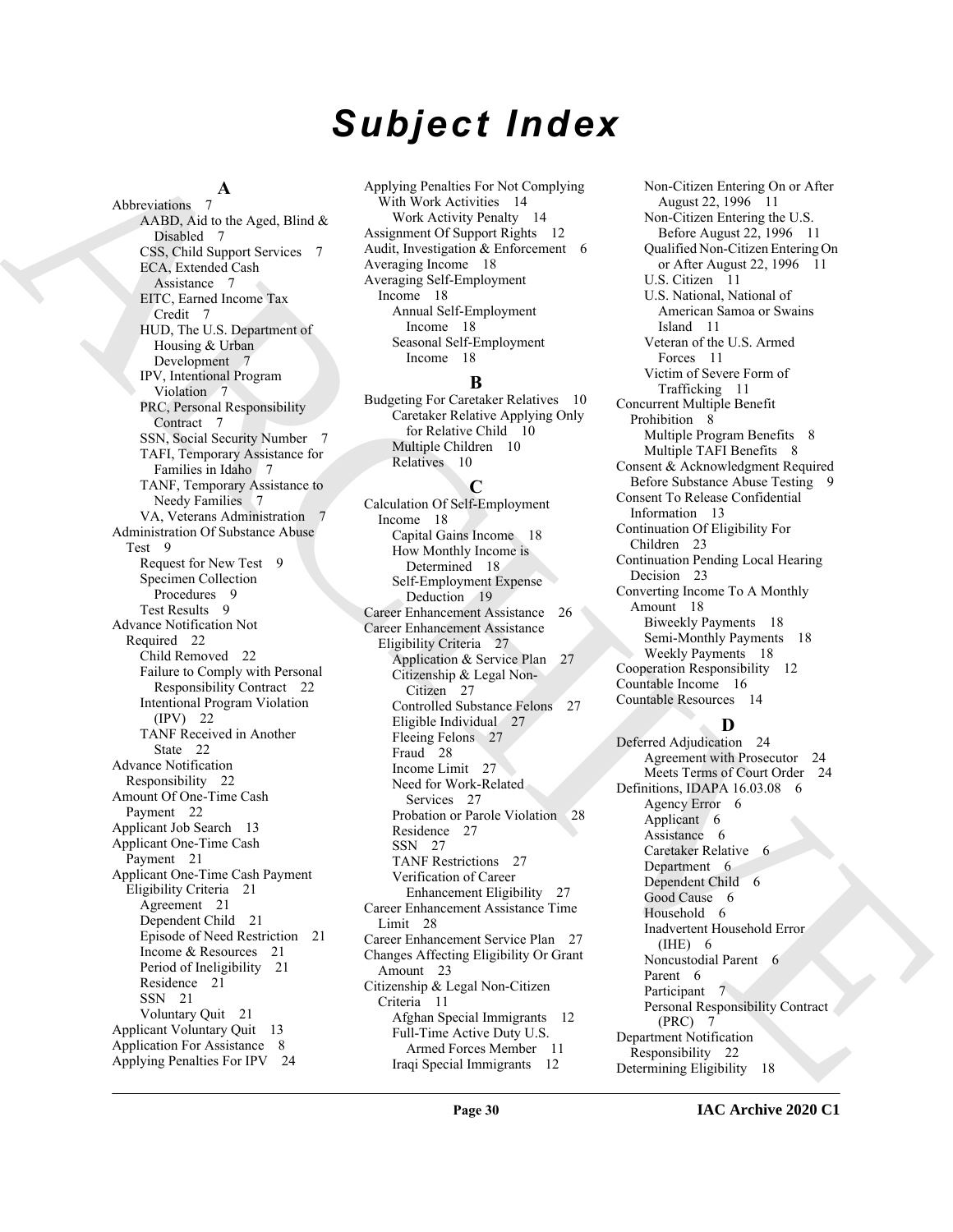#### *Subject Index (Cont'd)*

Disqualification For IPV 24 First Offense 24 Second Offense 24 Third Offense 24

#### **E**

Demokratics by the control of the control of the control of the control of the control of the control of the control of the control of the control of the control of the control of the control of the control of the control Effective Date, TAFI Grant 8 Enhanced Work Services 29 Purpose 29 Time Period 29 Excluded Income 16 Adoption Assistance 16 Agent Orange 17 Child Nutrition 16 Child Support 16 Child's Earned Income 16 Child's Supplemental Security Income (SSI) 16 Disability Insurance Payments 16 Disaster Relief 17 Educational Income 17 EITC Payments 16 Elderly Nutrition 16 Food Programs 16 Foster Care 16 Home Energy Assistance 17 Housing and Urban Development (HUD) Interest 17 Housing Subsidies 17 Income Excluded By Federal Law 17 Interest Income 16 Japanese-American Restitution Payments 17 Loans 16 Low Income Energy Assistance 16 Money Gifts 16 Native American Payments 17 Radiation Exposure Payments 17 Relocation Assistance 17 Sales Contract Income 16 Senior Volunteers 17 Social Security Overpayment 16 Spina Bifida 17 Subsidized Employment 17 Supportive Services 16 TAFI 16 Tax Refunds 16 Temporary Census Income 17 Third Party Payments 16 Utility Reimbursement Payment 17 VA Educational Assistance 17 Vista Payments 17 Work Reimbursements 16 Work Study Income of

Student 17 Extended Cash Assistance (ECA) 25 Extended Cash Assistance Additional Eligibility Criteria 25 Physical Condition 25 Extended Cash Assistance Application 25 Extended Cash Assistance Time Limits 26

#### **F**

Failure To Comply With Substance Abuse Screening & Testing Requirements 14 Failure To Comply With Treatment, Engaging In Substance Abuse After Treatment 23 Fair Hearing Request 23 Funding Restrictions, Career Enhancement 28

#### **G**

Good Cause For Not Cooperating 12 Minimum Information Cannot Be Provided 12 Physical or Emotional Harm 12 Rape or Incest 12 Good Cause Not To Live With Parents 10 Grant Amount For Families With Earned Income 20 Grant Amount For Families With No Income 20 Grant Amount For Families With Unearned Income 20 Grant Less Than Ten Dollars Not Paid 21

### **H**

Household Reporting Responsibilities 22

#### **I**

Inadvertent Household Error & Agency Error TAFI Overpayments 25 Agency Error (AE) 25 Inadvertent Household Error (IHE) 25 Individuals Excluded From Household Size 19 Ineligibility Period, One-Time Payment Criteria 22 Intentional Program Violations (IPV) 23 Admission 24 Court Decision 24 Deferred Adjudication 24 Hearing 24

IPV Overpayment & Earned Income 24 IPV Overpayment Collection 24 IPV Overpayments 24

### **L**

Legal Authority 6 Lifetime Eligibility, One-Time Cash Payment 22

#### **M**

Mandatory TAFI Household Members 10 Children 10 Parents 10 Pregnant Woman 10 Spouses 10 Married Child Under Age Eighteen 10 Maximum Grant Amount 20

### **N**

Not Complying With Conditions Of PRC 25 Not Complying With Work Activities 14 First Occurrence 14 Second Occurrence 14 Third Occurrence 14 Notice Of Overpayment 24 Notification Requirement 14

### **O**

One-Half Grant Child Support Penalty & School Or Work Penalty 20 One-Time Cash Payment Agreement 21 Ineligibility Period 22 Number of Months 21 Penalty Months 21 Reason 21 Remaining Months 21

#### **P**

Participant One-Time Cash Payment, One-Time Payment Criteria 21 Paternity Not Established Within Twelve Months 13 Penalty For Failure To Report 23 Additional Occurrence 23 First Occurrence 23 Personal Responsibility Contract  $(PRC)$  8 PRC Modifications 25 Prohibited Supportive Service Expenditures 28 Any Service 29 Child Care 28 Credit Card Accounts 28 Fines 28